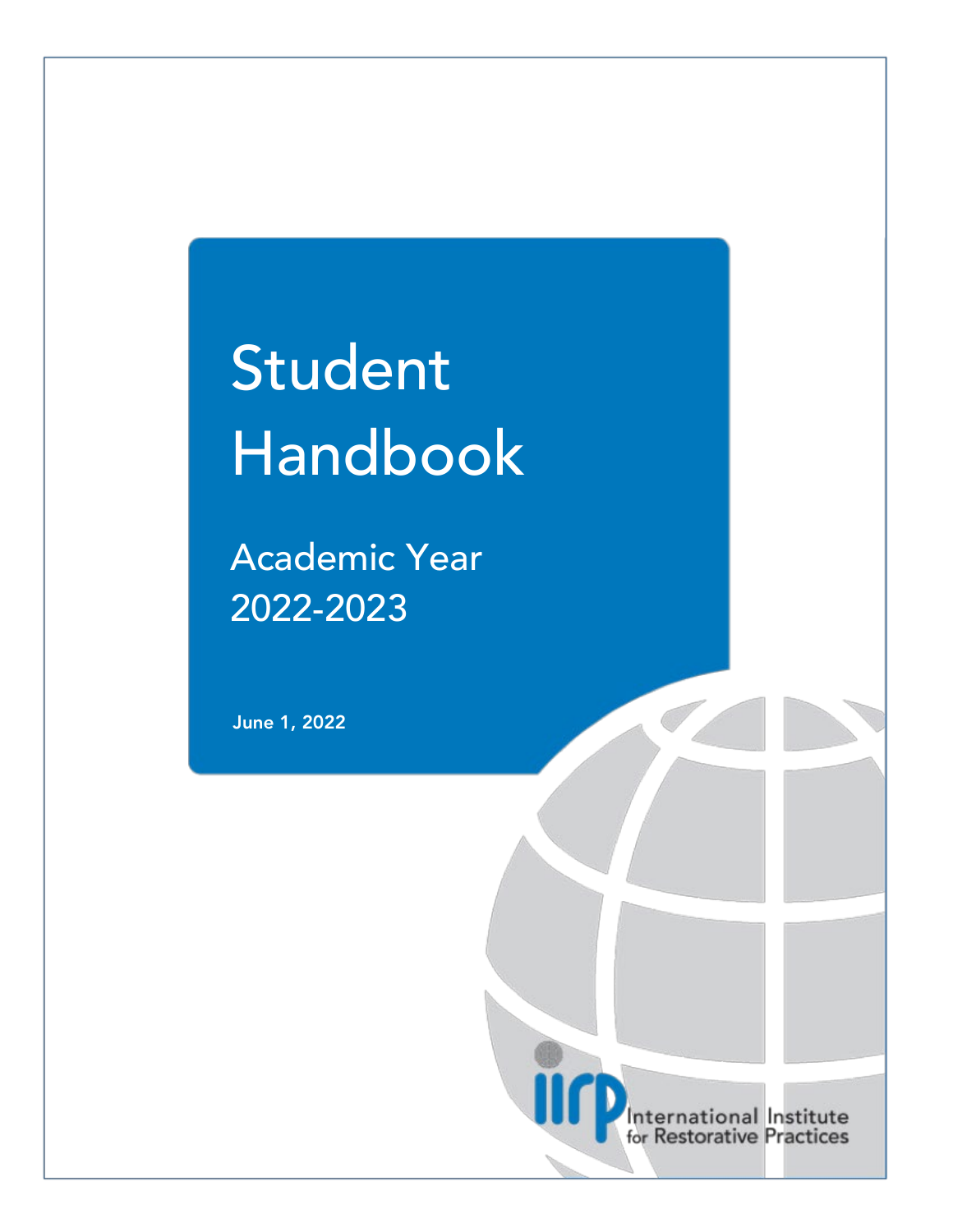# **Contents**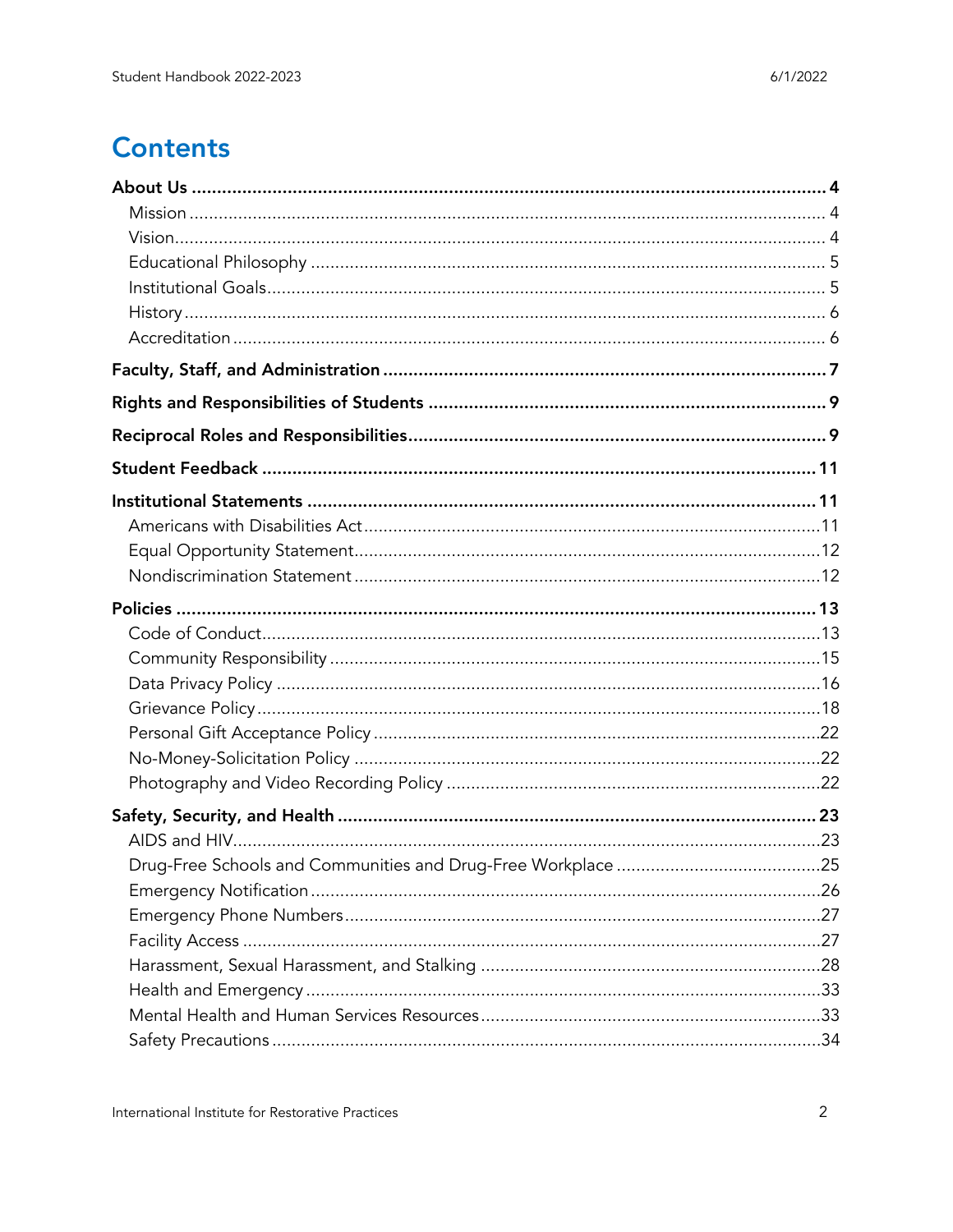This publication is certified as true and correct in content and policy as of the date of publication. The IIRP however reserves the right to make changes of any nature in programs, calendar, or academic schedules whenever these are deemed necessary or desirable including changes in policies and procedures, course content, class rescheduling, and the cancelling of scheduled classes or other academic activities.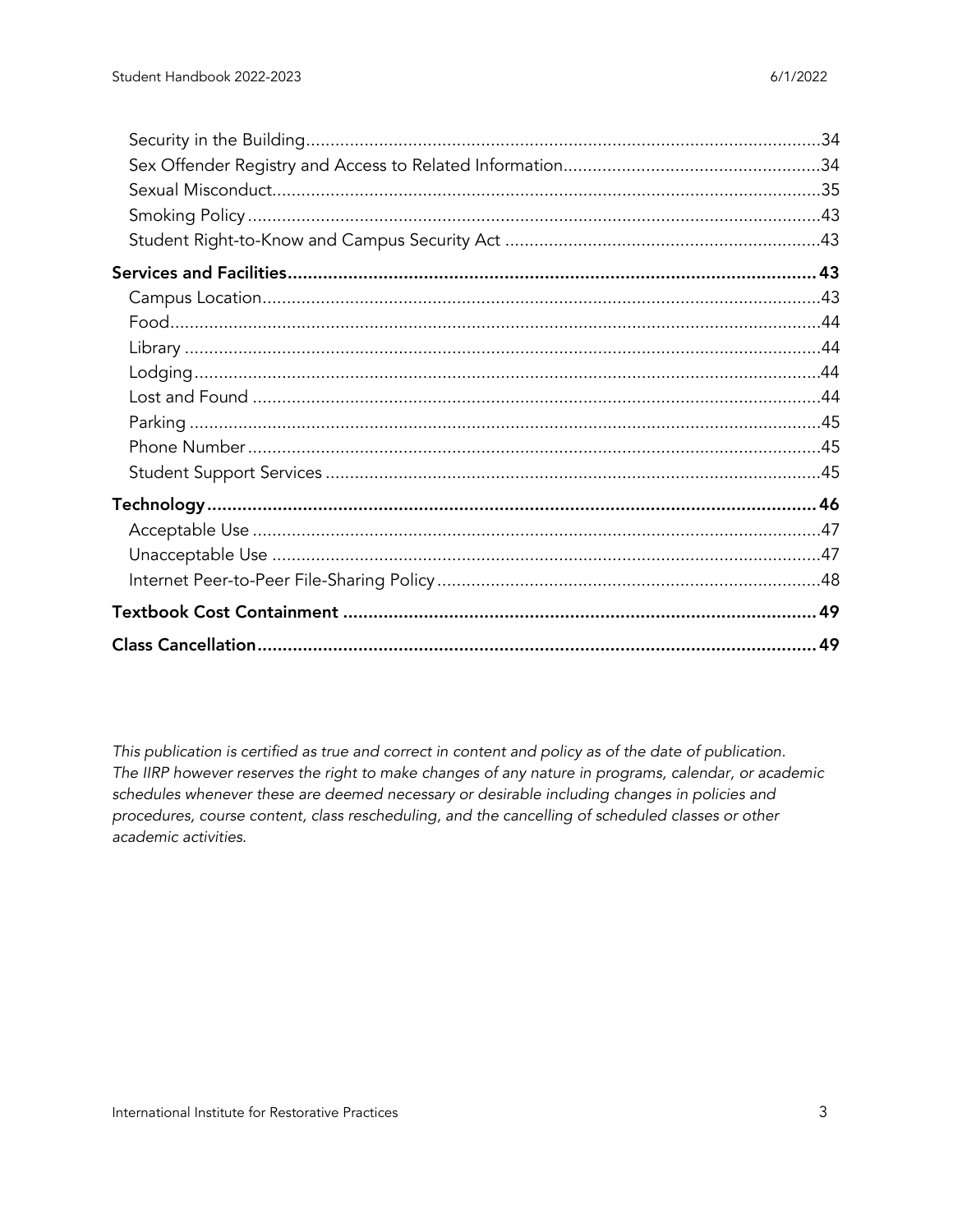# <span id="page-3-0"></span>About Us

The International Institute for Restorative Practices (IIRP) Graduate School is the world's first graduate school wholly devoted to restorative practices. Our faculty – all scholar/practitioners – are dedicated to helping individuals find new ways to empower people and transform communities. This field, as well as our institution, is developing across national borders and professional disciplines in order to positively influence human behavior and improve civil society.

Our campus in Bethlehem, PA, is the international and intellectual hub of our accredited Graduate School.

# <span id="page-3-1"></span>**Mission**

The mission of the International Institute for Restorative Practices Graduate School is to strengthen relationships, support communities, influence social change, and broaden the field of restorative practices by partnering with practitioners, students, and scholars.

# <span id="page-3-2"></span>Vision

#### Pioneering the Science of Relationships and Community

Just as our name suggests, the International Institute for Restorative Practices (IIRP) Graduate School was established to examine, teach, and develop restorative practices – an evolving social science that looks to effect real change within communities by strengthening relationships and fostering a mutual regard among individuals. In practicing what we teach, we engage with our students to share practices that focus on improving relationships, responsibility, and respect.

We also empower our students to train others, to take this thinking outside of their classes and share it with their families, friends, schools, workplaces, and communities. In every course, students engage in useful projects, draw on the experience of faculty, and form supportive networks of peers. Our graduates emerge as seasoned changemakers, who bring their own understanding of restorative practices with them wherever they go, and lead others by their example.

*As the science of restorative practices grows and evolves, we are dedicated to always being on the forefront: pioneering new concepts, new approaches, and new methods*.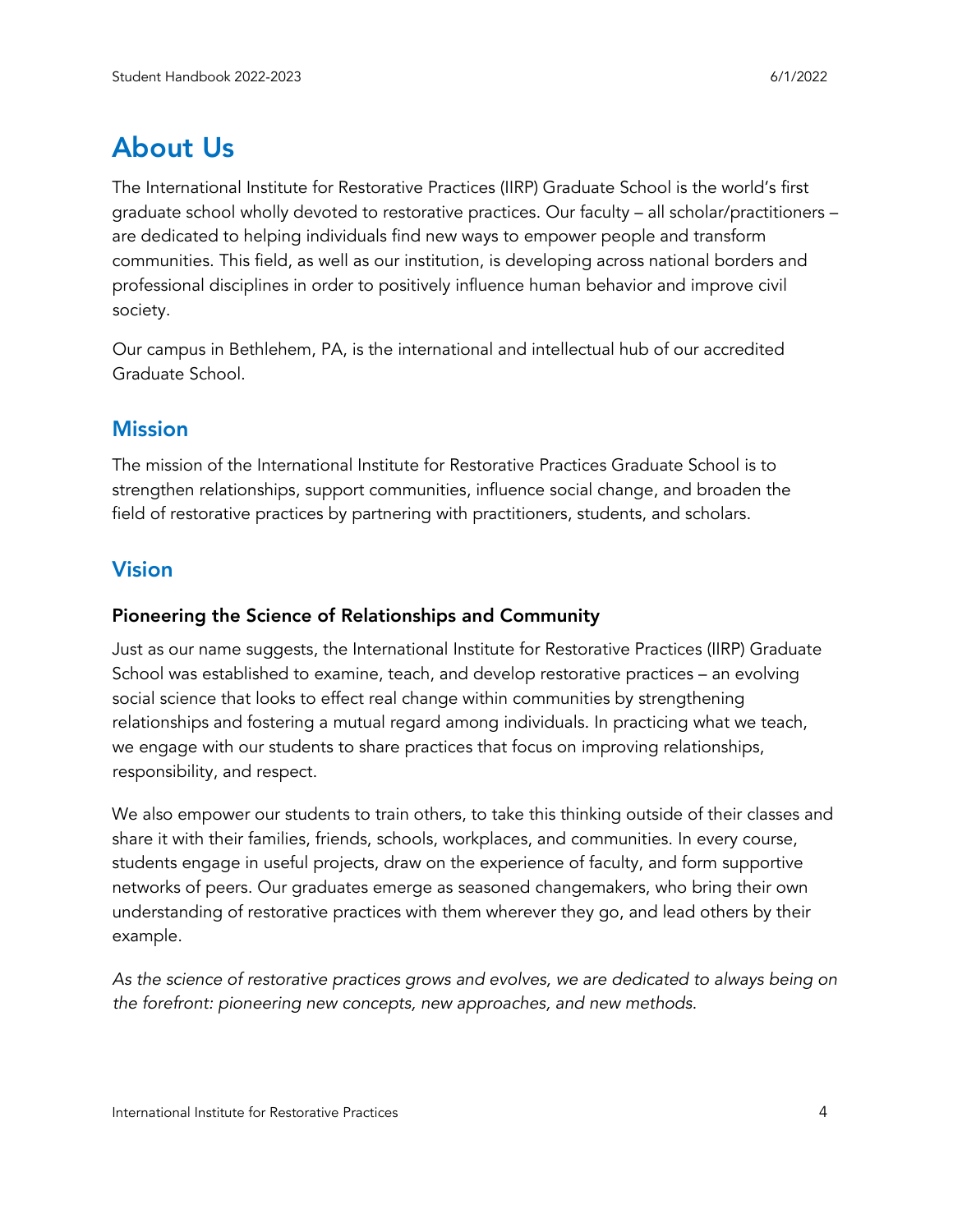# <span id="page-4-0"></span>Educational Philosophy

The IIRP Graduate School offers graduate degree and professional development programming that will promote learning, personal growth, and social responsibility among its students by integrating the core concepts of restorative practices in all teaching and learning activities.

We believe that every human being has intrinsic value, deserves to be treated with respect, is capable of changing and growing, and is inherently motivated to learn. We also believe that learning occurs best within a participatory learning community with students actively engaged in their own learning and interacting with their fellow students, and that learning should not only build capacity for the future but should address current problems and challenges facing individuals and society.

Graduates will be thoughtful practitioners, able to advance in their profession, and committed to developing their own capacities through habits of exploration and reflection. They will be effective communicators and will have a well-developed capacity to engage in lifelong inquiry and learning. They will have an understanding of healthy interpersonal and organizational relationships and will work well with others in responding to new and unexpected challenges that arise in their organizations and communities.

Lastly, the IIRP Graduate School's aim, as suggested by Albert Einstein in a speech in 1936, "is the training of independently acting and thinking individuals who, however, see in the service of the community their highest life problem."

# <span id="page-4-1"></span>Institutional Goals

We will educate a growing number of professionals who are capable of applying restorative practices to strengthening civil society.

We and our graduates will contribute to the growth of knowledge through our research and its applications.

We will disseminate the results of our theory and practice to professionals in related disciplines with the goal of positively influencing human behavior.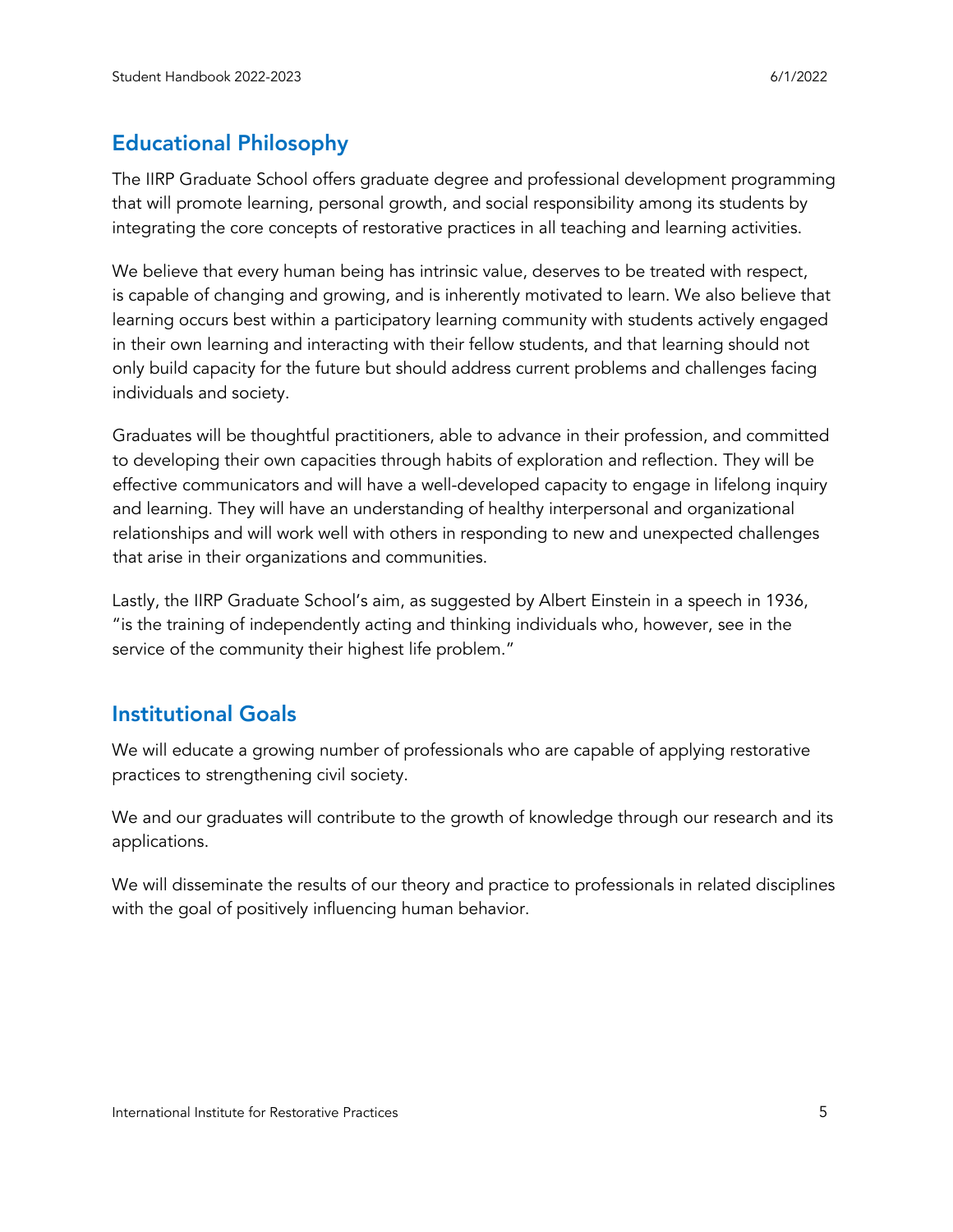# <span id="page-5-0"></span>**History**

The face of higher education is changing rapidly and dramatically around the world. The IIRP has designed its offerings and services to meet the needs of 21st century adult learners and professionals. All that the IIRP offers is mission-driven, rooted in everyday professional practice and accessible from anywhere in the world through a wide range of flexible learning options.

We are dedicated to the study of restoring relationships, social discipline, emotional well-being, and civic participation through participatory learning and decision making.

Our faculty and graduate students engage in reflection, scientific inquiry, and academic discussion, drawing on theory as well as their own professional practice and personal experience. Our entire institution is guided by the premise that "people are happier, more cooperative, more productive, and more likely to make positive changes when those in authority do things *with* them, rather than *to* them or *for* them."

With roots in restorative justice, a way of looking at criminal justice that emphasizes repairing the harm done to people and relationships, restorative practices has the broader goal of proactively developing community, managing conflict, building relationships, and increasing social capital.

The establishment of the IIRP Graduate School was the culmination of decades of work in restorative practices by a number of pioneers around the world, among them the IIRP's founders, Ted and Susan Wachtel, who developed many of the theories at Buxmont Academy and the Community Service Foundation.

# <span id="page-5-1"></span>Accreditation

The IIRP is accredited by the Middle States Commission on Higher Education, 1007 North Orange Street, 4th Floor, MB #166, Wilmington, DE 19801 (267-284-5011). The Middle States Commission on Higher Education is an institutional accrediting agency recognized by the U.S. Secretary of Education and the Council for Higher Education Accreditation.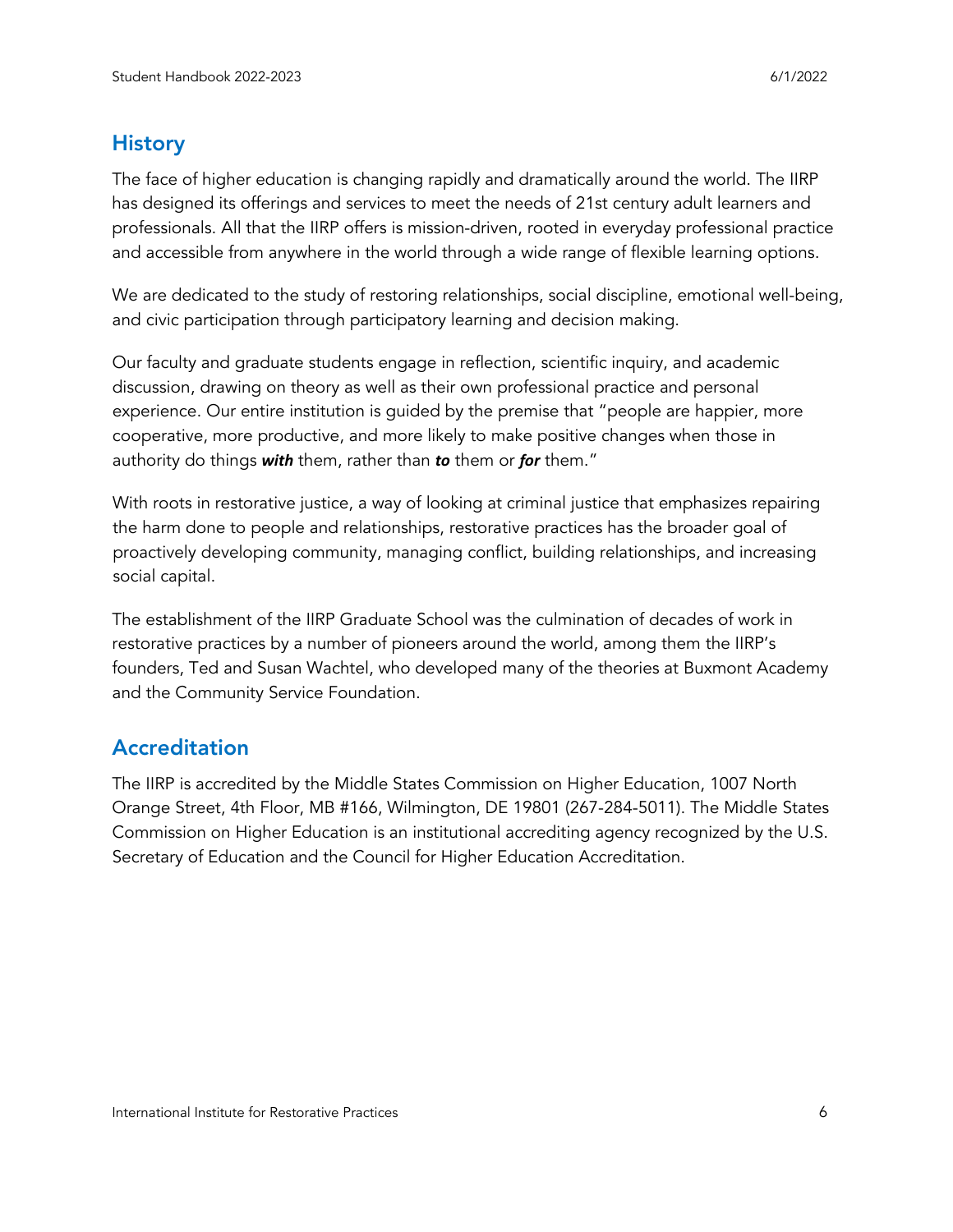# <span id="page-6-0"></span>Faculty, Staff, and Administration

#### Main Office Phone Number: 610-807-9221

Gina B. Abrams, Associate Professor, Director of Research and Program Evaluation (267-576-0366) University of Delaware, B.S., Physical Education Studies, 1995 Boston University, M.S.W., Social Work Macro Practice, 1999 Boston University, M.P.H., Social and Behavioral Health, 2000 Rutgers University, Ed.M., Statistics, Measurement, and Evaluation, 2012 Boston University, Dr.P.H., Leadership, Management, and Policy, 2017 Craig Adamson, Provost, Associate Professor (215-416-3723) Temple University, B.A., Criminal Justice, 1995 International Institute for Restorative Practices, M.R.P.Y.C., 2008 Lesley University, Ph.D., Educational Studies with Specialization in Adult Learning, 2012 Borbála Felligi, Assistant Professor (610-807-9221) Eötvös Loránd University, M.A., Social Policy, 2002 University of Cambridge, Trinity Hall, M.Phil., Criminology, 2004 Eötvös Loránd University, Ph.D., Social Policy, 2008 Mary Jo Hebling, Dean of Continuing Education Lecturer (215-778-2956) Temple University, B.A., Communications and Theater, 1979 International Institute for Restorative Practices, M.S., Restorative Practices and Youth Counseling, 2012 Jamie Kaintz, Dean of Student Services (610-807-9221) Cedar Crest College, B.A., Applied Psychology, 2016 International Institute for Restorative Practices, M.S., Restorative Practices, 2021 Linda Kligman, Interim President and Vice President for Administration (610-807-9221)

- Drexel University, B.S., Civil Engineering/Applied Technologies, 1991 International Institute for Restorative Practices, M.S., Restorative Practices, 2015 Union Institute and University, Ph.D., Interdisciplinary Studies, 2020
- Patrick McDonough, Ph.D., Vice President for Academic Affairs Emeritus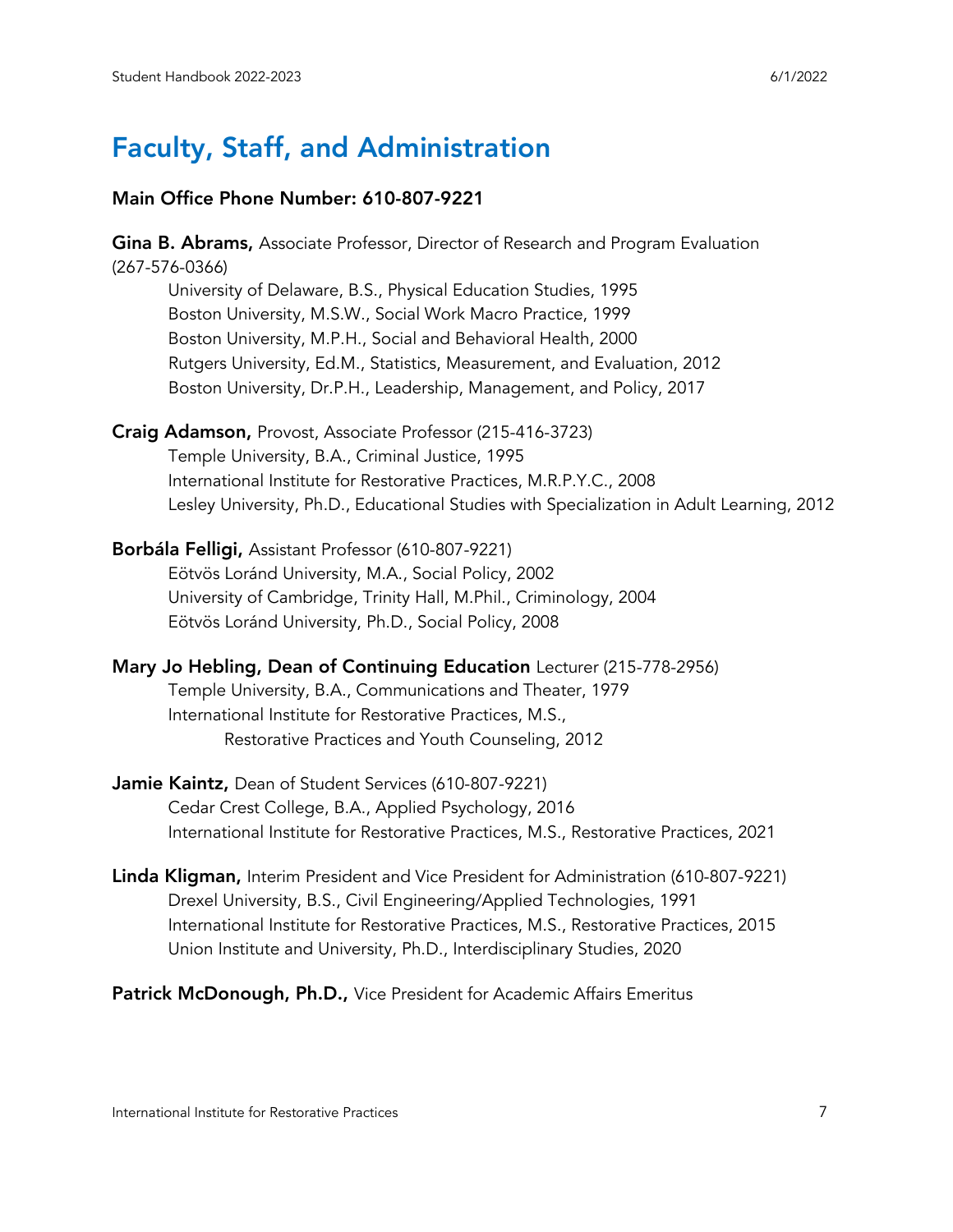#### **Zeau Modig, Librarian (610-807-3007)**

Stockton State College, B.A., Historical Studies, 1981 Rutgers University, Information and Library Studies, M.L.S., 1985

# Fernanda Fonseca Rosenblatt, Assistant Professor (610-807-9221)

Universidade Católica de Pernambuco, B.A., Law, 2003 Katholieke Universiteit Leuven, M.A., Criminology, 2005 University of Oxford, Ph.D., Criminology, 2014

#### Frida Rundell, Professor (610-694-9936)

Johannesburg College of Education Transvaal, Teachers' Diploma, 1967 University of South Africa, Diploma in Special Education, 1981 Graduate School of Marketing, Diploma in Marketing Management, 1983 University of Witwatersrand, Certificate in Instrumental Enrichment, 1988 South African Institute of Marital & Family Therapy, Family Therapy, 1990 University of South Africa, B.A., 1991 University of South Africa, B.A. (Hons.), Psychology, 1993 University of Natal, M.Ed., Psychology, 1996 University of Zululand, Ph.D., Community Psychology, 2000

#### Thomas Simek, Ed.D., Professor Emeritus

#### Elizabeth Smull, Lecturer (267-718-7608)

Millersville University, B.S., Secondary Education, 2000 International Institute for Restorative Practices, M.R.P.Y.C., 2008

#### Theodore Wachtel, Founder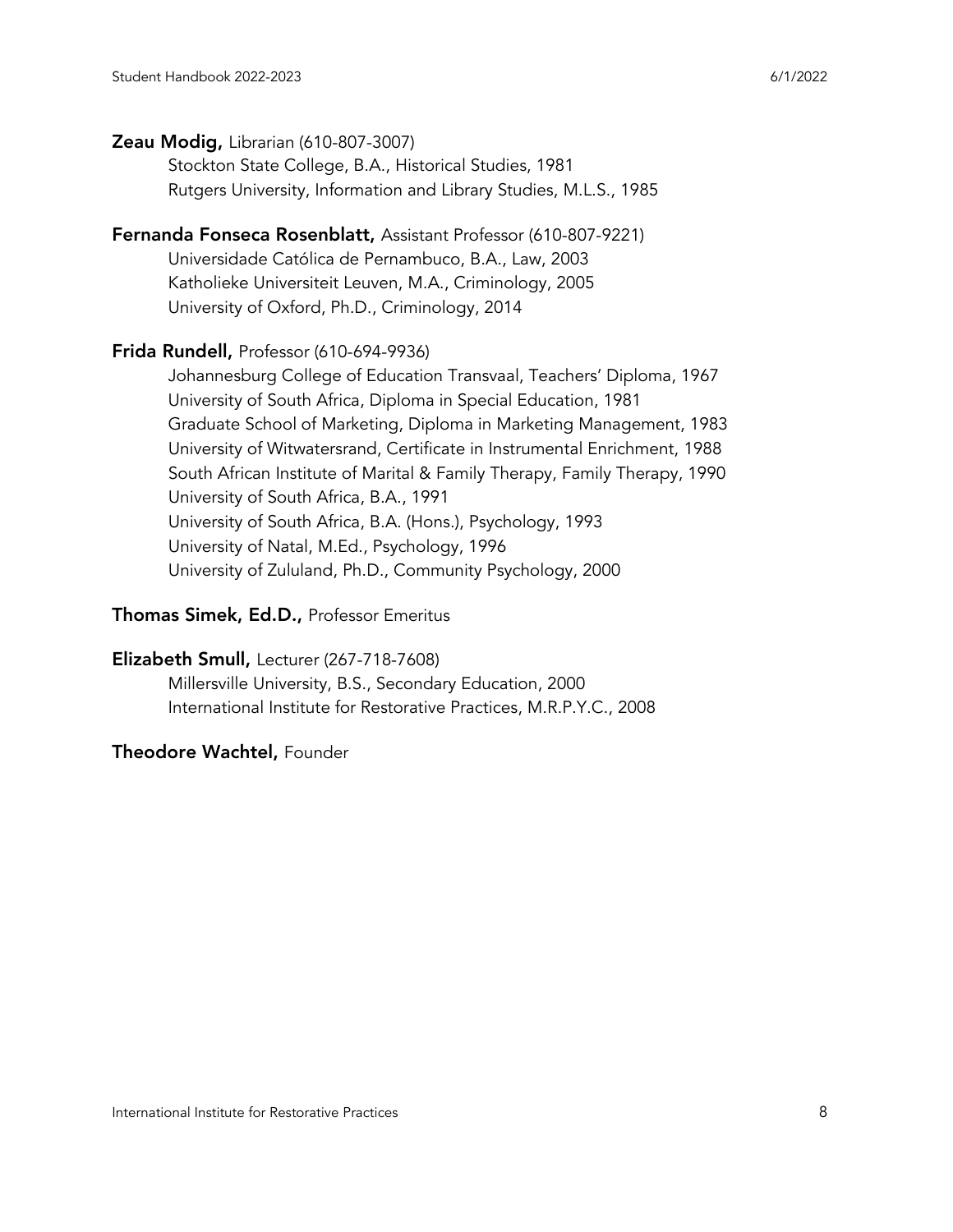# <span id="page-8-0"></span>Rights and Responsibilities of Students

The role of students in the educational community of the IIRP involves a balance of rights and responsibilities. The freedom to learn depends upon appropriate opportunities and conditions in the classroom, on the campus, and in the larger community. Students are required to exercise their freedoms with appropriate responsibility. The responsibility to create general conditions conducive to the freedom to learn must be shared by all members of the IIRP community. (See Reciprocal Roles and Responsibilities, below.)

# <span id="page-8-1"></span>Reciprocal Roles and Responsibilities

We engage in our collective work as a new Graduate School mindful of our special mission to advance restorative practices in all that we do. In that we did not arise from a pre-existing college with established traditions, we place the following expectations in front of us, as students, faculty, staff, and board members interact with one another:

### Students Should Expect…

- to participate in an organization employing IIRP's Basic Concepts and using Fair Process for decision making;
- to be supported in the process of teaching and learning by staff and Board;
- to receive fair and individual attention from faculty;
- to receive from faculty the opportunity to acquire a quality education that meets the goals of their programs;
- to receive useful advising and guidance from faculty and staff;
- to follow faculty expectations and participate actively;
- to give and receive honest feedback with all others.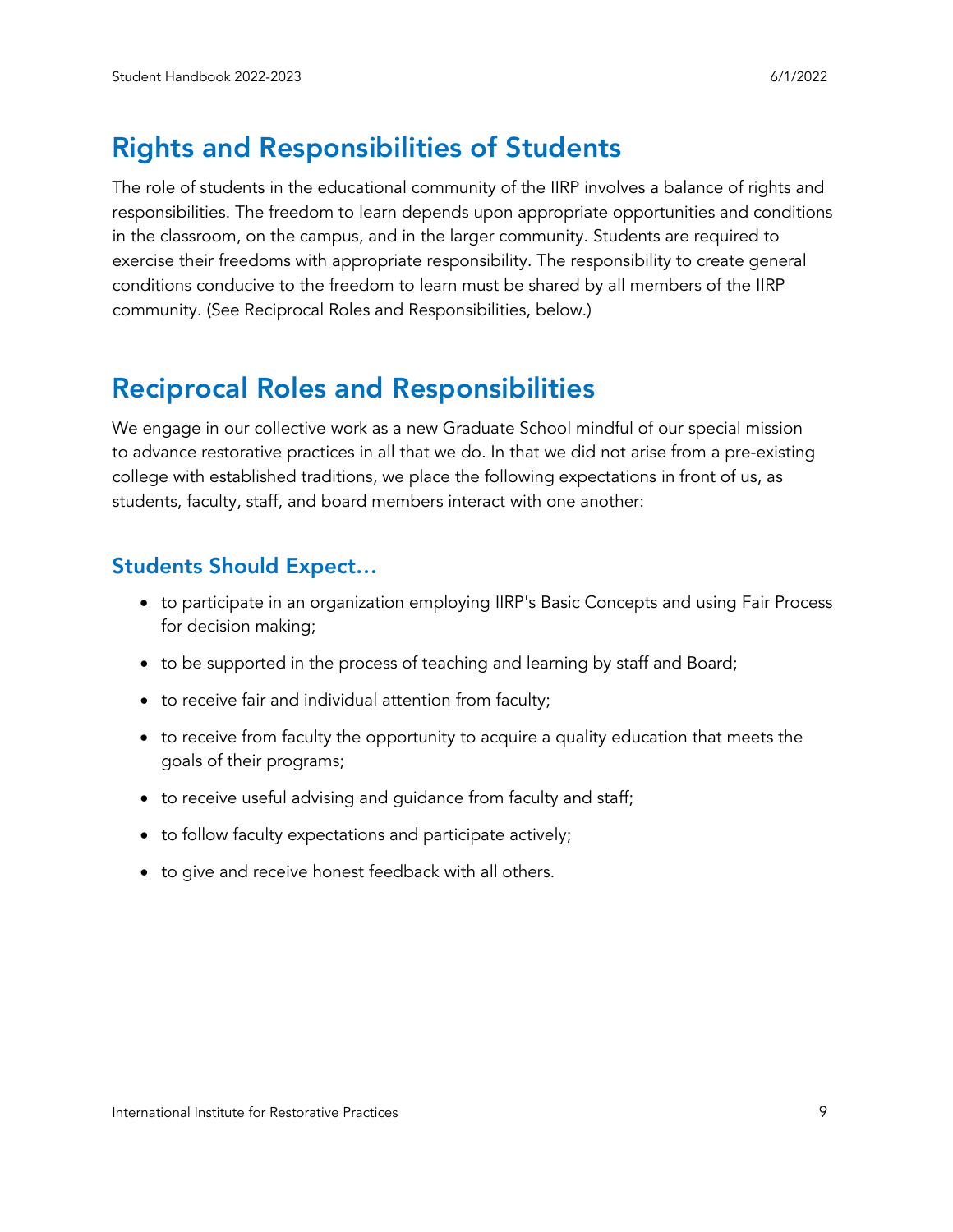# Faculty Should Expect…

- to participate in an organization employing IIRP's Basic Concepts and using Fair Process for decision making;
- to be ever mindful of its responsibilities for financial, educational, and mission integrity;
- to be supported in the process of teaching and learning by staff and Board;
- to offer students fair and individual attention in classes and in advising;
- to offer students the opportunity to acquire a quality education that meets the goals of the students' programs;
- to model restorative practices in their classrooms;
- to receive genuine effort, cooperation, and participation from students;
- to cooperate with staff and Board as needed to manage the organization effectively and efficiently;
- to both give and receive trust and support with the staff and Board;
- to give and receive honest feedback with all others.

# Staff Should Expect…

- to participate in an organization employing IIRP's Basic Concepts and using Fair Process for decision making;
- to be ever mindful of its responsibilities for financial, educational, and mission integrity;
- to support the process of teaching and learning among students and faculty;
- to give and receive honest feedback with all others;
- to offer students accessibility, support, quality advising, guidance, etc.;
- to provide for the faculty's needs for instructional support, technology, etc.;
- to receive from the faculty timely and accurate data, cooperation, policy adherence, etc.;
- to both give and receive trust and support with faculty and Board;
- to support the Board's functions with timely information, staff access, communications and updates, policy recommendations, etc.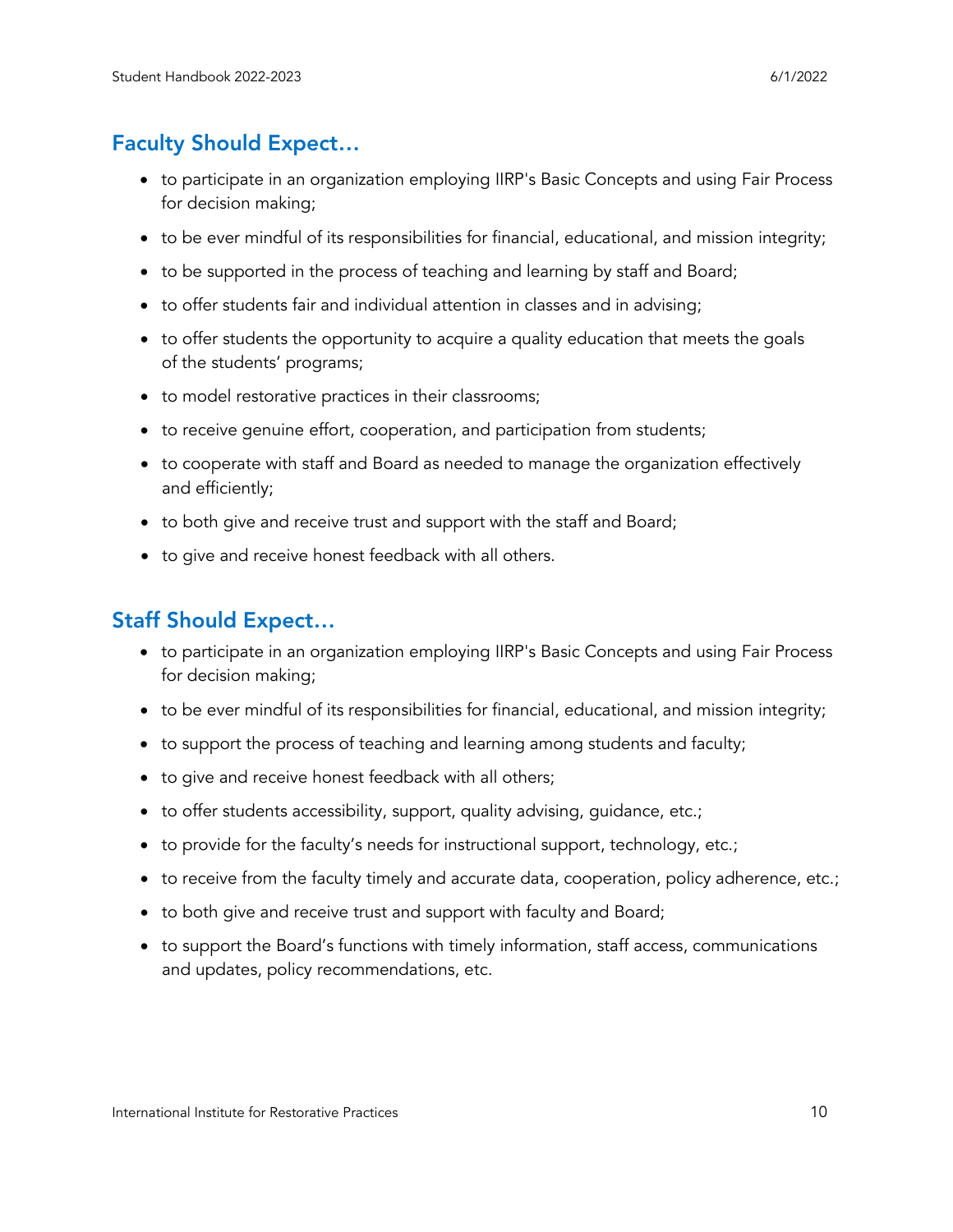# The Board Should Expect…

- to oversee an organization employing IIRP's Basic Concepts and using Fair Process for decision making;
- to nurture an organization in which all constituents remain faithful to the mission;
- to oversee a governance structure marked by openness, transparency, trust, respect, and safety;
- to give and receive honest feedback with all others;
- to hold the President responsible for the administration of the institution and to focus its own activity on policy and program issues;
- to offer trust but also to demand accountability from all constituencies;
- to be ever mindful of its oversight responsibilities for financial, educational, and mission integrity;
- to receive the information it needs from faculty and staff in a timely and accurate manner when making institutional decisions.

# <span id="page-10-0"></span>Student Feedback

The IIRP views feedback as healthy and as an opportunity for positive change. Students are encouraged to express both positive and critical feedback to faculty, administrators, and staff. The IIRP encourages students to voice their opinions and feelings because they play a critical role in the ongoing improvement of the Graduate School. The IIRP often asks students to identify themselves when completing course evaluations or student surveys. Part of our restorative culture is that identifying yourself allows us to create opportunities for dialogue to clear up any misunderstandings and get clarification if necessary.  

# <span id="page-10-1"></span>Institutional Statements

# <span id="page-10-2"></span>Americans with Disabilities Act

The IIRP adheres to the principles and mandates of the Americans with Disabilities Act of 1990 and the Rehabilitation Act of 1973 and the ADA Amendments Act of 2008.

A disability is defined as a physical or mental impairment that substantially limits one or more of the individual's major life activities, even if the student uses a mitigating measure such as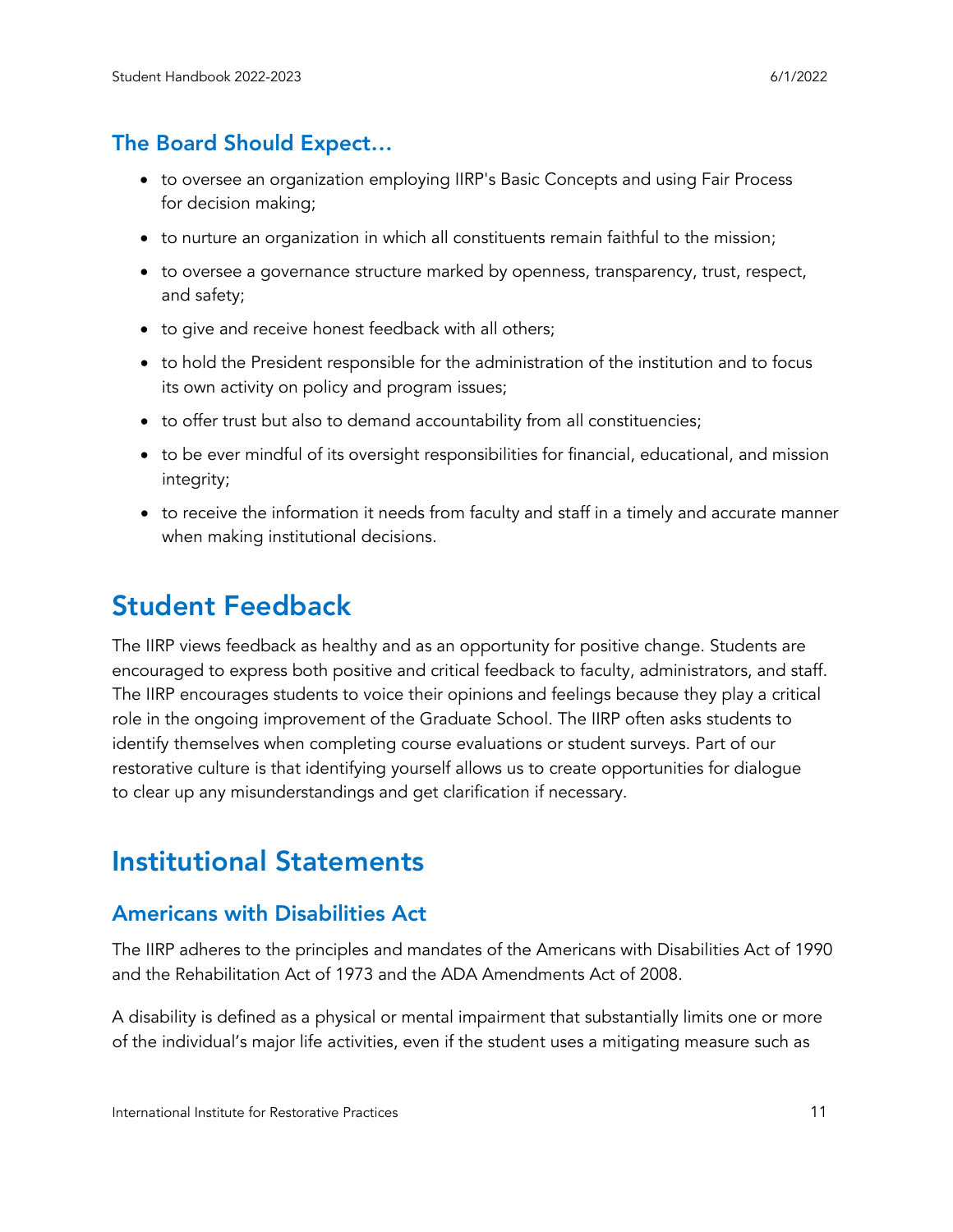glasses, medication, prostheses, or a hearing aid. Major life activities are functions such as breathing, caring for oneself, performing manual tasks, walking, seeing, hearing, speaking, learning, exercising cognitive abilities, sitting, standing, lifting, reaching, and working. The IIRP will voluntarily provide reasonable accommodations, upon request, to a student whose condition meets the legal definition of a disability under the ADA and who is considered otherwise qualified for IIRP admission.

Special classroom set-ups, alternate testing, and other accommodations for students with documented disabilities are available on a case-by-case basis. The IIRP is not required by law to change the "fundamental nature or essential curricular components of its programs in order to accommodate the needs of disabled students." It is the responsibility of students with disabilities to identify themselves and request accommodations through the office of the Vice President for Administration well in advance of need in order to give the IIRP a reasonable amount of time to evaluate the request and, if possible, implement the accommodation.

# <span id="page-11-0"></span>Equal Opportunity Statement

The International Institute for Restorative Practices (IIRP) Graduate School admits students of any race, color, religion, national or ethnic origin, age, gender, gender identity or expression, sex, sexual orientation, familial, marital, or veteran status, HIV status, or disability to all the rights, privileges, programs, and activities generally accorded or made available to students. The IIRP Graduate School admits students equally with regard to these categories.

### <span id="page-11-1"></span>Nondiscrimination Statement

The International Institute for Restorative Practices (IIRP) does not discriminate against any person based on actual or perceived race, color, gender, gender identity or expression, sexual orientation, religion, ancestry, genetic information, national origin, familial status, marital status, age, veteran status, HIV status, mental or physical disability – or any other basis – in administration of its educational policies, employment policies, scholarship, or loan programs or other education related programs administered by the Institute.

Consistent with its name and mission, ideally concerns would first be addressed informally, through informal discussions or a restorative circle. If a solution is reached it should be put in writing, signed and dated by both parties, and copied to the Vice President for Administration. However, persons choosing not to participate in a restorative process should report the incident in writing to the Vice President for Administration.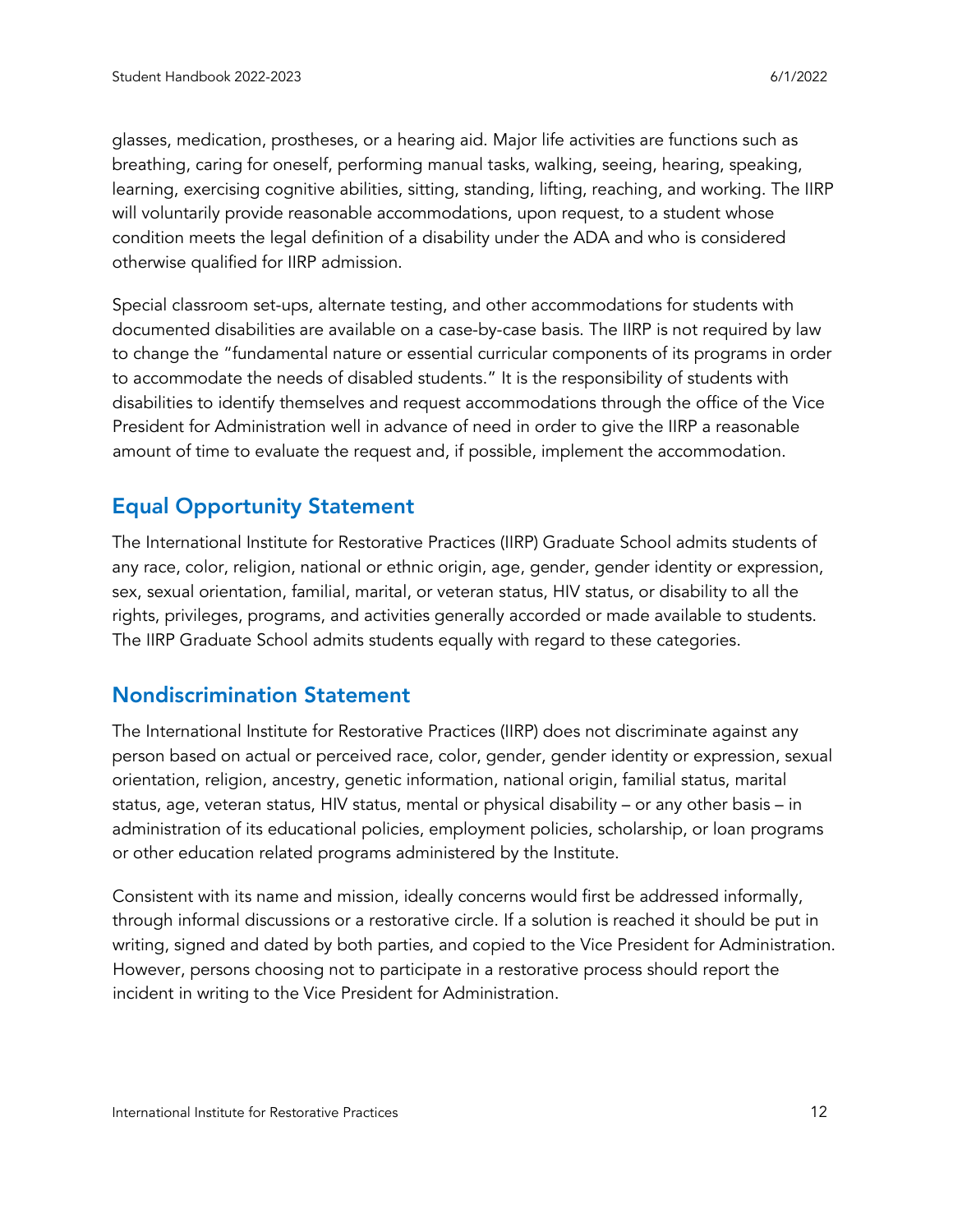# <span id="page-12-0"></span>**Policies**

# <span id="page-12-1"></span>Code of Conduct

The IIRP recognizes the basic rights and responsibilities of the members of the Institute and accepts its obligation to preserve and protect those rights and responsibilities. Further, the Institute must provide for its members the opportunities and protections that best serve the nature of the educational process.

The Code of Conduct governing the behavior of members of the IIRP must ensure the basic rights of individuals, as well as reflect the practical necessities of the community. The Code also must prohibit or limit acts that interfere with the basic purposes, necessities, or processes of the IIRP or with the rights of its members. Finally, the Code must reconcile the principles of maximum freedom and necessary order.

#### Sanctions

Consistent with the philosophy of restorative practices, the emphasis of the IIRP disciplinary processes is on repairing the harm and restoring the well-being of the educational community. Although sanctions may be appropriate or necessary, violators of the IIRP Code of Conduct will be afforded the opportunity to participate in a restorative process.

Sanctions for violations of the IIRP Code of Conduct may include penalties ranging from warning (written or verbal) to expulsion from the graduate program but will be tailored to address the circumstances of each offense and ideally decided in conjunction with the offender as part of the process. Ultimately, the administration of the IIRP will be responsible for such sanctions.

The Code of Conduct shall be made public in an appropriate manner and may be revised by the IIRP in consultation with the faculty, students, and staff.

#### Behaviors Inconsistent with IIRP Values

The Code of Conduct describes behaviors that are inconsistent with the essential values of the IIRP community. Those directly violating the Code of Conduct and those who assist, condone, or who are aware of the violations and do not report them are engaging in behaviors that contradict the values of the IIRP. Such behaviors include but are not limited to: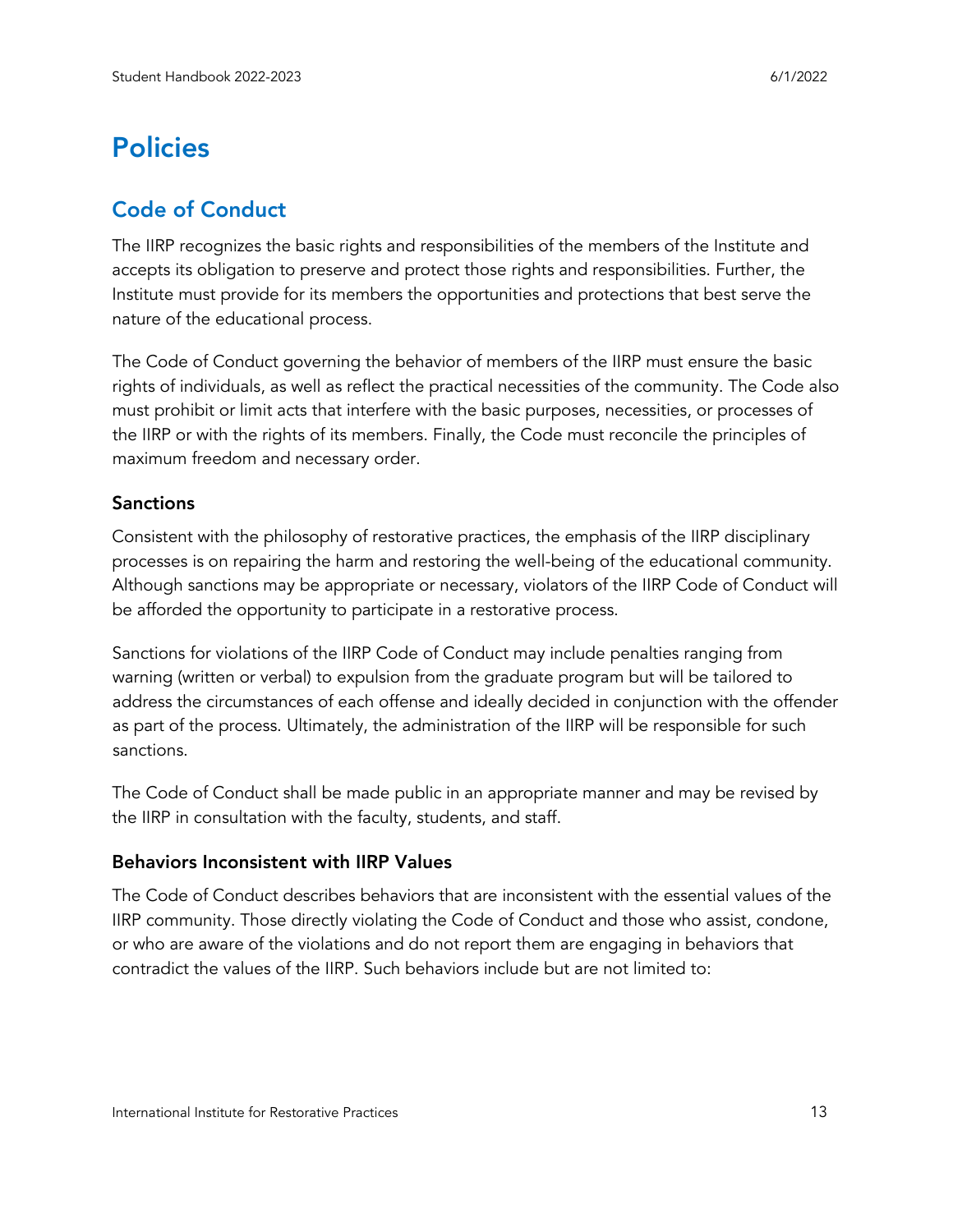- 1. Physically harming or threatening to harm any person, intentionally or recklessly causing harm to any person, or reasonable apprehension of such harm or creating a condition that endangers the health and safety of self or others.
- 2. Sexually assaulting or abusing a person. The Institute does not tolerate sexual assault or abuse, such as rape (including acquaintance rape) or other forms of nonconsensual sexual activity.
- 3. Harassing, stalking, or hazing any person, including sexually harassing.
- 4. Using, possessing, or storing weapons or fireworks.
- 5. Tampering with fire or other safety equipment or setting unauthorized fires.
- 6. Illegally possessing, using, distributing, manufacturing, selling, or being under the influence of alcohol or other drugs.
- 7. Intentionally providing false or inaccurate reports of emergencies or Code violations or knowingly providing false statements during a hearing, disciplinary conference, or to IIRP officials.
- 8. Stealing, vandalizing, damaging, destroying, or defacing Institute property or property of others.
- 9. Obstruction or disruption of classes, research project, or other activities or programs of the graduate school; or obstructing access to IIRP facilities, property, or programs. Disruption is defined as an action or combination of actions by one or more individuals that unreasonably interferes with, hinders, obstructs, or prevents the operation of the IIRP or infringes on the rights of others to freely participate in its programs and services.
- 10. Violating the Academic Integrity Policy.
- 11. Failing to comply with reasonable directives to provide identification or to report to an administrative office or, when reasonable cause exists, failing to leave Institute-controlled premises when directed to do so by properly authorized persons, including police and/or Institute staff.
- 12. Making, using, or possessing any falsified IIRP document or record; altering or forging any Institute document or record, including identification or access cards. Includes but not limited to: forging (signing another's name and/or ID number) or manufacturing IDs, altering permits, and misuse of forms (letterhead stationery, IIRP forms).
- 13. Unauthorized entry into or use of IIRP property or facilities, including classrooms, offices, and other restricted facilities. The IIRP also has the right to control use and entry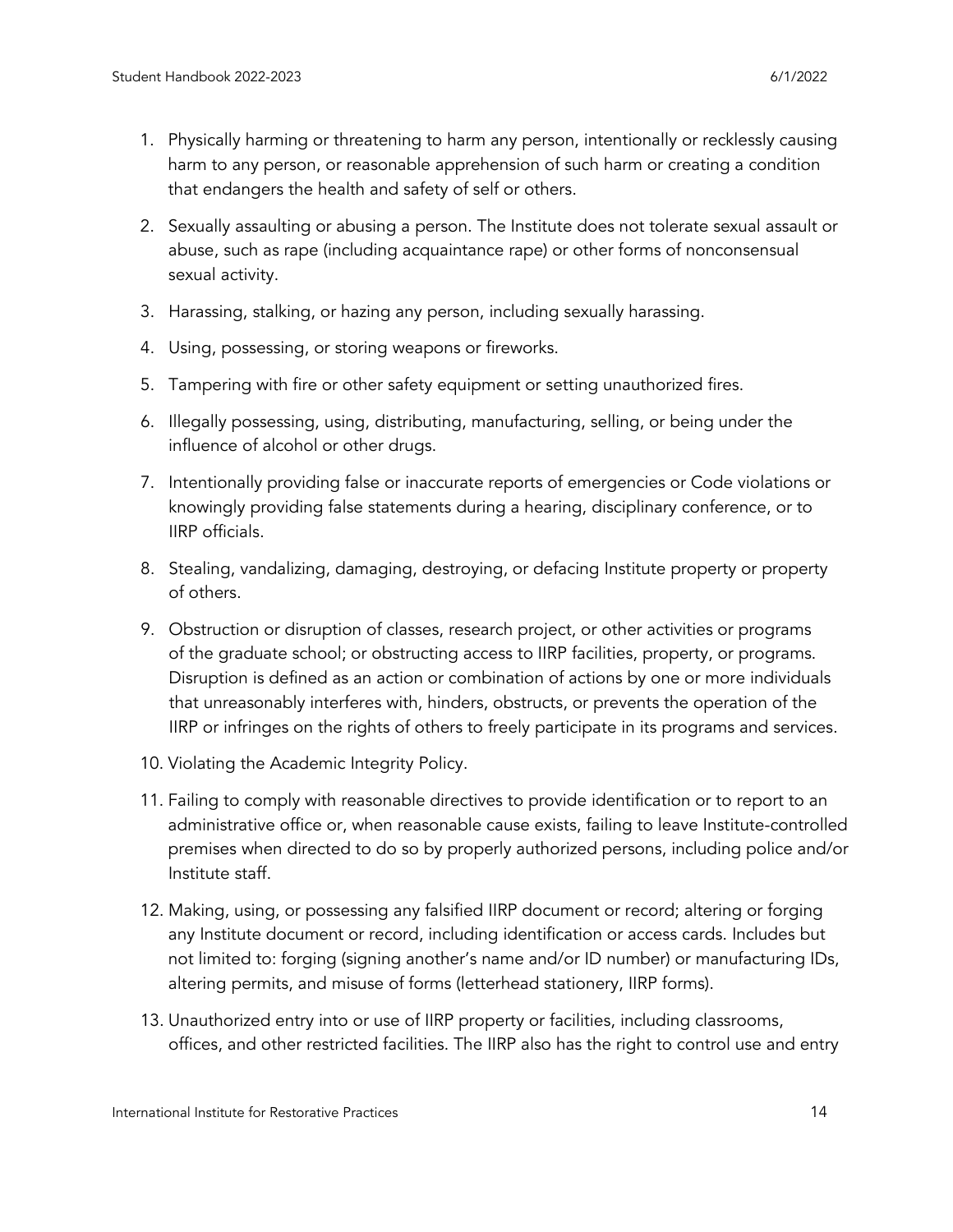into facilities for reasons of security, safety, or protection of property. This includes closing facilities at specified times. It should also be recognized that an open or unlocked door is not an invitation to enter and use facilities.

- 14. Engaging in disorderly, disruptive, lewd, or indecent conduct. Inciting or participating in a riot or group disruption. Failing to leave the scene of a riot or group disruption when instructed by officials. Disorderly conduct may include disruption of programs, classroom activities, or functions and processes of the IIRP. This item covers unreasonable noise, creating a physically hazardous or physically offensive condition.
- 15. Violating written IIRP policy or regulations contained in any official publications or administrative announcements, including IIRP computer policies; violating IIRP policies and regulations that are contained in official publications, administrative announcements, contracts, and postings.
- 16. Violating federal, state, or local law if such behavior impacts the IIRP community. Criminal or civil decision is not a necessary prerequisite for a disciplinary decision, nor is it necessary that criminal or civil charges be lodged against the student either before or after a disciplinary decision.
- 17. Misusing or abusing computer resources or other information technologies at the IIRP.

# <span id="page-14-0"></span>Community Responsibility

Students and employees of the IIRP are members of the academic community. As members of the academic community, they are subject to the rights and obligations that accrue to them by virtue of this membership. Students and employees are expected to be honorable and ethical in every regard and to have consideration for the welfare of others as individuals and for the community as a whole.

In keeping with the Clery Act, as amended by the Campus SaVE (Sexual Violence Elimination) Act in 2013, the IIRP does not suggest that witnesses (bystanders) to violent or potentially violent situations put themselves in jeopardy, but that they do take appropriate steps to keep members of the community safe. Reporting options are available for bystanders as well as victims. Calling the police is usually the best way to intervene if there is a question of safety for anyone. If there is no immediate danger, restorative processes may be utilized to address any concerns for members of the community.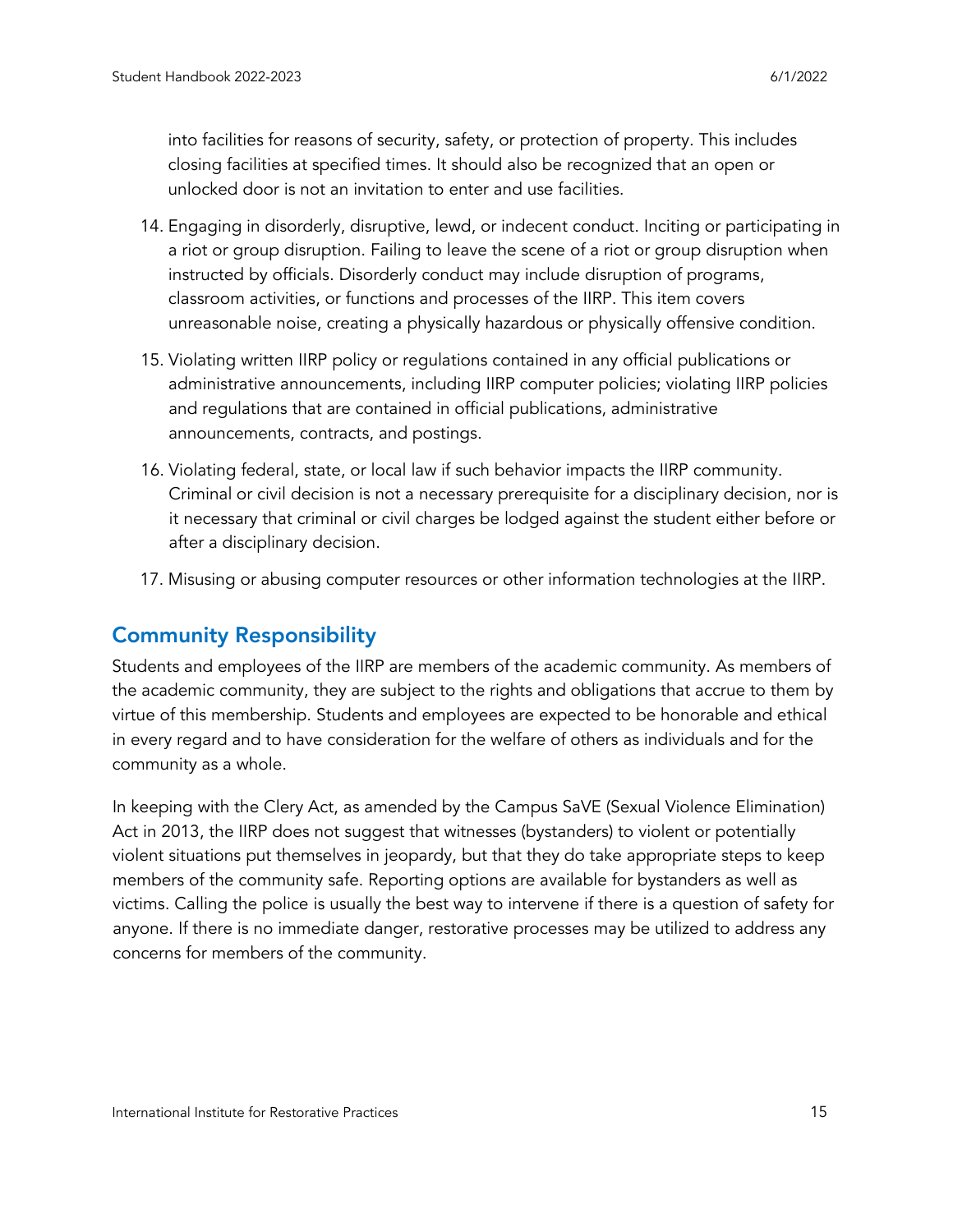# <span id="page-15-0"></span>Data Privacy Policy

The IIRP exercises care and prudence in the handling of personal information that we collect through our websites. This policy does not protect external sites linked to or from any iirp.edu website.

#### Collection of Information

The IIRP collects no personally identifiable information from visitors to our website, unless an individual affirmatively chooses to make such information available to the IIRP. However, our web servers do automatically recognize some non-personal information, such as volume and timing of access, as well as the Internet domain and IP address from which an individual accesses our sites. That information is stored for a maximum of 60 days.

Cookies are small files that are stored on a computer (unless you block them). We use cookies to understand and save visitors' preferences for future visits and compile aggregate data about site traffic and site interaction so that we can offer better site experiences and tools in the future. We also use cookies to enable certain web services like single sign-on. Google and other third parties may use cookies, web beacons, and similar technologies to collect or receive information from this website and elsewhere on the Internet and use that information to provide measurement services and target ads.

The IIRP collects personal information through online data entry forms. Only information necessary to fulfill an information or other request or application, subscribe to our email lists, process a donation, or fulfill an e-commerce transaction and to notify an individual of order status is collected. The IIRP's website neither markets to persons who are less than 13 years of age nor knowingly collects personal information online from them. Student information is kept confidential pursuant to federal and state regulations. We will not sell information to commercial entities.

We may also provide a visitor's information to third parties in circumstances where we believe that doing so is necessary or appropriate to satisfy any applicable law, regulation, legal process, or governmental request; or to detect, prevent, or otherwise address fraud, security, or technical issues; or protect our rights and safety and the rights and safety of our users or others.

### Use of Information

The IIRP uses the information an individual submits to provide them with the product or service requested, consistent with the purpose for which the information was collected.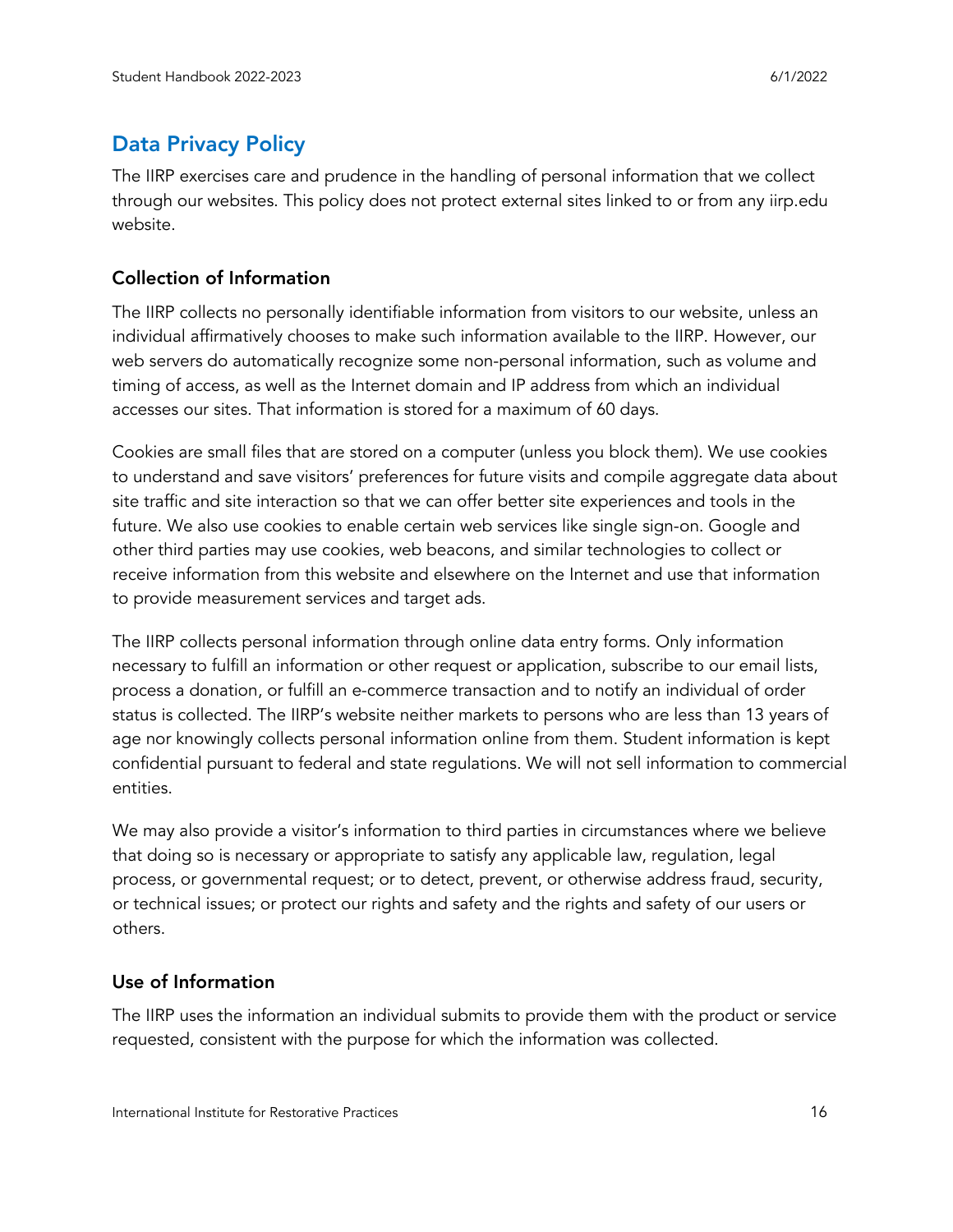If an individual sends us an email, the email address they provide may be used to send information, respond to inquiries and/or other requests or questions. We will not share, sell, rent, swap, or authorize any third party to use that email address for commercial purposes without the individual's permission.

The IIRP may also generate summary statistics about the volume, variety, timing, and other characteristics of our web traffic in general, but such statistics do not contain personally identifiable information. For example, we use third parties such as Google Analytics to generate reports on site usage, web traffic, user behavior, and user interests in order to optimize our website for our visitors.

The IIRP will only use collected information to communicate with an individual regarding future offerings or opportunities in which we feel they may be interested if they have opted to receive such communications.

The IIRP does not share, trade, or sell personal information to third parties. The only exception is the sharing of information or the conduct of marketing efforts in conjunction with IIRP international affiliates, with which we have governance and programmatic oversight, and whose goals and mission are consistent with the mission and goals of the IIRP.

### Opt Out

A person may disable cookies through their individual browser options or they can opt out of the collection and use of this information through tools like the Network [Advertising](http://optout.networkadvertising.org/?c=1) Initiative [opt-out](http://optout.networkadvertising.org/?c=1) page.

#### Third Party Vendors

The IIRP works with various third-party services to provide email management and payments. We choose these vendors based on their compliance with applicable privacy laws.

#### **Security**

The IIRP follows industry-standard precautions and procedures in the transmission and storage of electronic data. The IIRP and affiliate websites use Secure Sockets Layer (SSL) encryption to process secure information. Sensitive credit card information is not permanently stored on any IIRP web server, and although order information is retained for our records, this information is not shared with other companies or persons.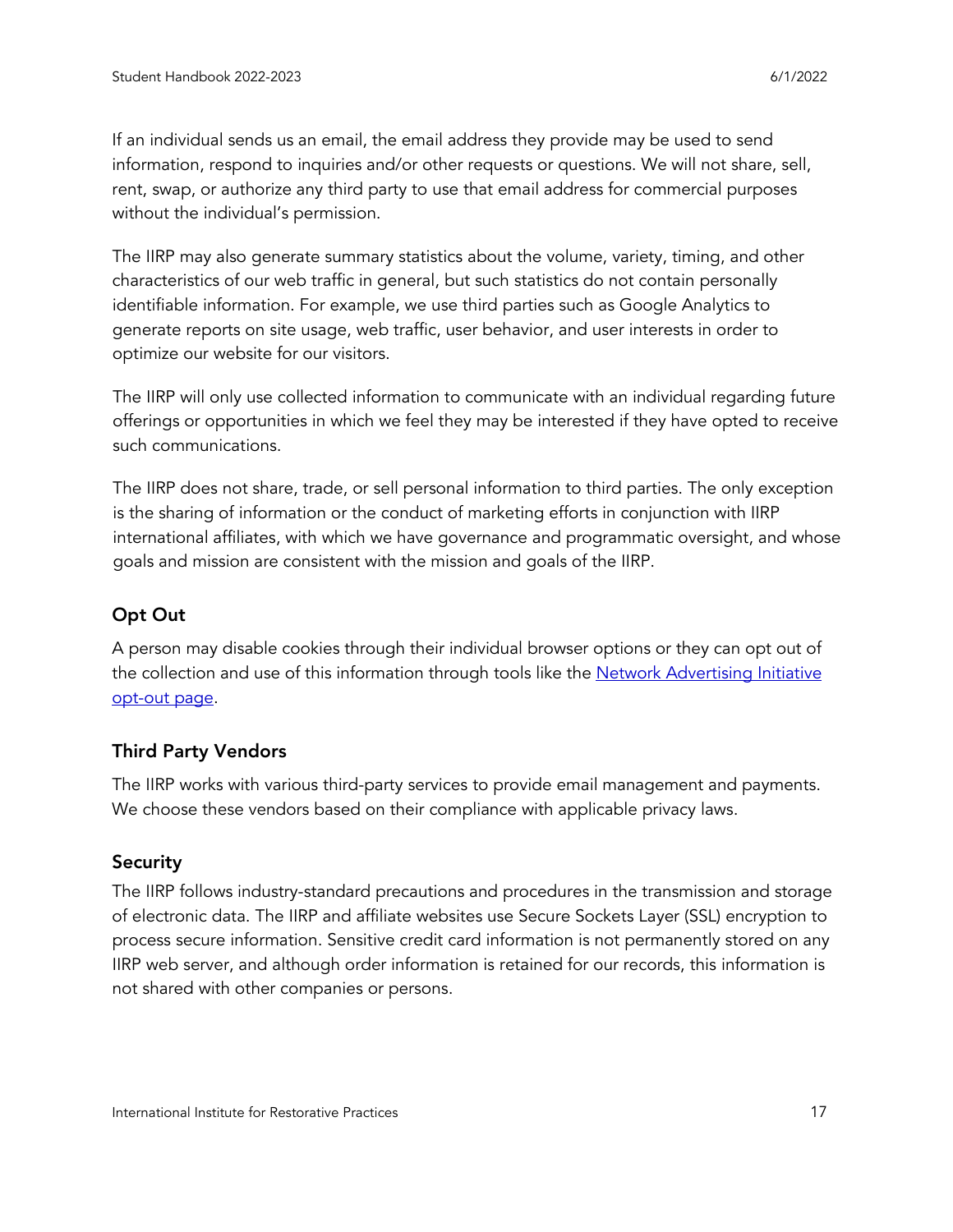#### Intellectual Property and Proprietary Rights

Our websites are protected by one or more copyrights, patents, database rights, trademarks, service marks, and/or other intellectual property and proprietary rights that are owned by the IIRP, its affiliates, and/or third parties.

#### Breach Notification

We will notify affected individuals, via email, within 72 hours of first having become aware of a breach of data that is likely to result in a risk for the rights and freedoms of individuals.

#### Accuracy of Information

All information provided on IIRP websites is for informational purposes only and does not constitute a legal contract between the institution and any other person or entity otherwise specified. Although every reasonable effort is made to present current and accurate information, the IIRP makes no guarantees of any kind.

# <span id="page-17-0"></span>Grievance Policy

A grievance is a claim that action has been taken that involves a student or staff or faculty member's status or the specific terms or conditions of employment or academic study and which is believed to be arbitrary, capricious, or without cause or not consistent with IIRP policies and procedures, or a perceived circumstance of discrimination, harassment, or inequity.

The International Institute for Restorative Practices, consistent with its name and mission, will use restorative processes, whenever possible, in dealing with wrongdoing and conflict among students, staff, faculty, and administration. Restorative processes focus on repairing the harm done by conflict and wrongdoing. They are usually held in a circle format and provide every person with an opportunity to be heard and express feelings in a safe environment.

Restorative processes bring together those who have been affected by an incident. When there are identifiable wrongdoers and victims, all of those individuals have the choice of participating voluntarily. Furthermore, their friends, colleagues, optionally their family members, and others in the institution who have been affected, are also invited to come together to resolve the emotional consequences of the incident and to have a say in how the conflict or wrong might be handled.

If possible, concerns that result in a grievance should first be addressed informally, through informal discussions or a restorative circle. If a solution is reached, it should be put in writing, signed and dated by both parties, and copied to the appropriate administrator.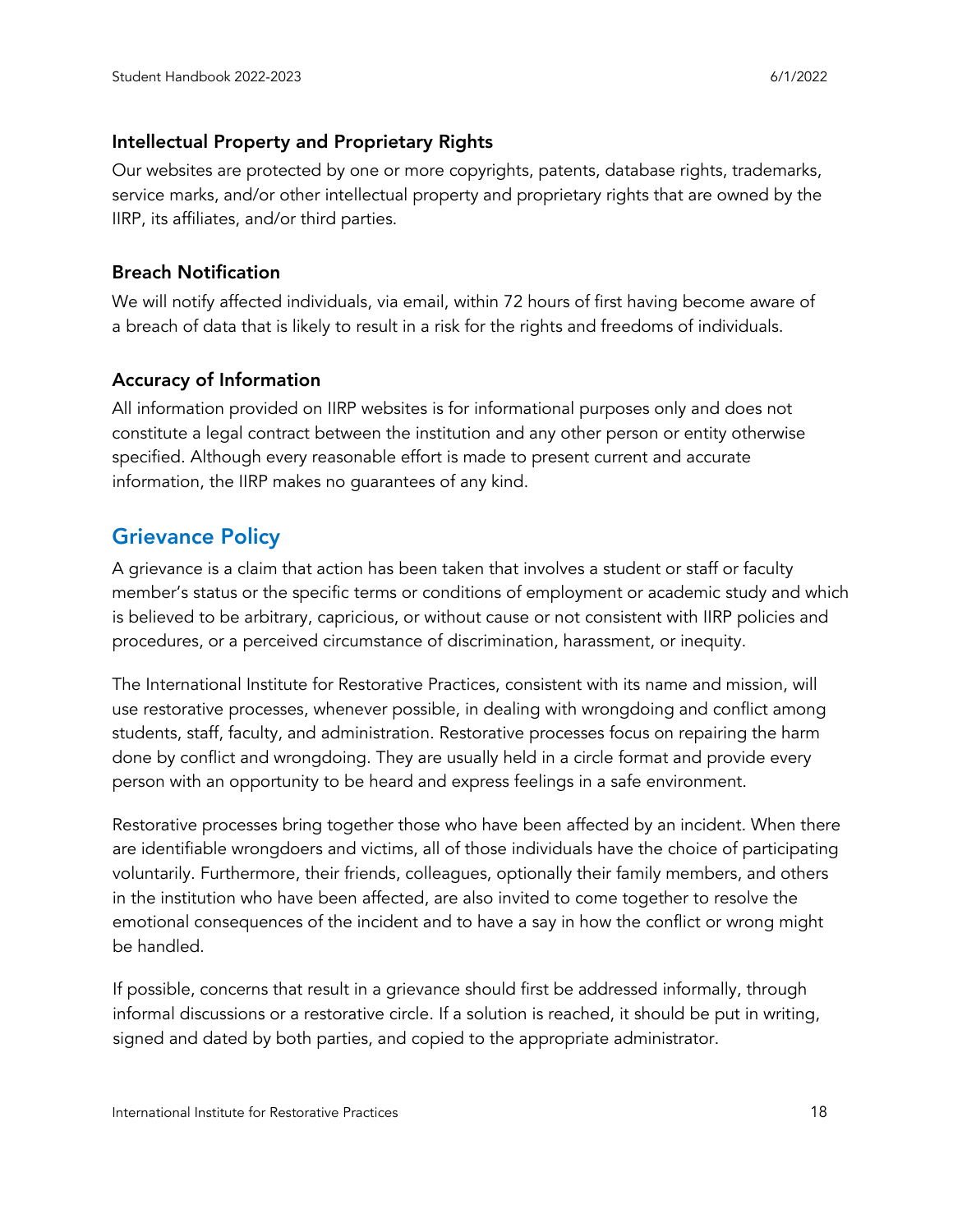If, after attempting informal resolution, no solution is reached, the aggrieved party or parties may appeal the issue in writing to an appropriate administrator. That administrator must respond to the grievance within ten working days.

If the aggrieved party is not satisfied with that outcome, they may appeal to the President in writing. The President will respond within ten working days. If the aggrieved party is still not satisfied, the issue may be appealed to the Board of Trustees.

#### How to File a Formal Complaint

#### Contacts for Reporting a Complaint or Grievance

For incidents of Sexual Misconduct – Rape, Sexual Assault, Dating Violence, and Domestic Violence – Call 911.

If you decide to make an official report to the IIRP, a detailed (typed, emailed, or handwritten) statement of the alleged incident(s) should be submitted to the Vice President for Administration.

In the case of an alleged violation of the any of the following:

- Equal Opportunity Statement
- Affirmative Action Statement
- Non-Discrimination Statement
- Harassment Policy

The complaint is to be brought to the attention of the Vice President for Administration in writing. If the Vice President is the alleged violator, then the complaint should be brought to the President (same address and phone number as noted below).

Linda Kligman, Ph.D. Vice President for Administration International Institute for Restorative Practices 531 Main Street Bethlehem, PA 18018 610-807-9221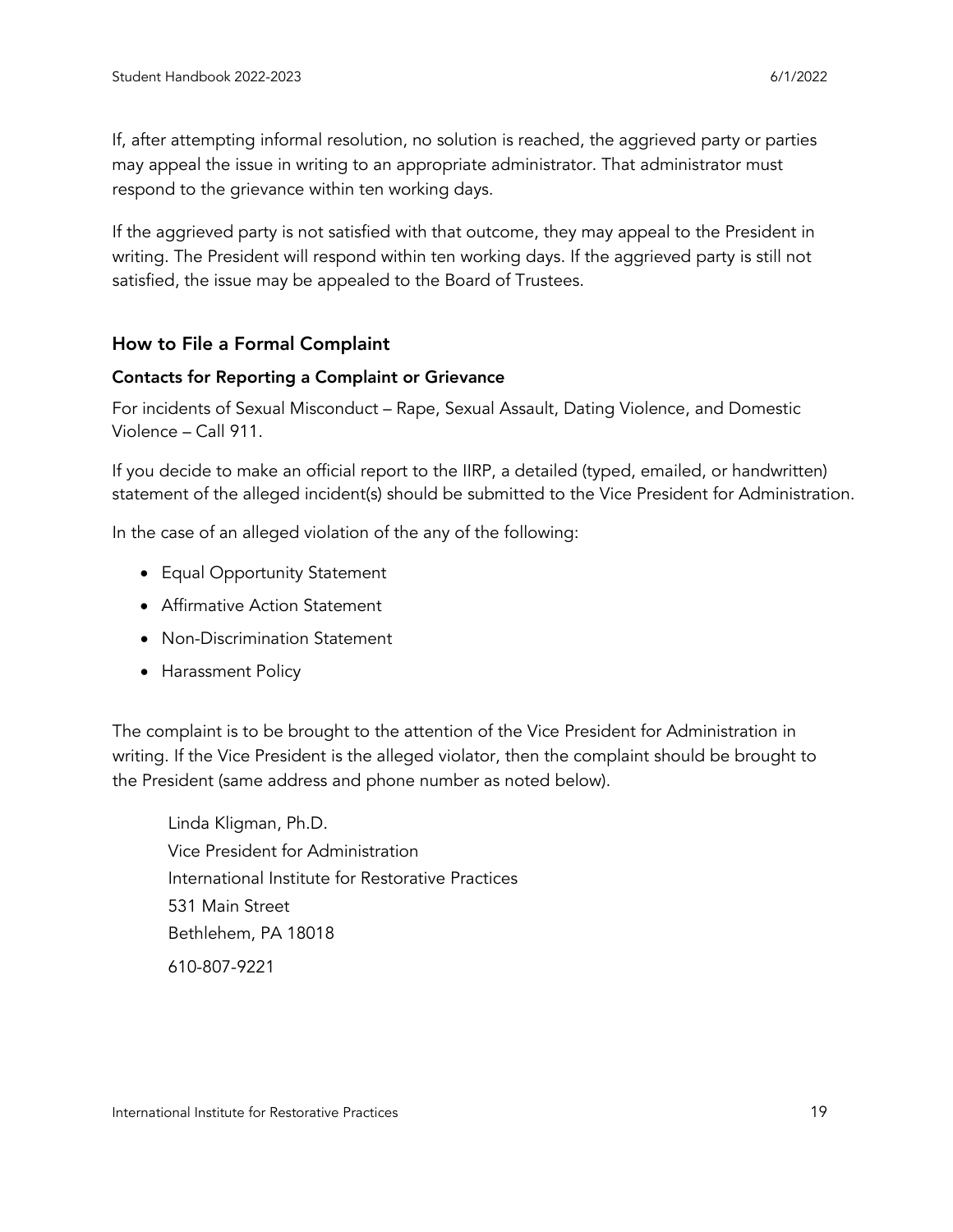In the case of an alleged violation of Civil Rights, the complaint may be brought directly to the Office for Civil Rights:

Barbara Holland, Regional Manager, Office for Civil Rights U.S. Department of Health and Human Services 150 S. Independence Mall West Suite 372, Public Ledger Building Philadelphia, PA 19106-9111

Customer Response Center: 800-368-1019; Fax: 202-619-3818; TDD: 800-537-7697; Email: [OCRMail@hhs.gov](mailto:OCRMail@hhs.gov)

For other complaints:

| <b>Nature</b><br>of<br>Complaint                        | In the spirit of restorative practices and a restorative<br>environment, we urge you to resolve issues and<br>concerns with faculty and staff. Reach out to the<br>following individuals by phone or email. |
|---------------------------------------------------------|-------------------------------------------------------------------------------------------------------------------------------------------------------------------------------------------------------------|
| General Complaint or<br>Grievance                       | Consult with a faculty member<br>and/or the Dean of Student Services                                                                                                                                        |
| Americans with<br>Disabilities Act                      | Vice President for Administration<br>Linda Kligman, Ph.D.<br>610-807-9221                                                                                                                                   |
| Appeal of a Grade                                       | Consult with faculty member                                                                                                                                                                                 |
| <b>FERPA Compliance</b><br>(privacy of student records) | Dean of Student Services<br>Jamie Kaintz<br>610-807-9221                                                                                                                                                    |
| Student Right to Know<br>and Campus Security            | Vice President for Administration<br>Linda Kligman, Ph.D.<br>610-807-9221                                                                                                                                   |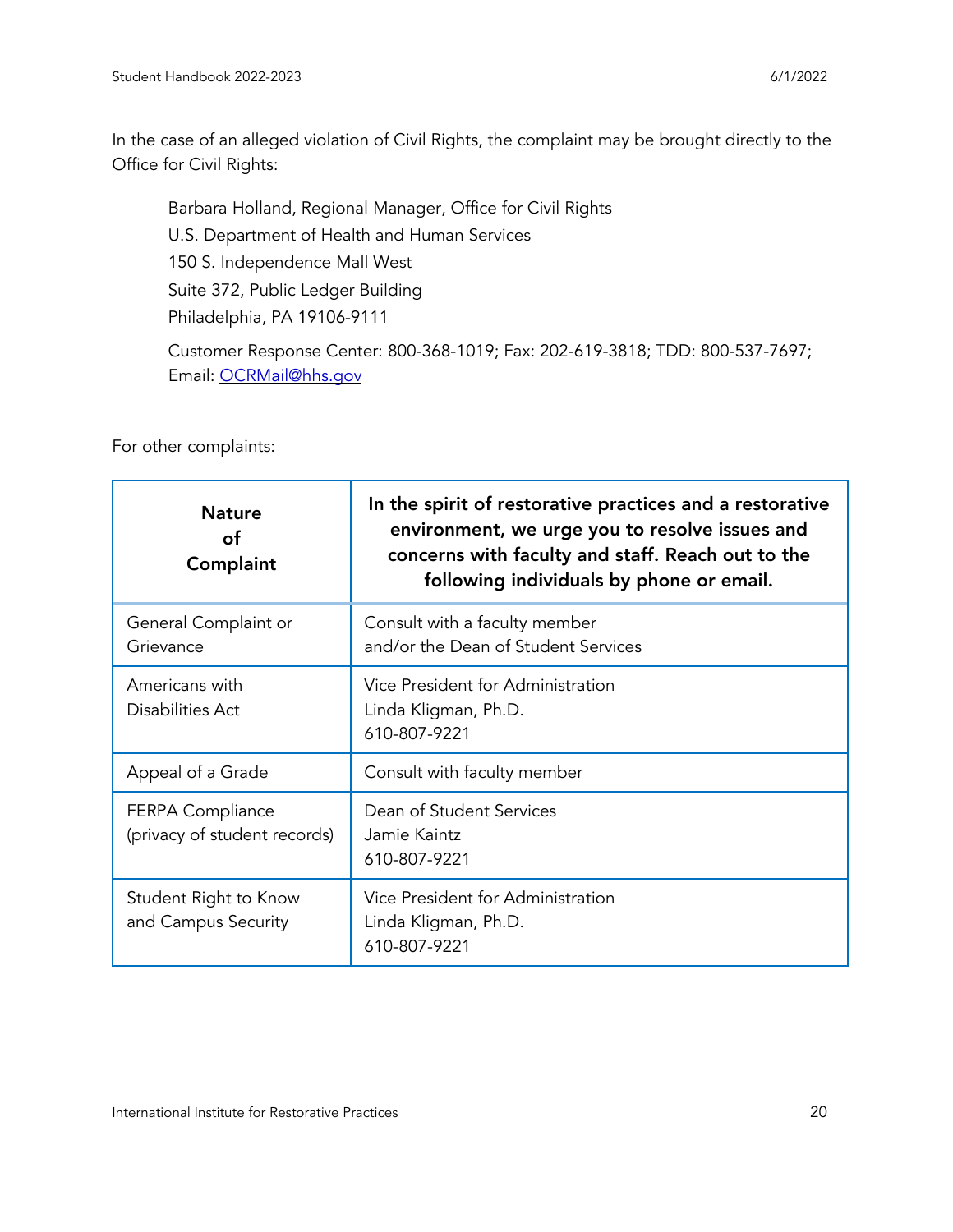Should you have exhausted all avenues to resolve an issue informally and wish to file an official complaint, that complaint must be submitted in writing to:

| Nature of<br>Complaint                                  | <b>Contact Person</b>                                                                                                                                                                  |  |
|---------------------------------------------------------|----------------------------------------------------------------------------------------------------------------------------------------------------------------------------------------|--|
| General Complaint or<br>Grievance                       | Provost<br>Craig Adamson, Ph.D.<br>531 Main Street<br>Bethlehem, PA 18018<br>or<br>Vice President for Administration<br>Linda Kligman, Ph.D.<br>531 Main Street<br>Bethlehem, PA 18018 |  |
| Americans with<br><b>Disabilities Act</b>               | Vice President for Administration<br>Linda Kligman, Ph.D.<br>531 Main Street<br>Bethlehem, PA 18018                                                                                    |  |
| Appeal of a Grade                                       | Provost<br>Craig Adamson, Ph.D.<br>531 Main Street<br>Bethlehem, PA 18018                                                                                                              |  |
| <b>FERPA Compliance</b><br>(privacy of student records) | Family Policy Compliance Office<br>U.S. Department of Education<br>400 Maryland Avenue S.W.<br>Washington, DC 20202-4605                                                               |  |
| Student Right to Know<br>and Campus Security            | Vice President for Administration<br>Linda Kligman, Ph.D.<br>531 Main Street<br>Bethlehem, PA 18018                                                                                    |  |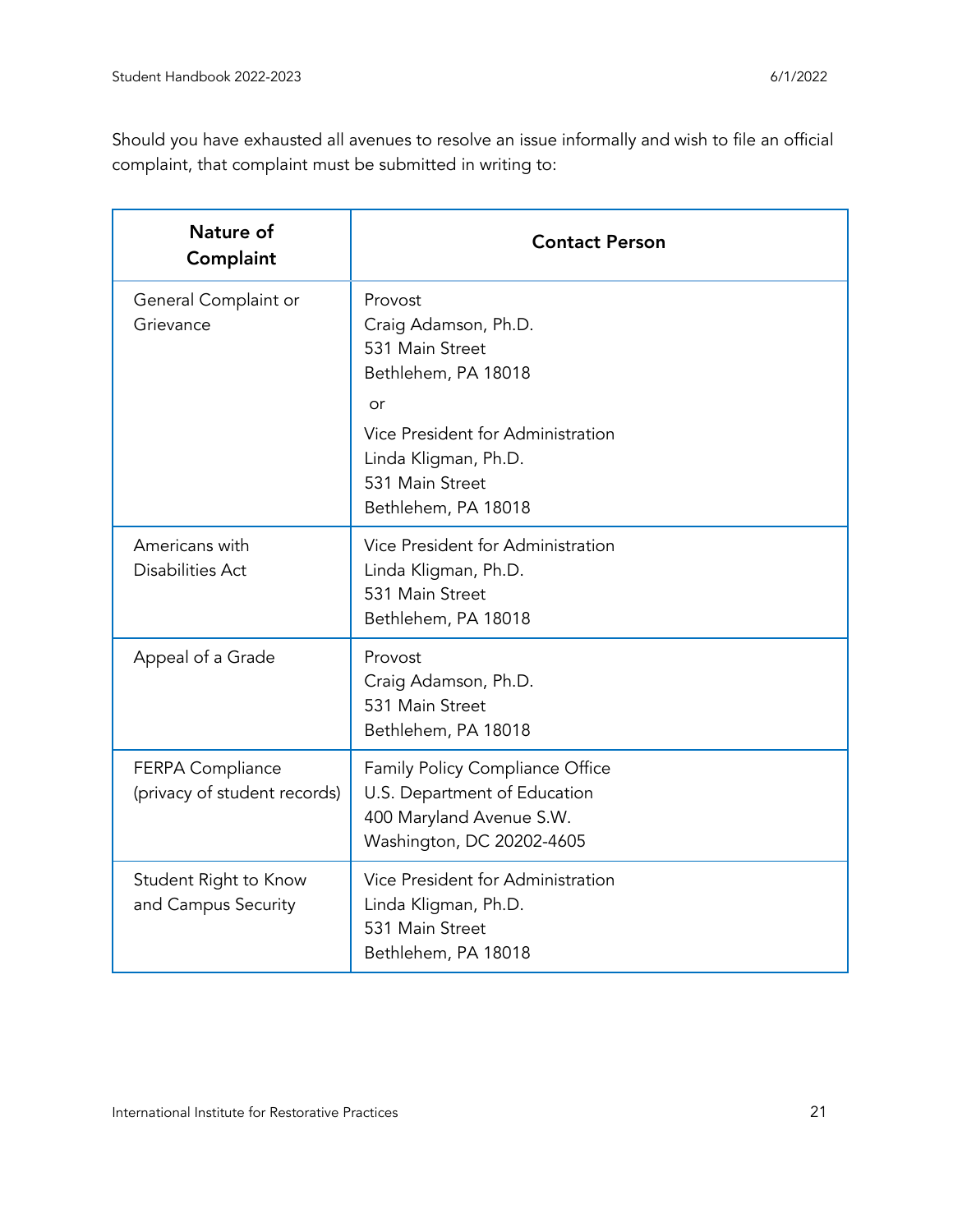# <span id="page-21-0"></span>Personal Gift Acceptance Policy

Faculty, staff, and trustees of the IIRP Graduate School are asked not to accept or solicit a gift or benefit from vendors, students, or others who may influence or appear to influence the recipient's decision making. To uphold integrity and transparency, we rely on our community to make informed decisions as to the value of the gift and seek guidance from leadership if the gift is greater than a nominal value.

Students enrolled in the Graduate School are encouraged to celebrate faculty members with letters, cards, or verbal expressions rather than material gifts.  

Faculty, staff, and trustees may exchange gifts among each other. It is requested that discretion be used to when those exchanges occur.

# <span id="page-21-1"></span>No-Money-Solicitation Policy

The IIRP has a no-money-solicitation policy with regard to the solicitation by and among faculty, staff, or students to contribute to organizations or purchase raffle tickets, event tickets, cookies, or other types of organizational fundraising in the workplace. For the same reasons as the IIRP no-gift policy, we want to avoid uncomfortable situations where employees feel social pressure to participate. With the exception of contributions to the IIRP, the IIRP asks its employees and students to keep such solicitation of contributions and purchases outside of the workplace on a private, interpersonal basis.

# <span id="page-21-2"></span>Photography and Video Recording Policy

The IIRP uses digital photographic images and video recordings to promote the Graduate School and events surrounding the institution in websites, print materials, and social media, in areas around education, publicity, and fundraising.

All IIRP employees, students, trustees, and attendees of IIRP conferences are advised that the IIRP records digital images and video of members of the campus community throughout the year, which may include in classrooms, in study areas, in offices, and at other IIRP on- and offcampus activities. The IIRP reserves the right to employ these images and videos as a part of its internal and external communications efforts.

All IIRP employees, students, trustees, and attendees of IIRP conferences are given to understand that their images, names, voices, and likenesses may be included, published, or used in perpetuity in IIRP publications, including print, broadcast, social, and/or other electronic media for publicity or marketing purposes. Procedures are established so that IIRP employees, students, trustees, and attendees of IIRP conferences can opt out of this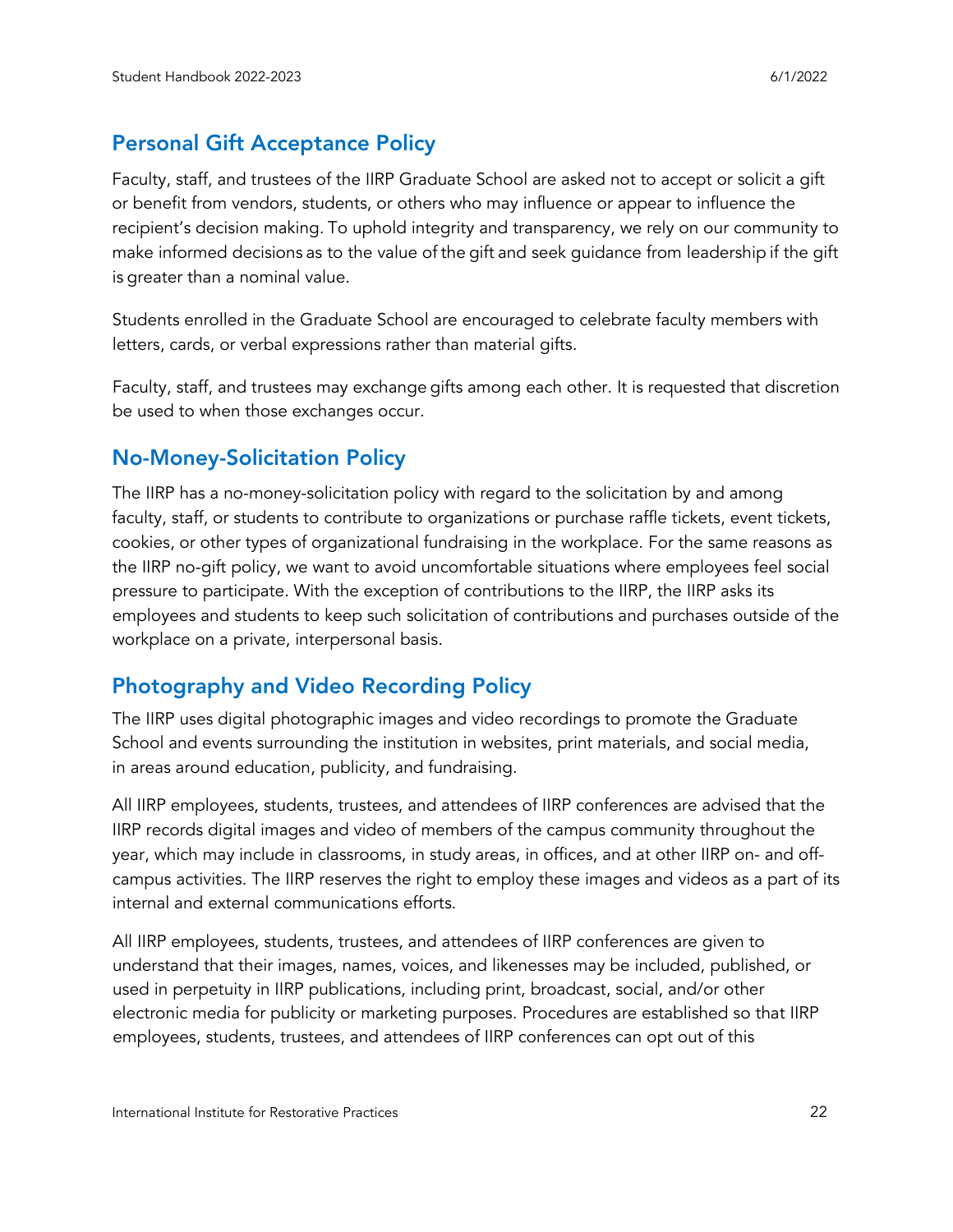arrangement. The Office of the Vice President for Administration is responsible for these procedures, which can be found in your Student Portal.

The IIRP will never post still or motion images with identifying information such as email address, address, or family members' names. No special compensation is provided to any individual included in images taken at IIRP events. The IIRP does not contact individuals to notify them if or when their images are used by the IIRP.

# <span id="page-22-0"></span>Safety, Security, and Health

# <span id="page-22-1"></span>AIDS and HIV

The IIRP recognizes the epidemic of Human Immunodeficiency Virus (HIV) infection at the global, national, and local levels. It is prudent, therefore, for the institute to adopt policies and practices that presume the possibility of HIV presence.

Specific safeguards are felt to be important for seropositive individuals. These safeguards, listed below, are built primarily around issues of confidentiality and non-discrimination.

- No student shall be denied enrollment and no individual shall be denied employment on the basis of HIV infection.
- Testing for seropositivity shall not be a requirement of admission or employment.
- Individuals who are seropositive, whether or not symptomatic, shall not be denied free and unrestricted access to all IIRP facilities, programs, and events.
- HIV infection shall not be used as a reason to restrict participation in any IIRP educational, recreational, or social activity.
- Any employee having questions regarding HIV infection and its relationship to employment or the workplace may address those questions to the Vice President for Administration. All such questions or concerns shall be kept strictly confidential.
- No individual shall be denied access to IIRP facilities nor otherwise isolated, restricted, or segregated on the basis of seropositivity.
- In accordance with the principle of confidentiality and current medical information, the IIRP has no obligation to inform co-workers, instructors, roommates, or others of anyone's HIV status.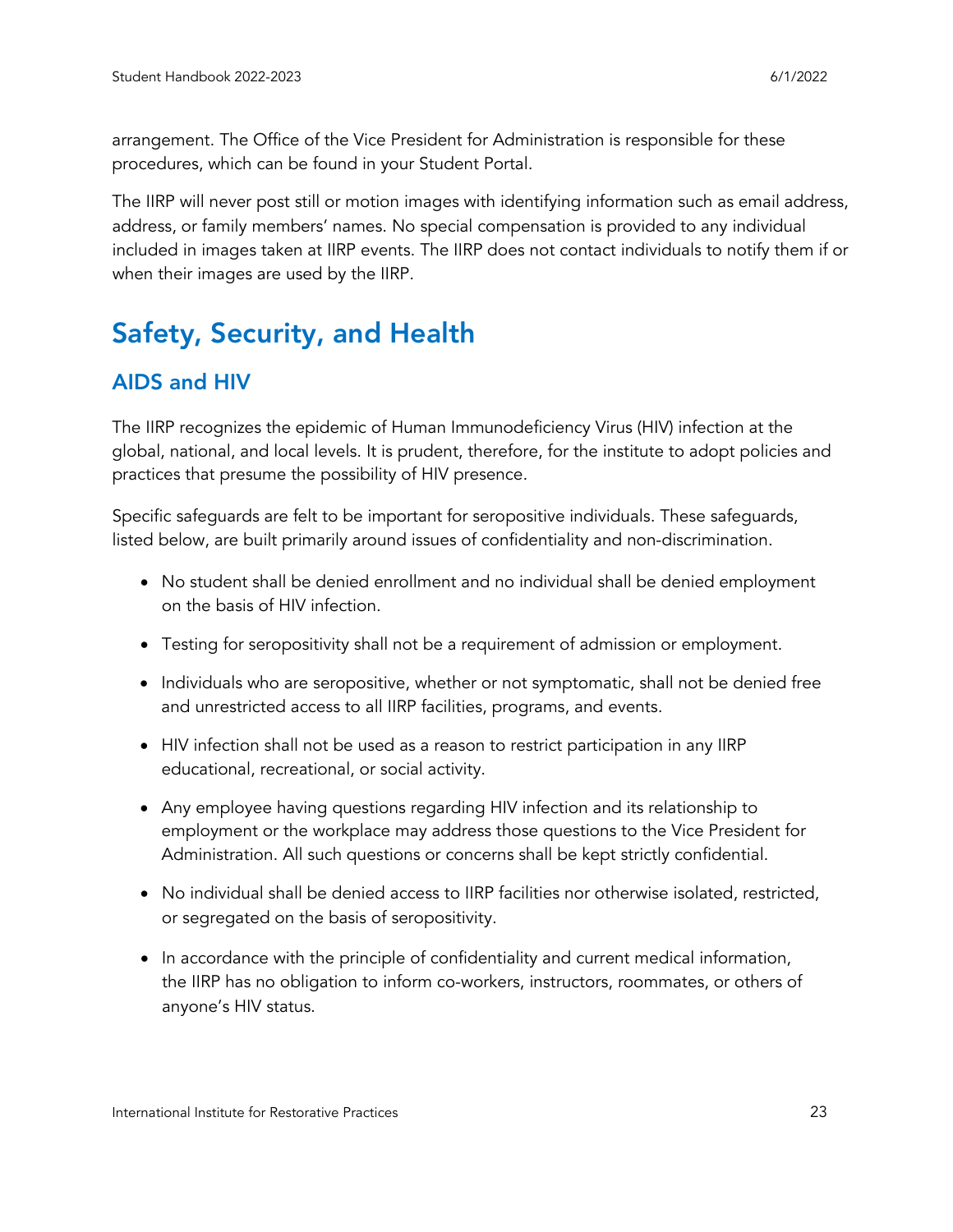- Individuals with AIDS shall be accorded the legal status of having a handicapping condition.
- Media, or other persons outside the IIRP community seeking information regarding the status of HIV infection on campus or the institution's response to such infection shall be directed to the President of the IIRP Graduate School or their designee.
- All students and employees of the IIRP shall utilize Universal Precautions when dealing with medical events.

The IIRP recognizes that, as information about AIDS is updated, periodic changes to its position and practices may be necessary.

Students and employees requiring information or assistance with regard to HIV/AIDS can contact these local agencies:

#### [H.O.P.E.](https://www.slhn.org/community-health/community-health-initiatives/hope-center) at St. Luke's

502 East Fourth Street Bethlehem, PA 18015 484-526-2062

100 North Third Street, 2nd Floor Easton, PA 18042 484-503-8010

[F.A.C.T.](http://www.factlv.org/) (Fighting AIDS Continuously Together) 245 North 12th Street Allentown, PA 18105 610-820-5519

Sexually Transmitted Disease and [Tuberculosis](https://www.bethlehem-pa.gov/health/communicable/hivstds.html) Clinic at Bethlehem Health Bureau

10 East Church Street Bethlehem, PA 18018 610-865-7087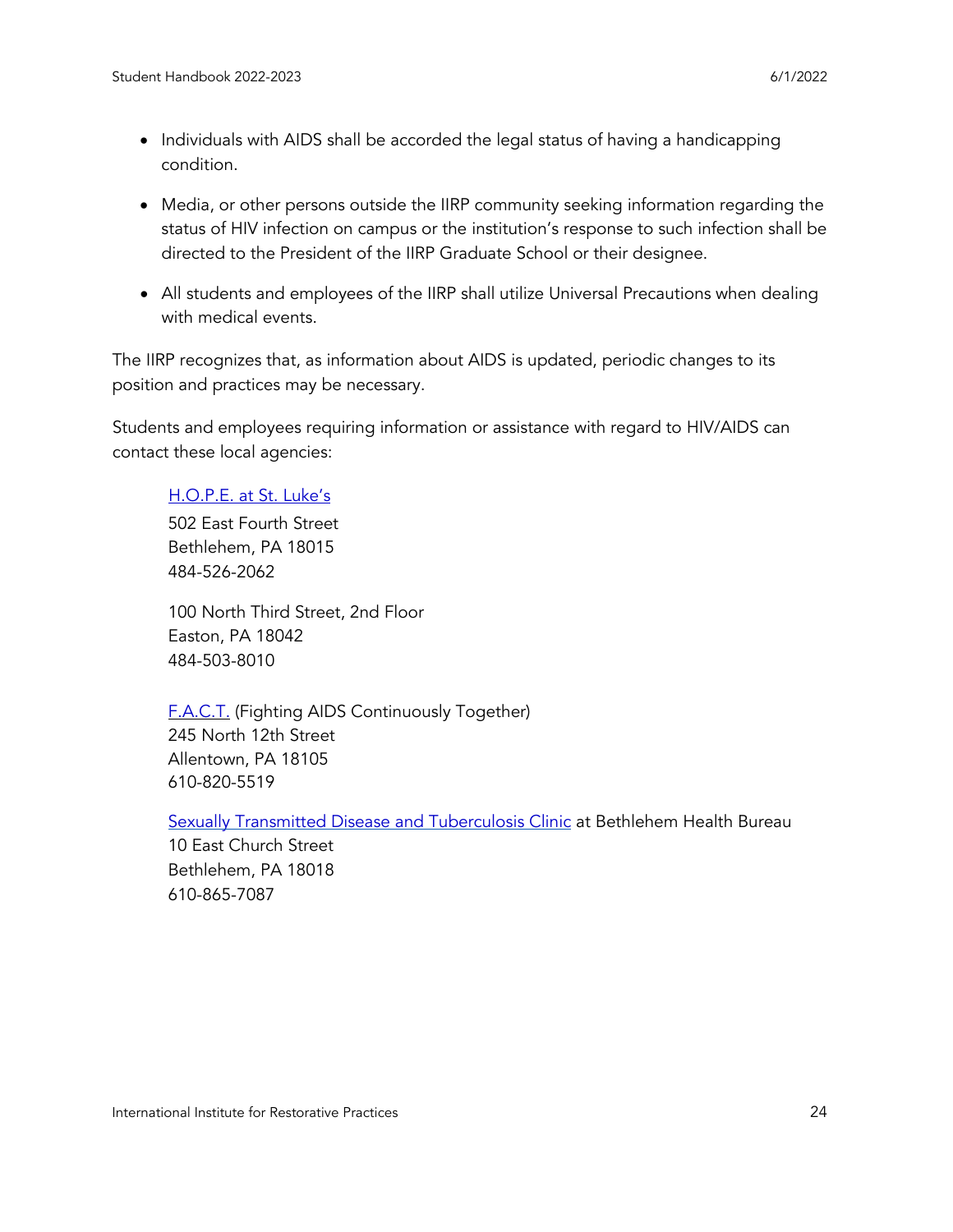# <span id="page-24-0"></span>Drug-Free Schools and Communities and Drug-Free Workplace

In support of the national strategy to combat illegal drug and alcohol abuse, Congress has enacted the Drug-Free Workplace and the Drug-Free Schools and Communities Act Amendments, which require that "…as a condition of receiving funds or any other form of financial assistance under any federal program, an institution of higher education or state/local educational agency must certify that it has adopted and implemented a program to prevent the unlawful manufacture, possession, use, or distribution of illicit drugs and alcohol by students and employees."

#### Standards of Conduct

The unlawful manufacture, possession, use, misuse, abuse, or distribution of drugs and alcohol on institutional property or off campus while conducting any officially sanctioned institutional activity by any student or employee of the institution is strictly prohibited. If found in violation of these standards, students and employees will be subject to disciplinary action and may incur penalties prescribed by civil authorities.

Faculty and staff, as a condition of employment, must abide by the terms of this policy and report any convictions under criminal drug statutes for violations occurring on or off the premises while conducting business for the institution within five days of the conviction.

For students, sanctions imposed by the institution for violations of the above conditions may range from probation up to and including expulsion and referral for prosecution. Sanctions for violation of any of the aforementioned standards imposed on employees may vary from mandatory participation in rehabilitation programs to termination of employment and referral for prosecution.

#### Counseling and Treatment

Students who abuse controlled substances or alcohol are encouraged to seek assistance and referral through Student Services. Employees who abuse controlled substances or alcohol are encouraged are to seek assistance through the office of the Vice President for Administration. Many options are available in the Lehigh Valley and surrounding areas for employees and students in need of substance-abuse counseling. Some of these centers are noted below.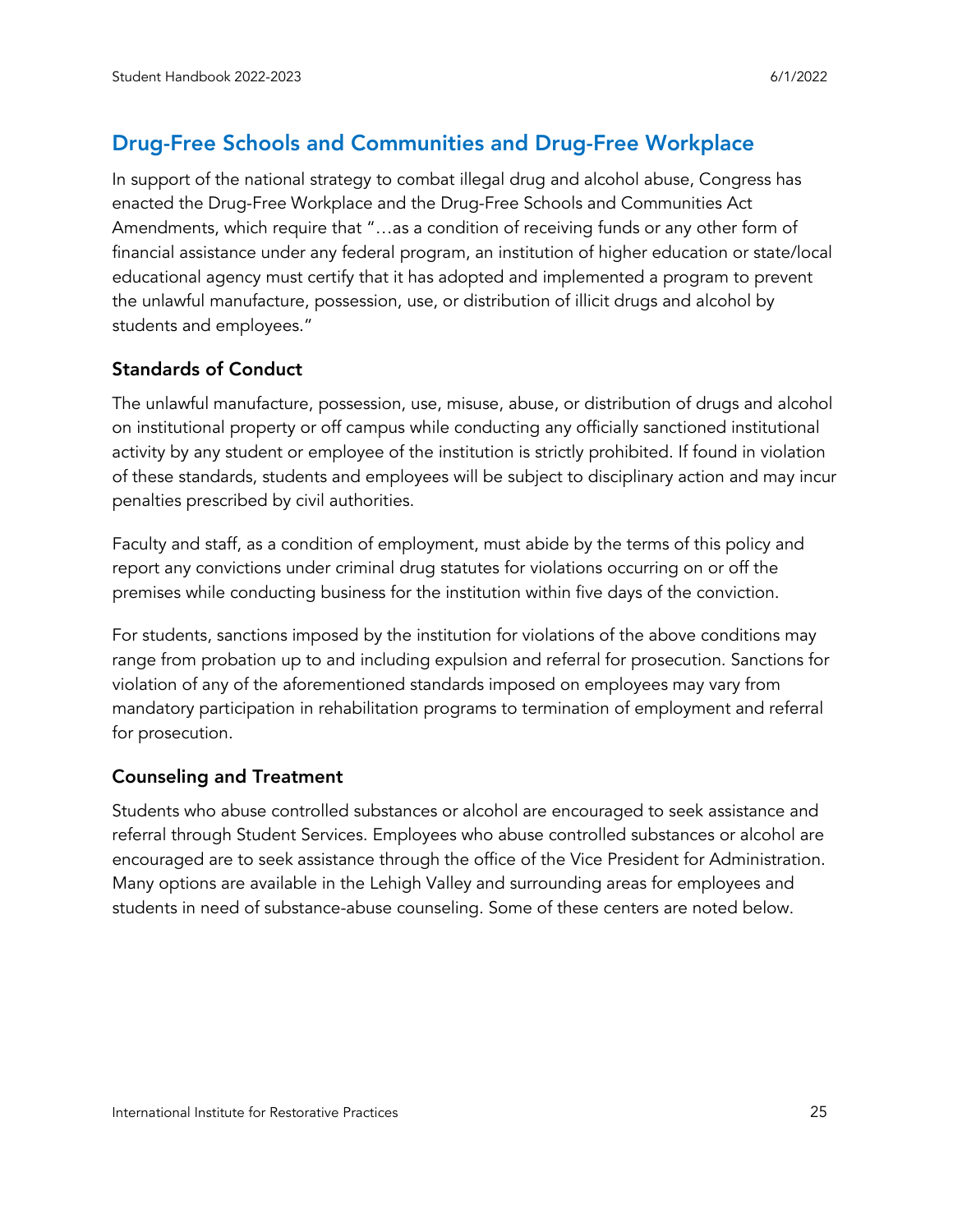#### Intake and referral

• Northampton County Drug and Alcohol Intake Unit (610-997-5800)

#### Support groups

- Alcoholics [Anonymous](https://www.aalv.org/) (610-882-0558)
- Narcotics [Anonymous](https://www.na.org/) (610-439-1998)

#### Residential treatment

- Caron [Foundation,](https://www.caron.org/locations/caron-pennsylvania) serves adolescents and adults (800-678-2332)
- [Livengrin](https://www.livengrin.org/) Center (215-638-5200 or 800-245-4746)
- Penn [Foundation,](https://www.pennfoundation.org/) adults only (215-257-9999 or 800-245-7366)

#### Outpatient counseling

- [Confront](http://www.treatmenttrends.org/index.php/programs/confront) (610-433-0148)
- [Livengrin](https://www.livengrin.org/) Center (610-264-5521)
- Mid-Atlantic Rehabilitation Services (610-419-3101)
- White Deer Run [Treatment](https://www.whitedeerrun.com/) Network (855-815-8634)

This is only a partial listing of the services and programs available in the greater Lehigh Valley and surrounding areas. The appearance of a program or service on this list is not to be construed as the Institute's endorsement of the identified agency.

Students or employees who do not reside in the Lehigh Valley can receive information and be referred to local agencies by contacting [SAMHSA](https://www.samhsa.gov/) (Substance Abuse and Mental Health Services Administration) (800-662-4357).

# <span id="page-25-0"></span>Emergency Notification

The IIRP has a system in place that notifies students and staff via a mass phone message in case of a significant campus emergency or dangerous situation. Notifications will be given unless doing so would jeopardize a law enforcement investigation or compromise the safety of the community.

The Office of the Vice President for Administration is responsible for this system, which is tested annually.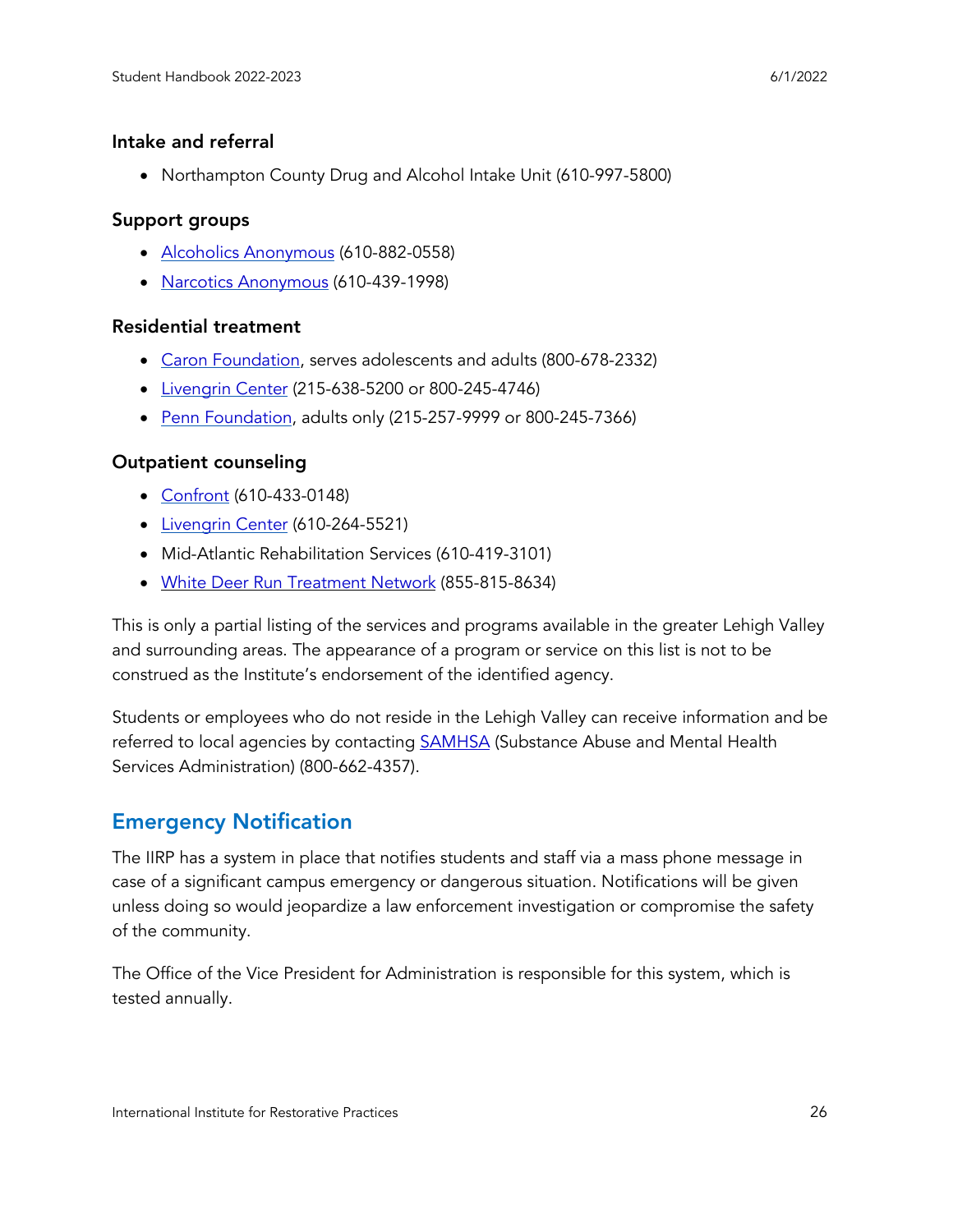# <span id="page-26-0"></span>Emergency Phone Numbers

| <b>Agency / Service</b>                                                                                              | <b>Phone Number</b>                                          |
|----------------------------------------------------------------------------------------------------------------------|--------------------------------------------------------------|
| Police, Fire, Medical Emergency                                                                                      | 911                                                          |
| <b>IIRP</b> Office                                                                                                   | 610-807-9221                                                 |
| St. Luke's Hospital and Emergency Room                                                                               | 610-954-4000                                                 |
| <b>Poison Control</b>                                                                                                | 800-222-1222                                                 |
| <b>Crime Victims Council of the Lehigh Valley</b><br>(Rape Crisis Center and other services for<br>victims of crime) | 610-437-6611 Emergency Hotline<br>610-437-6610 Non-Emergency |
| Network of Victim Assistance (NOVA), Bucks<br>County (for victims of sexual assault and<br>other crimes)             | 800-675-6900                                                 |
| Bethlehem Health Bureau                                                                                              | 610-865-7087                                                 |

We at the IIRP are concerned about the safety and security of our students. Safety is a shared responsibility. We urge all members of the campus community to use common sense and caution to protect themselves and their property.

# <span id="page-26-1"></span>Facility Access

Access to the IIRP facilities is restricted to students, employees, guests of the IIRP and of its members, and those attending designated public events.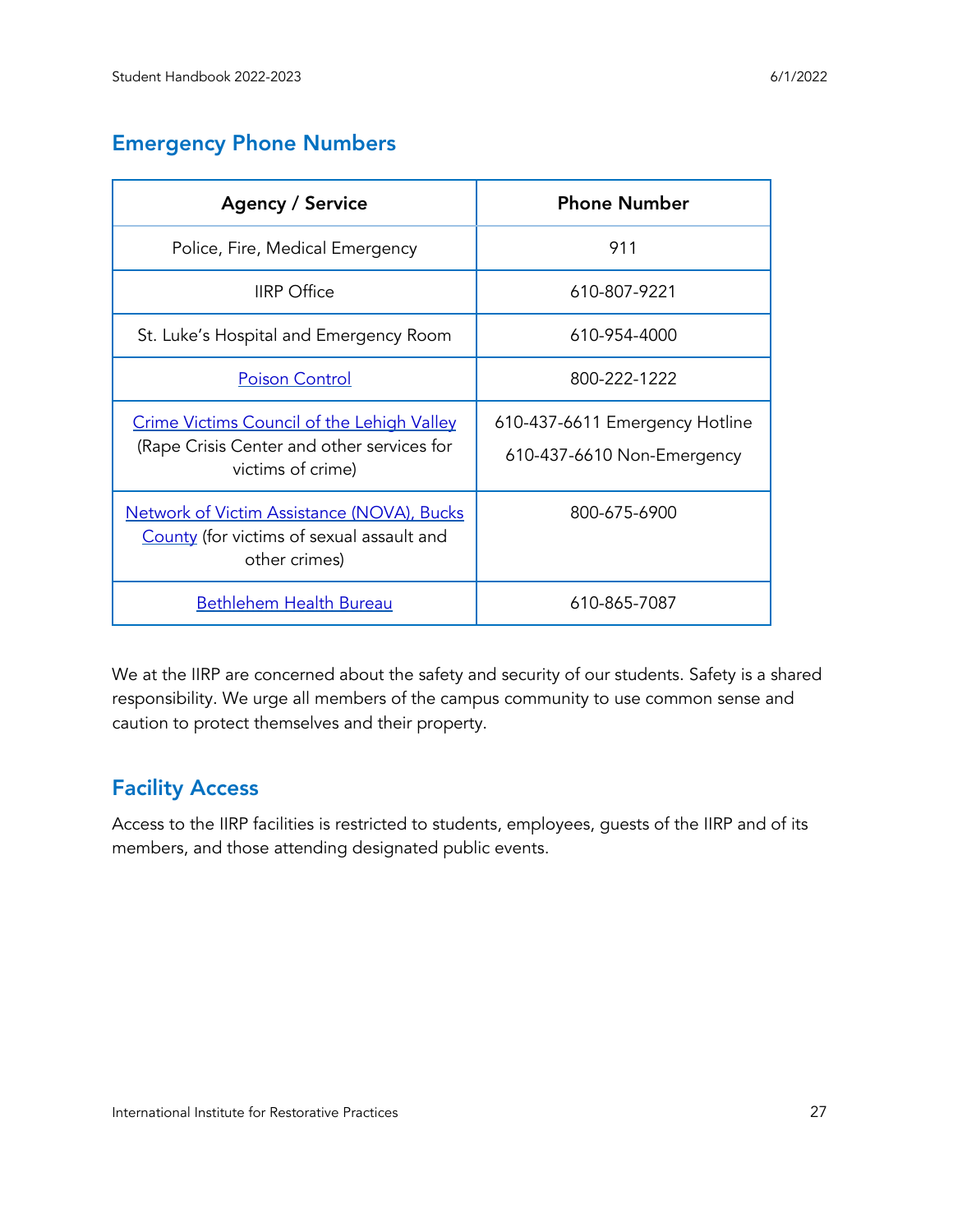#### <span id="page-27-0"></span>Harassment, Sexual Harassment, and Stalking

The IIRP is committed to providing a campus community in which all individuals are treated with respect and dignity and that is free from all forms of discrimination and conduct that can be considered harassing, coercive, or disruptive. Gender discrimination and sexual harassment within the community is unlawful, as is harassment based upon race, color, religion, national origin, disability, age, or membership in any other protected group. It is also unlawful to retaliate against a member of the campus community for filing a complaint of harassment or other inappropriate conduct, or for cooperating in an investigation of harassment under this policy. Examples of retaliation include, but are not limited to, the accused or others making physical threats, engaging in verbal harassment, and sending intimidating messages – including electronic messages and phone messages.

The institution will not tolerate harassment of or retaliation against its employees, students, or any other members of the campus community by anyone, including other members of the community. Furthermore, the institution will also attempt to protect its community members from harassment by other individuals who may be encountered within the community, such as vendors, customers, service employees, etc.

Any person who feels they have been harassed or retaliated against as a result of a report under this policy should contact the Vice President for Administration immediately.

The policy prohibiting harassment and retaliation applies to all members of the community, which for purposes of this policy includes, but is not limited to, employees, students, independent contractors, consultants, leased employees, visitors, and others working at the IIRP's premises or with IIRP employees or students. The scope of this policy includes, but is not limited to, all settings in which members of the campus community may find themselves in connection with their employment, education, or other institutionally related activities, such as off-site meetings, conferences, social events, etc., including time spent traveling and socializing on the way to and from, and while at, such events. It also extends to other interactions between or among members of the campus community to the extent that a community member's right to a campus community free from harassment or other inappropriate conduct is involved.

The Vice President for Administration or their designee is responsible for overseeing the implementation of this policy in the case of administrators, support staff, and students. In the case of faculty, the President will provide oversight.

In all cases the IIRP, its staff, faculty, and administration will respond quickly, respectfully, and with appropriate support for victims of harassment.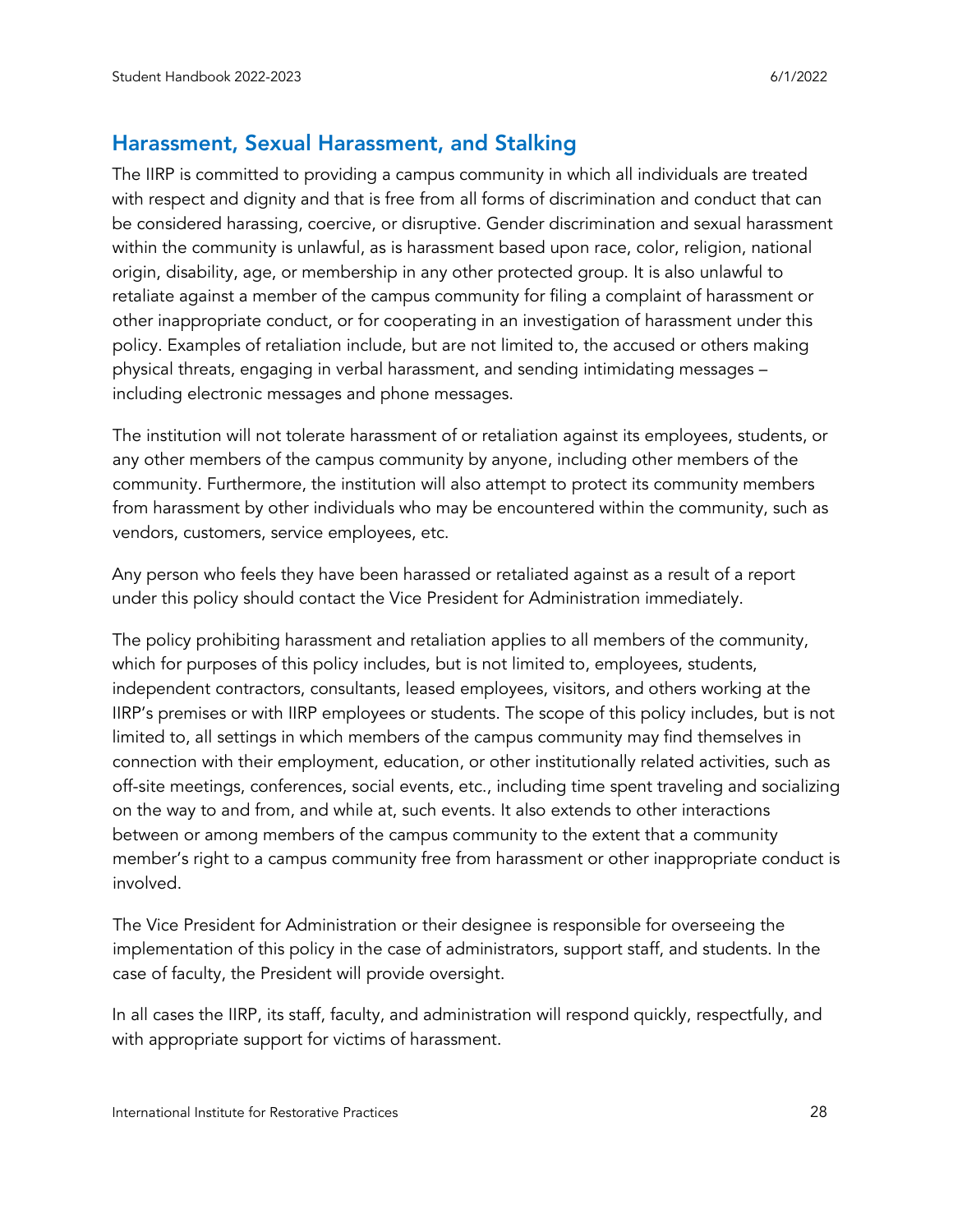#### Harassment

The Institution will not tolerate harassment of any community member based upon membership in a protected class by any other member of the community or other individuals with whom community members interact in connection with their employment, education, or other institutionally related activities.

Harassment consists of unwelcome conduct, whether verbal, physical, or visual, that is based on a person's protected status, such as race, color, gender, national origin, religion, disability, age, or any other basis prohibited by federal, state, or local law and which has the effect of interfering unreasonably with another's work or academic performance, or creating an intimidating, offensive, or hostile environment. A hostile environment is one that is permeated with discriminatory intimidation, ridicule, offensiveness, or insult that is sufficiently severe or pervasive to interfere with an individual's academic or work performance.

Harassing conduct includes but is not limited to: slurs; negative stereotyping; ethnic jokes; offensive written or graphic material; display of offensive objects; stalking or cyberstalking; threatening, intimidating, or antagonistic acts that denigrate or show hostility or aversion toward an individual or group because of membership in a protected group. This applies not only to actions that occur in person, but also to conduct that is perpetrated via phone, email, text messages, social media, websites, and by any other means or method of any kind.

Note that conduct as described above may not be sufficiently severe or pervasive to constitute harassment in the legal sense. However, the institution considers any conduct of this nature to be inappropriate within the campus community, and complaints concerning such conduct should be brought to the institution's attention as set forth below.

In addition to harassment on the basis of legally protected status, the IIRP prohibits harassment on any basis, which the institution defines to include persistent, severe, pervasive, unwelcome, or inappropriate conduct that actually or potentially interferes with a student's ability to work or learn. The institution reserves the right to take disciplinary action based on such conduct whether or not it meets the legal standards of discrimination or harassment.

#### Sexual Harassment

Sexual harassment falls under the category of sexual violence. It is a form of sexual discrimination and is illegal. Sexual harassment can occur between people of the same gender or different genders and is prohibited, regardless of the sexual orientation and gender identity of the people involved. Sexual harassment is defined as unwelcome or unwanted sexual advances, requests for sexual favors, and other verbal, physical, or visual conduct of a sexual nature when: submission to such conduct is made, explicitly or implicitly, a term or condition of a community member's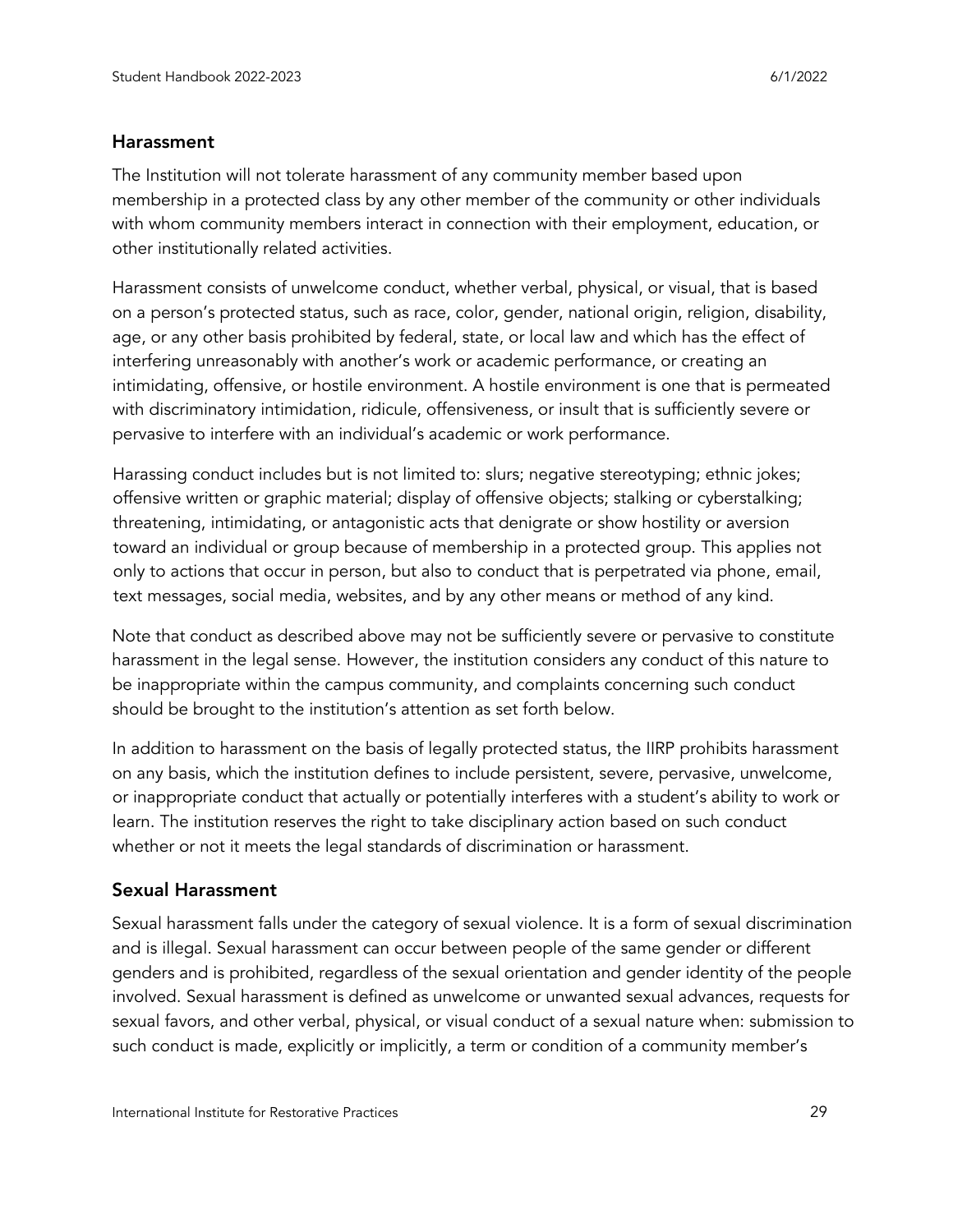employment, education, or other participation in the community; submission to or rejection of such conduct by a community member is used as the basis for decisions affecting the community member's employment, education, or other participation in the community; or such conduct has the purpose or effect of unreasonable interference with a community member's work or academic performance or creates an intimidating, hostile, or offensive working or academic environment.

It is not possible to list all the circumstances that may constitute sexual harassment. However, the following are examples of conduct that, if unwelcome, may constitute sexual harassment, depending upon the totality of the circumstances, including the severity of the conduct and its frequency or pervasiveness.

- Unwelcome sexual advances or propositions (whether or not they involve unwelcome physical touching).
- Explicitly or implicitly conditioning any terms of employment or education (e.g., continued employment, wages, evaluation, advancement, assigned duties, grades) on the provision of sexual favors.
- Inquiries into another's sexual experience, discussions of one's sexual activities, comments on an individual's body, or comments about an individual's sexual activity, deficiencies, or prowess.
- Sexual innuendo, sexually suggestive comments, or use of sexually explicit or vulgar language.
- Sexually oriented teasing or practical jokes; "humor" about gender-specific traits.
- Suggestive body language or gestures.
- Display or transmission of sexually suggestive objects, pictures, posters, cartoons, or other printed or visual material.
- Leering, whistling, or physical contact such as unwelcome touching, patting, pinching, or brushing against another's body.
- Continued requests to socialize, on or off duty, on or off campus, when a community member has indicated they are not interested.
- Continued writing of sexually suggestive physical or electronic messages, making phone calls, or leaving phone messages when it is known or should be known that the recipient does not welcome them.
- Derogatory or provocative remarks relating to an individual's gender, sexual orientation, gender identity, or gender expression.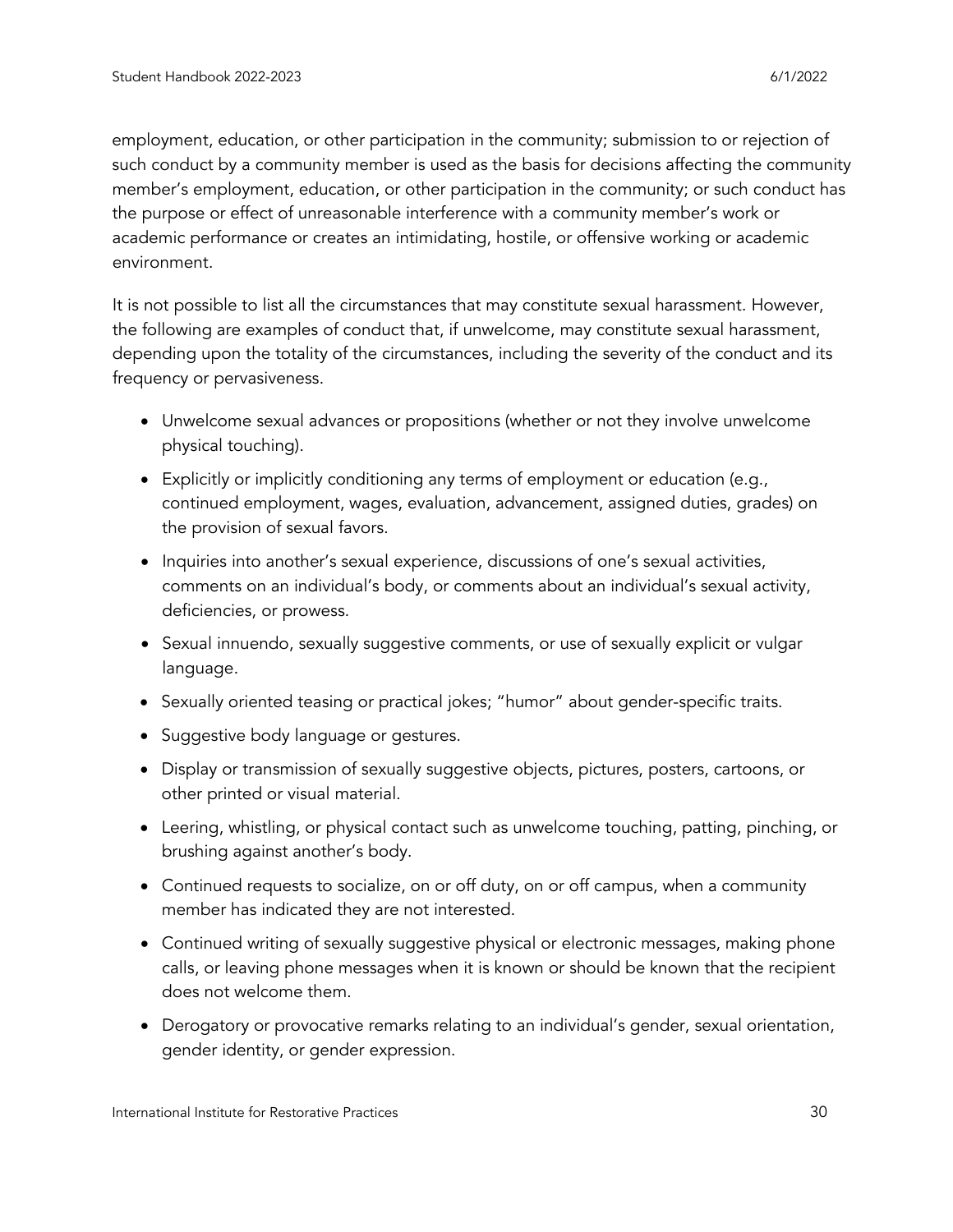The IIRP recognizes that sometimes in the conduct of courses and events there may be controversial or uncomfortable material presented that is appropriate in the context of the course or the event. The IIRP also reminds students that an isolated or stray remark or incident may be unwelcome but does not necessarily rise to the level of harassment or discrimination. It is, however, important to communicate that even stray remarks may be unwelcome and hurtful.

#### Stalking

Stalking is a course of conduct directed at a specific person that would cause a reasonable person to fear for their safety or the safety of others, or to suffer emotional distress. Stalking or cyberstalking may include repeatedly following, harassing, threatening, or intimidating someone, either in person or by telephone, mail, electronic communication, social media, or any other action, device, or method. Stalking may or may not be sexual in nature.

#### Complaints of Harassment or Retaliation

Because the IIRP takes allegations of harassment, stalking, and retaliation seriously, it will respond swiftly to complaints of such behavior. The Institute strongly encourages any member of the community who believes they have been the target of harassment or inappropriate conduct to report the incident promptly, verbally or in writing, to any faculty member or any administrator. In addition, every member of the community is strongly encouraged to report, in writing, any such conduct observed, no matter who the target.

A timely report will enable the institution to respond rapidly in investigating the allegations and, where it is determined that harassment or inappropriate conduct has occurred, take the necessary steps to eliminate objectionable conduct or conditions and impose corrective action, where appropriate.

Should any community member believe that they are being harassed or subjected to inappropriate behavior, they may wish to notify the offender directly and immediately that the behavior is unwelcome and offensive and must stop. In many instances, such informal discussions successfully resolve the issue. However, if for any reason a community member does not wish to discuss the matter directly with the offender or if the discussion does not successfully end the behavior, it is the community member's duty to report the conduct immediately. The institution is committed to taking action if it learns of potential harassment or inappropriate conduct. The institution may be required by law to take such action, even if the aggrieved party does not wish to file a formal complaint.

All administration and faculty are prepared to deal with reports of harassment. All complaints must be reported to the Vice President for Administration, either directly by the complainant or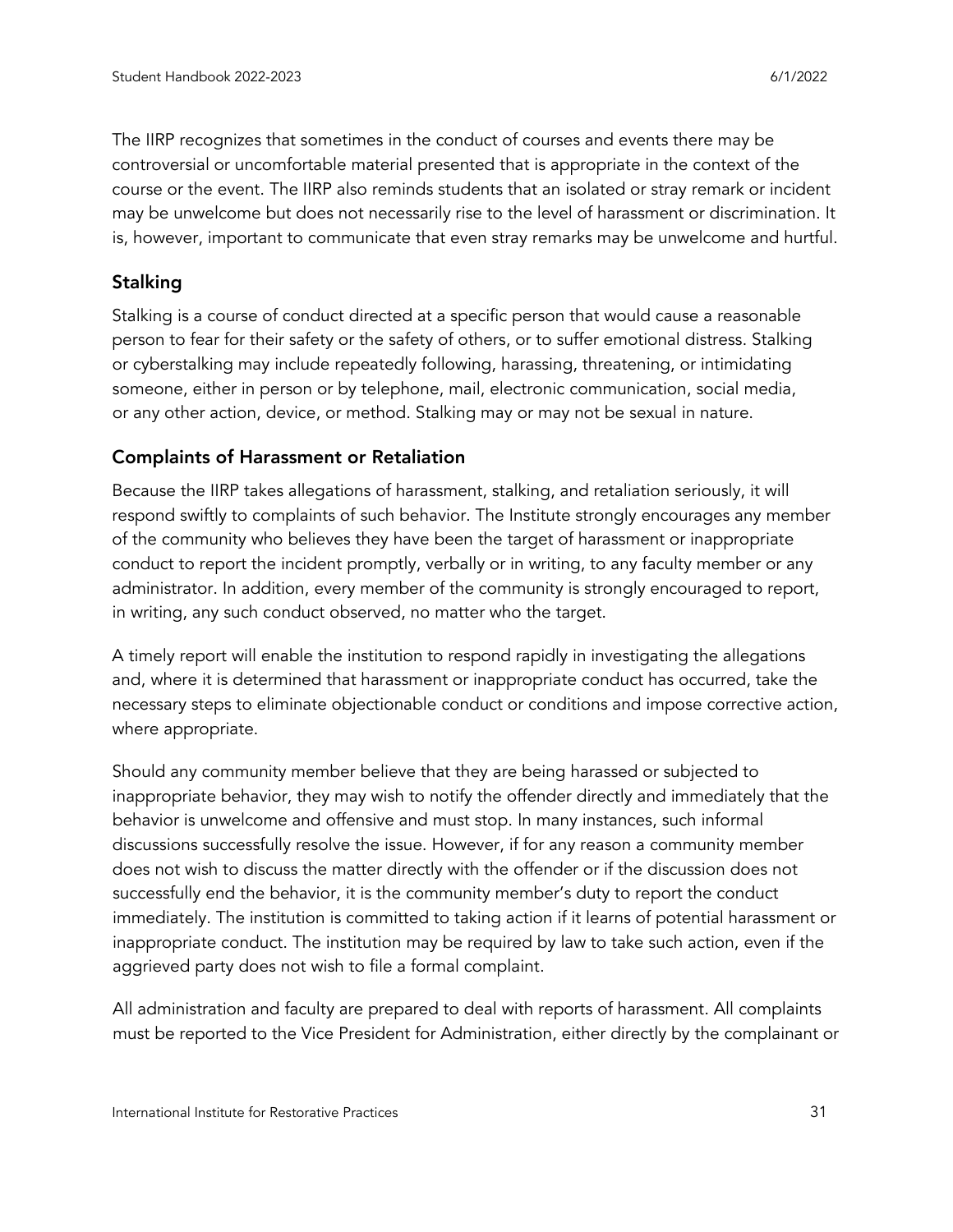through a member of the IIRP staff or faculty to whom the complainant reports the conduct. If the accused is the Vice President for Administration, then the report will be made to the President.

Consistent with its name and mission, ideally concerns would first be addressed informally, through informal discussions or a restorative circle. If a solution is reached it should be put in writing, signed and dated by both parties, and copied to the Vice President for Administration. However, persons choosing not to do so should report the incident in writing to the Vice President for Administration.

#### Investigation

A complaint of harassment will be investigated promptly and fairly. To the extent practicable, care will be taken to protect the identity of all parties to the complaint, consistent with a thorough and appropriate investigation.

Investigation will be completed as quickly as is practicable and will include private interviews with the person reporting the incident, any witnesses, and the person alleged to have engaged in the harassment or inappropriate conduct. Should any individual responsible for any task related to the investigation process have a conflict of interest, that person will be replaced by a neutral party. It is vital for all parties to the investigation to refrain from discussing any and all aspects of it, on or off campus. If the investigation determines that harassment or inappropriate conduct has occurred, the institution will act promptly to eliminate the offending conduct and impose corrective action where appropriate.

The person who filed the complaint and the person alleged to have committed the offense will be informed at the same time of the results of the investigation. However, the complainant may not be informed of the specifics of any disciplinary action imposed upon the perpetrator to the extent that this might invade their privacy.

False statements made by any party in connection with a complaint of harassment or inappropriate conduct or during an investigation will constitute the occasion for appropriate corrective action, up to and including termination of the person's relationship with the institution.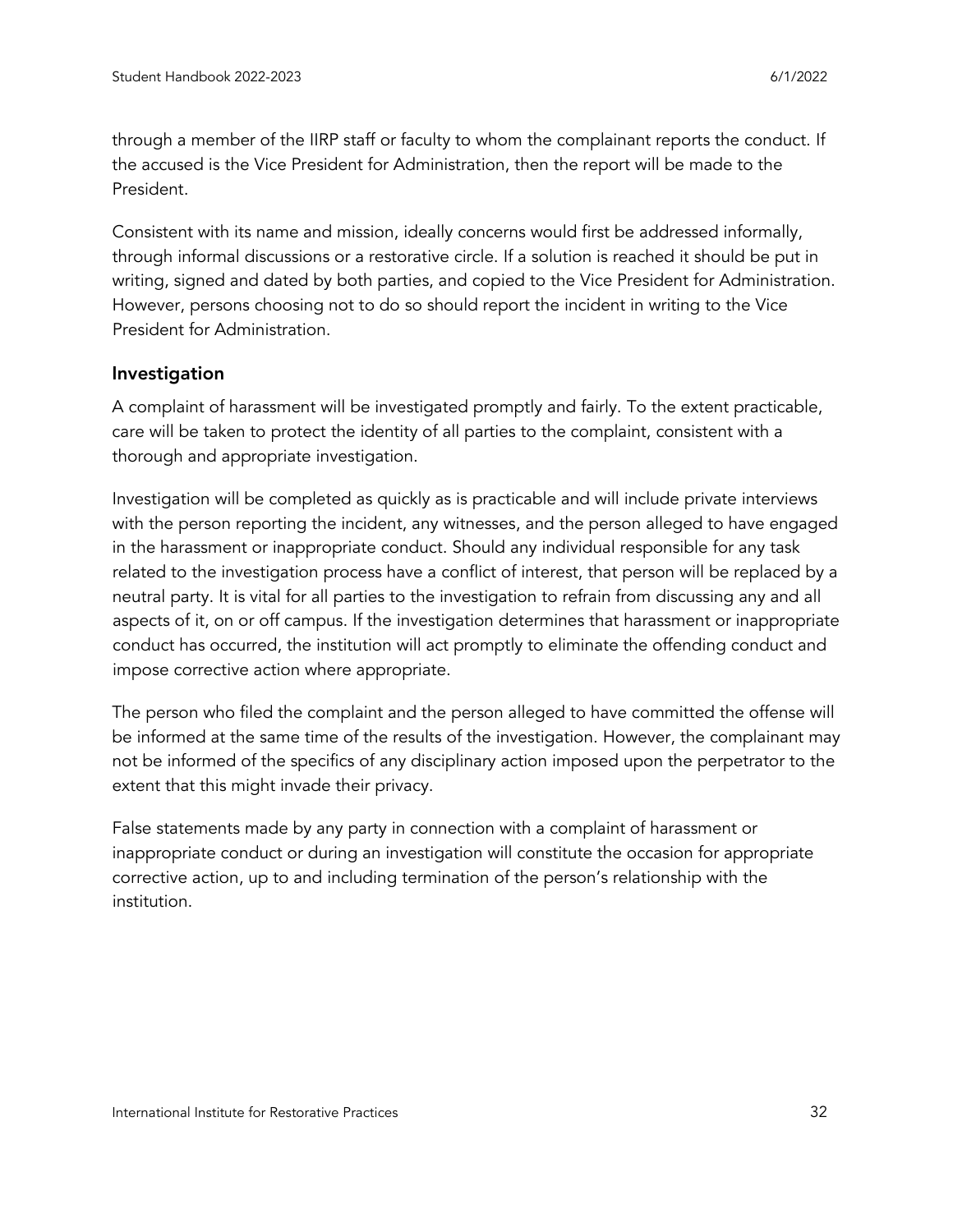#### Corrective Action

The person who filed the complaint and the person alleged to have committed the offense, consistent with the philosophy of restorative practices, will be offered the opportunity to participate in a restorative process before any decisions are made. This is especially appropriate if the offender has admitted to the offense. Participation by either party is strictly voluntary. If either party refuses participation before a decision, all parties will be informed of the decision when it is made and again offered the opportunity to participate in a restorative conference. Should the complainant or offender refuse, there may still be a restorative process for the benefit of either party and others affected by the offense.

If it is determined that harassment or inappropriate conduct has occurred, corrective action may range from a written warning and disciplinary probation to expulsion and may include such other forms of corrective action as the institution deems appropriate.

This is a general statement of policy and no more. While this policy sets forth institutional goals of promoting a community free of harassment and other inappropriate conduct, it is not intended to limit the institution's authority to discipline or take remedial action for conduct it deems unacceptable. It does not constitute a term or provision of any contract of employment or implied contract of employment between the IIRP and an individual employee, nor does it create contractual obligations on behalf of the institution to any person. Likewise, it does not constitute a guarantee of continued student status to any person or otherwise create any obligation on the part of the institution.

### <span id="page-32-0"></span>Health and Emergency

The IIRP does not have an on-campus medical facility. First-aid kits are located in classrooms and offices. In the case of a student medical emergency, students will be taken to the nearest medical facility. St. Luke's Hospital in Bethlehem is located within a mile of the IIRP campus. Emergency contact names, as provided by students and maintained in their student records, will be notified.

### <span id="page-32-1"></span>Mental Health and Human Services Resources

- [National](https://www.nami.org/) Alliance on Mental Illness (NAMI) (800-950-NAMI)
- Lehigh Valley [Chapter](http://www.nami-lv.org/) of NAMI (610-882-2102)
- National Suicide [Prevention](https://suicidepreventionlifeline.org/) Lifeline (800-273-8255)
- [Veterans'](https://www.veteranscrisisline.net/) Crisis Line (800-273-8255)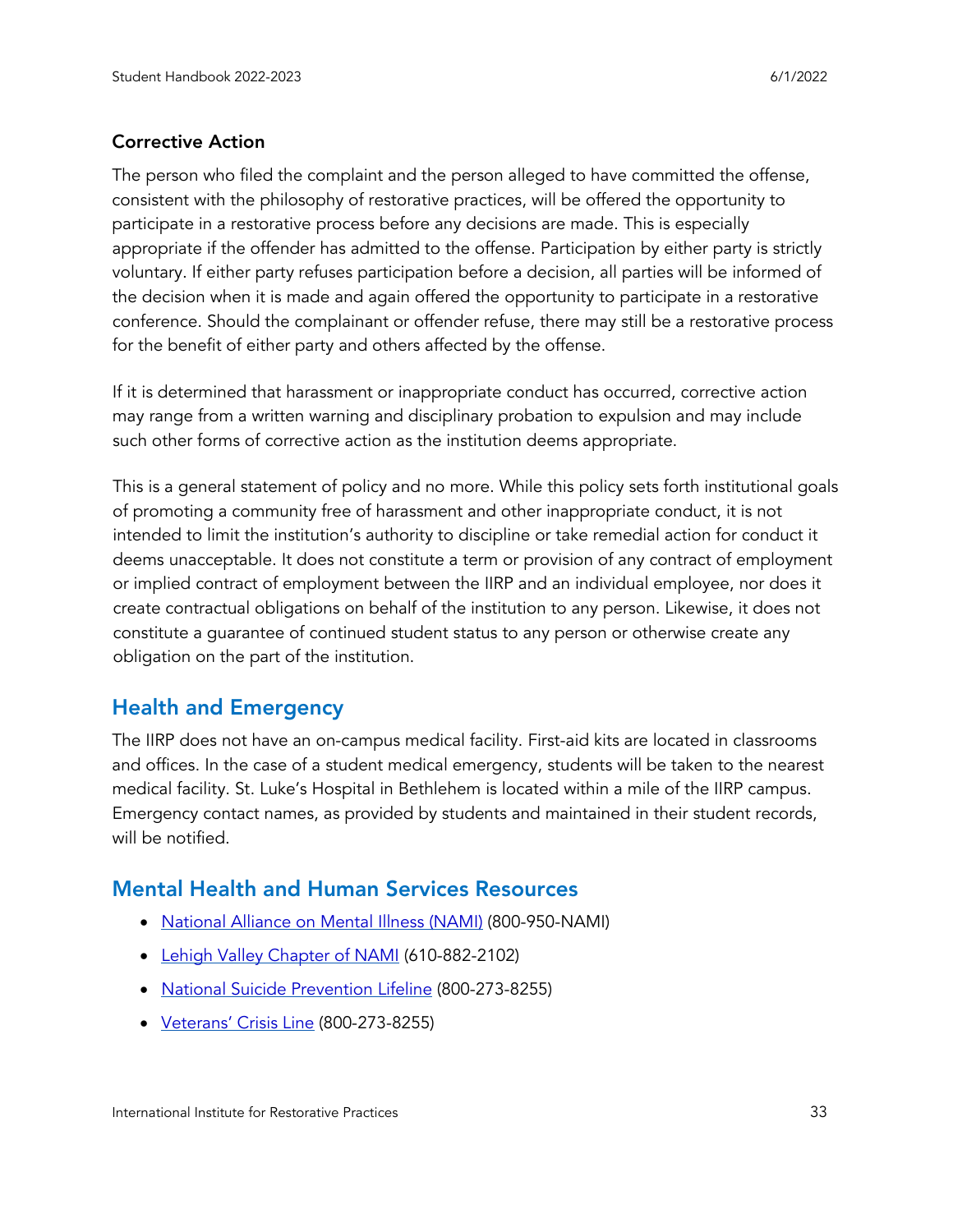- [Northampton](https://www.northamptoncounty.org/HS/Pages/default.aspx) County Department of Human Services (610-829-6500)
- Lehigh County [Department](https://www.lehighcounty.org/Departments/Human-Services) of Human Services (610-782-3000)
- Lehigh County [Department](https://www.lehighcounty.org/Departments/Veterans-Affairs) of Veterans Affairs (610-782-3295)

This is only a partial listing support programs. The appearance of a program or service on this list is not to be construed as the Institute's endorsement of the identified agency.

# <span id="page-33-0"></span>Safety Precautions

When walking:

- Stay in well-lit areas in the middle of the sidewalk.
- Avoid quiet side streets, alleys, entryways, parked cars, and bushes after dark.
- Walk with somebody or stay near other people whenever possible.
- Pay careful attention to your personal belongings.
- Students leaving the IIRP after dark are especially encouraged to walk in groups to cars. Students using the building during the evening hours should use the parking lot immediately adjacent to the building.

# <span id="page-33-1"></span>Security in the Building

In an emergency, call the police using 911 or press the "panic button" on the alarm system. All incidents that happen in the IIRP building should be reported to the IIRP staff on duty or as soon as possible. Emergency exit routes are posted throughout the building.

# <span id="page-33-2"></span>Sex Offender Registry and Access to Related Information

The federal Campus Sex Crimes Prevention Act went into effect on October 28, 2002. The law requires institutions of higher education to issue a statement advising the campus community where state law enforcement agency information concerning registered sex offenders may be obtained. It also requires the sex offenders, already registered in a state, provide notice to each institution of higher education in that state, as to where the person is employed, carries on a vocation, or is a student.

Pennsylvania's Megan's Law, 42 Pa.C.S. 9799.1, requires the State Police to create and maintain a registry of persons who have either been convicted of, entered a plea of guilty to, or been adjudicated delinquent of certain sex offenses. Additionally, the Pennsylvania State Police are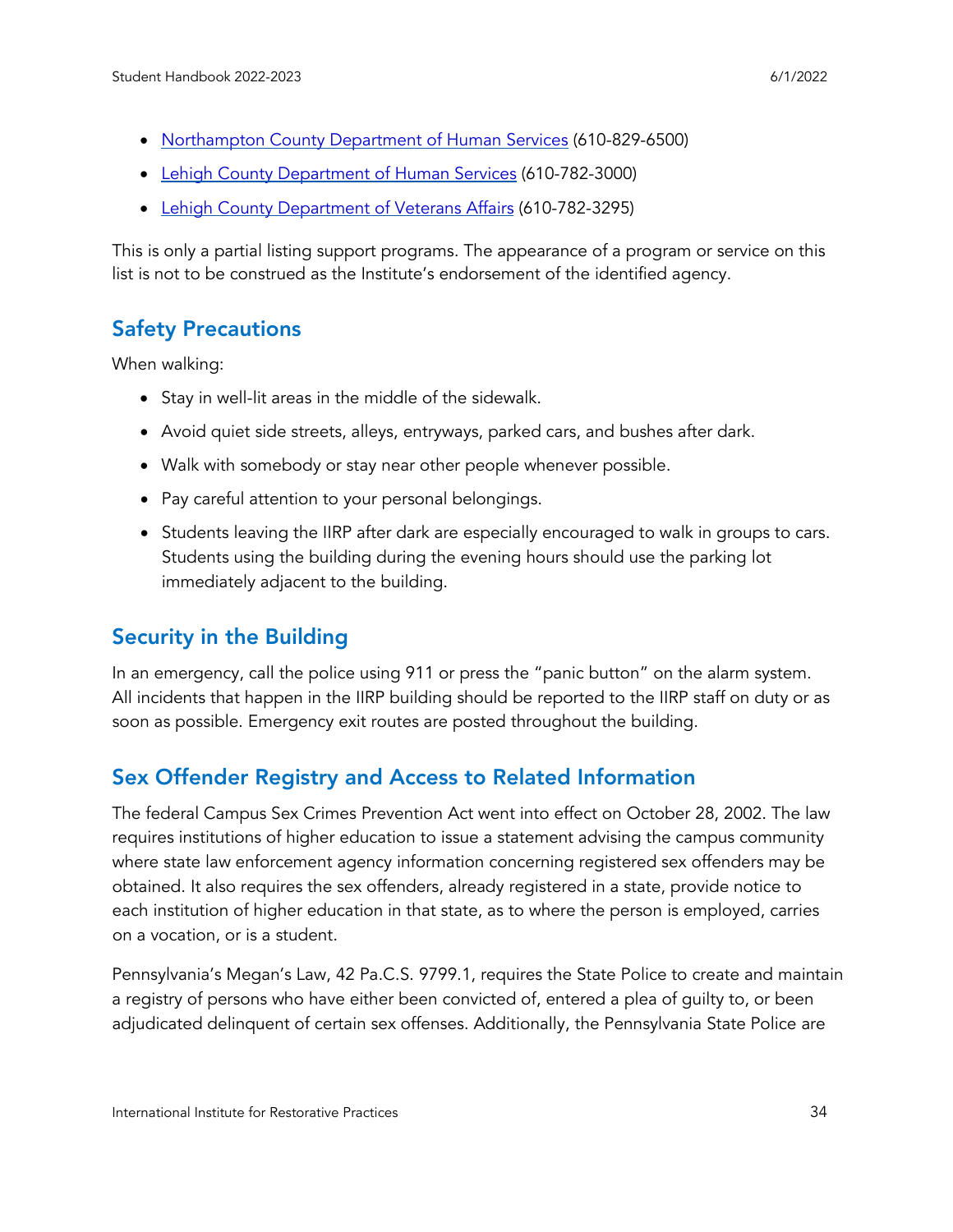required to make certain information on registered sex offenders available to the public through an internet website.

Information regarding registered sex offenders on the campus of the IIRP may be obtained from the State [Police.](http://www.pameganslaw.state.pa.us/)

# <span id="page-34-0"></span>Sexual Misconduct

#### Rape, Sexual Assault, Dating Violence, and Domestic Violence

If you have been raped or sexually assaulted, go to a safe place. If you are in danger or there is an ongoing threat, call 911 for the local police department. Contact the police in order to report a crime.

Support agencies are available 24/7 to provide emotional support, as well as practical information regarding preserving evidence of the crime, getting medical attention, and understanding legal options.

#### Services for Victims of Rape and Sexual Assault

- To report an offense, contact your local police department (911).
- The <u>[National](https://www.rainn.org/) Sexual Assault Hotline</u> (800-656-4673) provides support and information and can refer callers to local agencies.
- For support and information in the Lehigh Valley, contact the Crime Victims [Council](https://cvclv.org/) (610-437-6611 emergency hotline; or 610-437-6610 for non-emergencies).
- For legal referrals in the Lehigh Valley, call the Attorney Referral and [Information](https://norcobar.org/community-resources/attorney-referral-information-service-aris/) Service (610-258-6333).
- St. Luke's University Hospital, Lehigh Valley Hospital and Easton Hospital all have rape examination kits available. Early medical care is important.
	- o St. Luke's University Hospital (610-954-4500)
	- o Lehigh Valley Hospital/Muhlenberg (484-884-2521)

#### Services for victims of dating violence and domestic violence

- [National](https://www.loveisrespect.org/) Dating Abuse Helpline (866-331-9474)
- National [Domestic](http://www.thehotline.org/) Violence Hotline (800-799-7233)
- [Turning](http://www.turningpointlv.org/) Point, Allentown, PA (610-437-3369 or 877-438-4957)

This is only a partial listing of support programs. The appearance of a program or service on this list is not to be construed as the Institute's endorsement of the identified agency.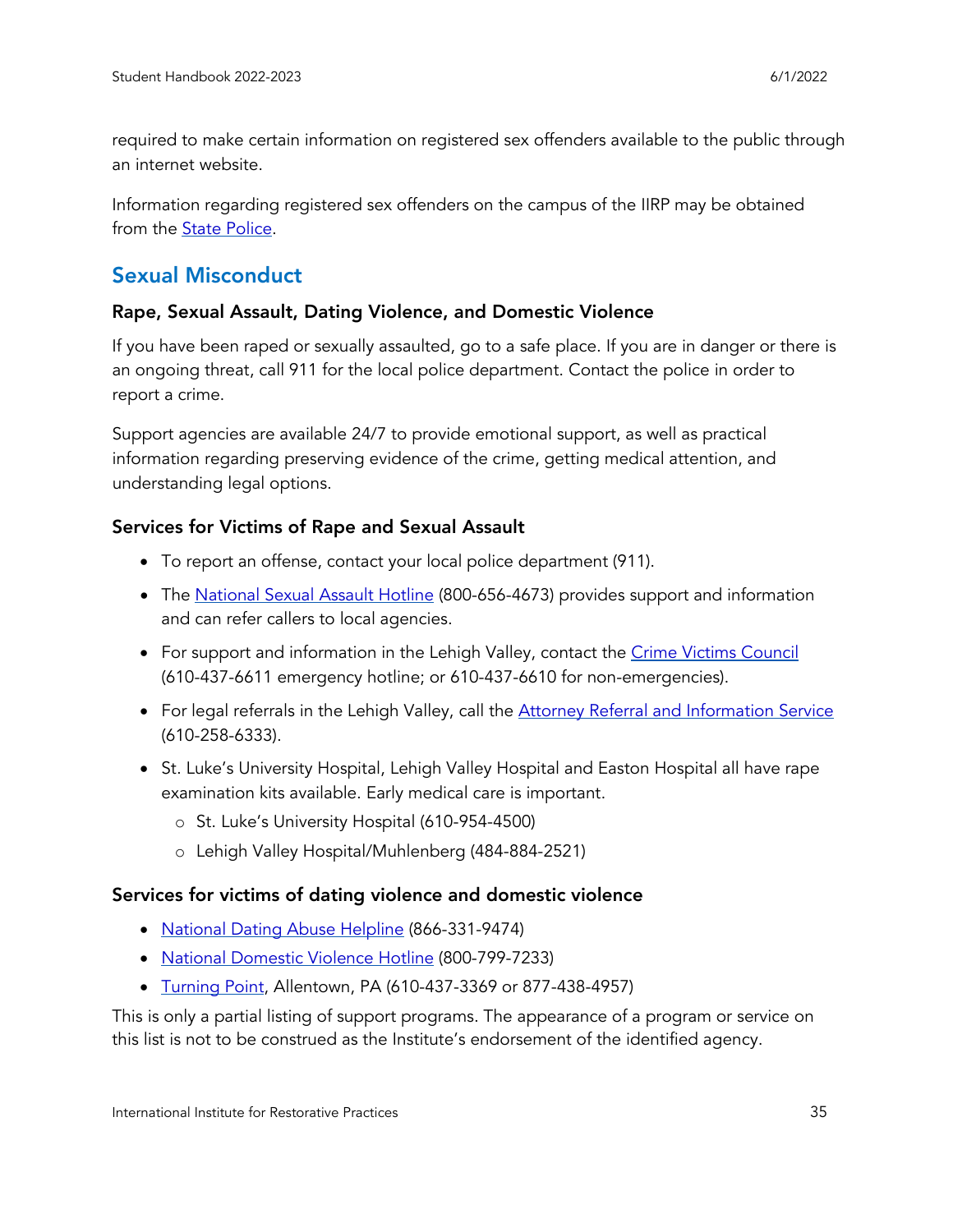#### Sexual Misconduct

Sexual misconduct in any form or context can threaten the safety, well-being, educational experience, and career of students, faculty, and staff and will not be tolerated whatsoever. Sexual misconduct is a broad term encompassing sexual harassment, dating violence, domestic violence, sexual assault, rape, and any other conduct of a sexual nature that is nonconsensual or has the purpose or effect of threatening, intimidating, or coercing a person. These violations can occur between strangers or acquaintances, including people involved in an intimate or sexual relationship. Sexual misconduct can be committed by men or by women, and it can occur between people of the same gender or different genders.

An individual found to have violated the Sexual Misconduct policy will be subject to disciplinary action. This policy also prohibits retaliation against individuals for submitting complaints of sexual misconduct, or for cooperating with investigations of these crimes.

The IIRP will take disciplinary action against persons who attempt such retaliation. Those accused of sexual assault or retaliation may also be prosecuted under applicable local, state, and federal laws.

#### **Definitions**

Rape is defined as forced sexual intercourse (vaginal, oral, or anal) that is perpetrated against the will of the victim. The assailant may be a stranger or an acquaintance. The type of force may include physical violence, coercion, or threat of harm to the complainant. Charges of rape also may be considered if the sexual offense involves penetration by a foreign object.

The legal definition of rape, according to the Pennsylvania Crimes Code, Section 3121, is as follows: "A person commits a felony of the first degree when he engages in sexual intercourse with another person . . . (1) by forcible compulsion; (2) by threat of forcible compulsion that would prevent resistance by a person of reasonable resolution; (3) who is unconscious; (4) who is so mentally deranged or deficient that such person is incapable of consent." The crime is punishable by a maximum penalty of 20 years' imprisonment or fine of \$25,000 or both.

Sexual Assault is defined as attempted rape, the unwanted removal of another's clothing, indecent exposure, indecent contact (i.e., the unwanted touching of intimate parts of another's body including, but not limited to, genitals, breasts, and buttocks), or causing another to have indecent contact with them.

Dating Violence refers to violence committed by a person who is or has been in a social relationship of a romantic or intimate nature with the victim. The existence of such a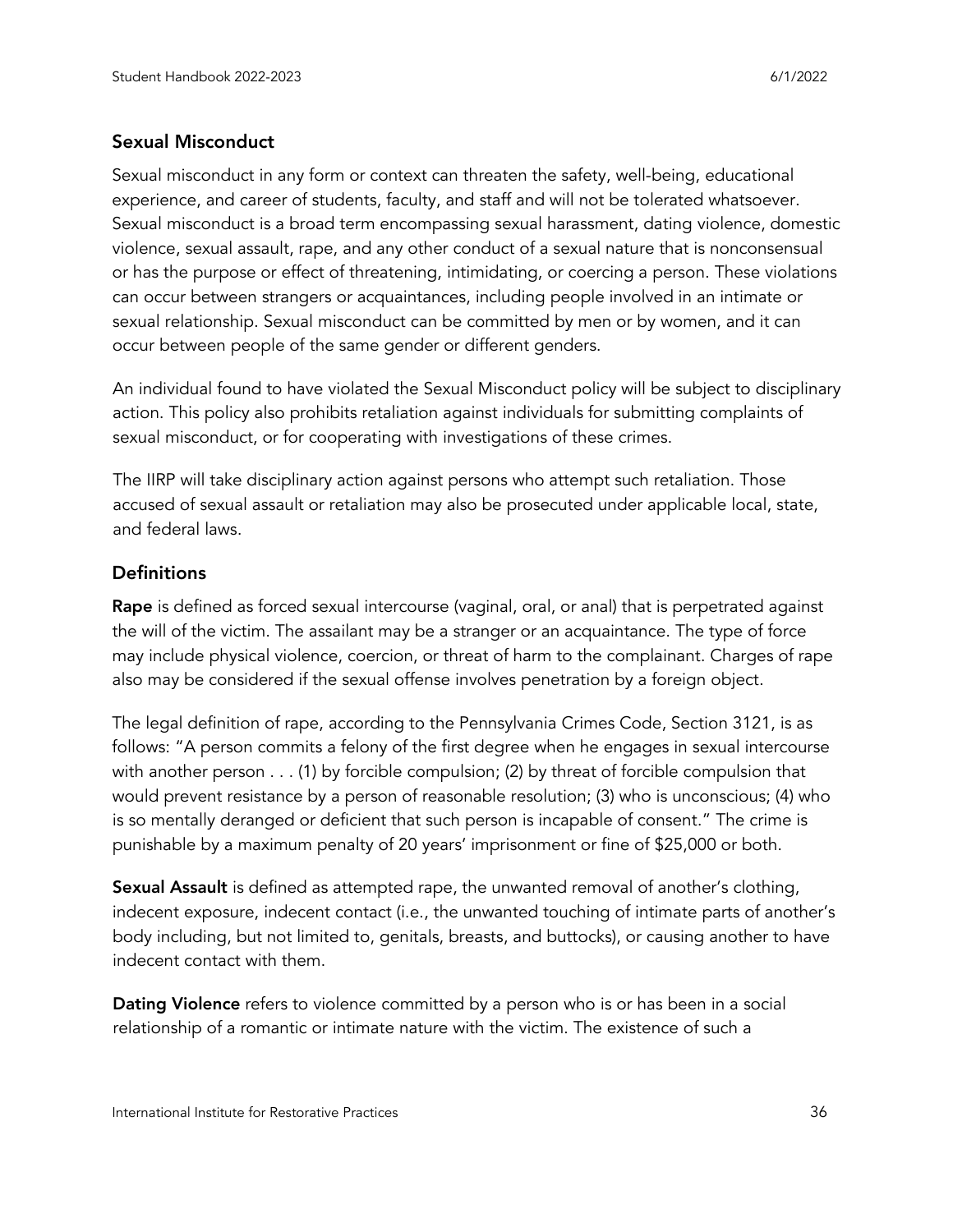relationship shall be determined based on a consideration of the length of the relationship, the type of relationship, and the frequency of interaction between the persons involved in the relationship.

Domestic Violence includes felony and misdemeanor crimes of violence committed by a current or former spouse or intimate partner of the victim, a person with whom the victim shares a child in common, a person who is or was residing in the same household as the victim, or any person against someone who is protected from that person's acts under the domestic or family violence laws of the jurisdiction.

Consent is an informed, affirmative, knowing, unambiguous, and conscious decision by each participant to engage in mutually agreed-upon sexual activity. Consent is voluntary and must be given without coercion, force, threats, or intimidation. Consent means positive cooperation in the act or expression of intent to engage in the act pursuant to an exercise of free will. Even though consent does not necessarily need to be verbal, relying purely on non-verbal communication can lead to misunderstandings; a spoken agreement is the most clearly indicated form of consent. Consent may not, in any way, be inferred from silence, passivity, lack of resistance, or lack of an active response alone; assuming that consent is given by the absence of a "No" is wrong. Consent is revocable. Consent to some form of sexual activity does not imply consent to other forms of sexual activity. Consent to sexual activity on one occasion is not consent to engage in sexual activity on another occasion. A current or previous dating or sexual relationship, by itself, is not sufficient to constitute consent. Even in the context of a relationship, there must be mutual consent to engage in sexual activity. Consent must be ongoing throughout a sexual encounter and can be revoked at any time. Once consent is withdrawn, the sexual activity must stop immediately.

Consent cannot be given when a person is incapacitated. A person cannot consent if they are unconscious or coming in and out of consciousness. A person cannot consent if they are under the threat of violence, bodily injury, or other forms of coercion. A person cannot consent if their understanding of the act is affected by a physical or mental impairment. Consent must be given with rational and reasonable judgment, so if a person is physically incapacitated from the consumption of alcohol or drugs, unconsciousness, or any other kind of inability, consent cannot be obtained.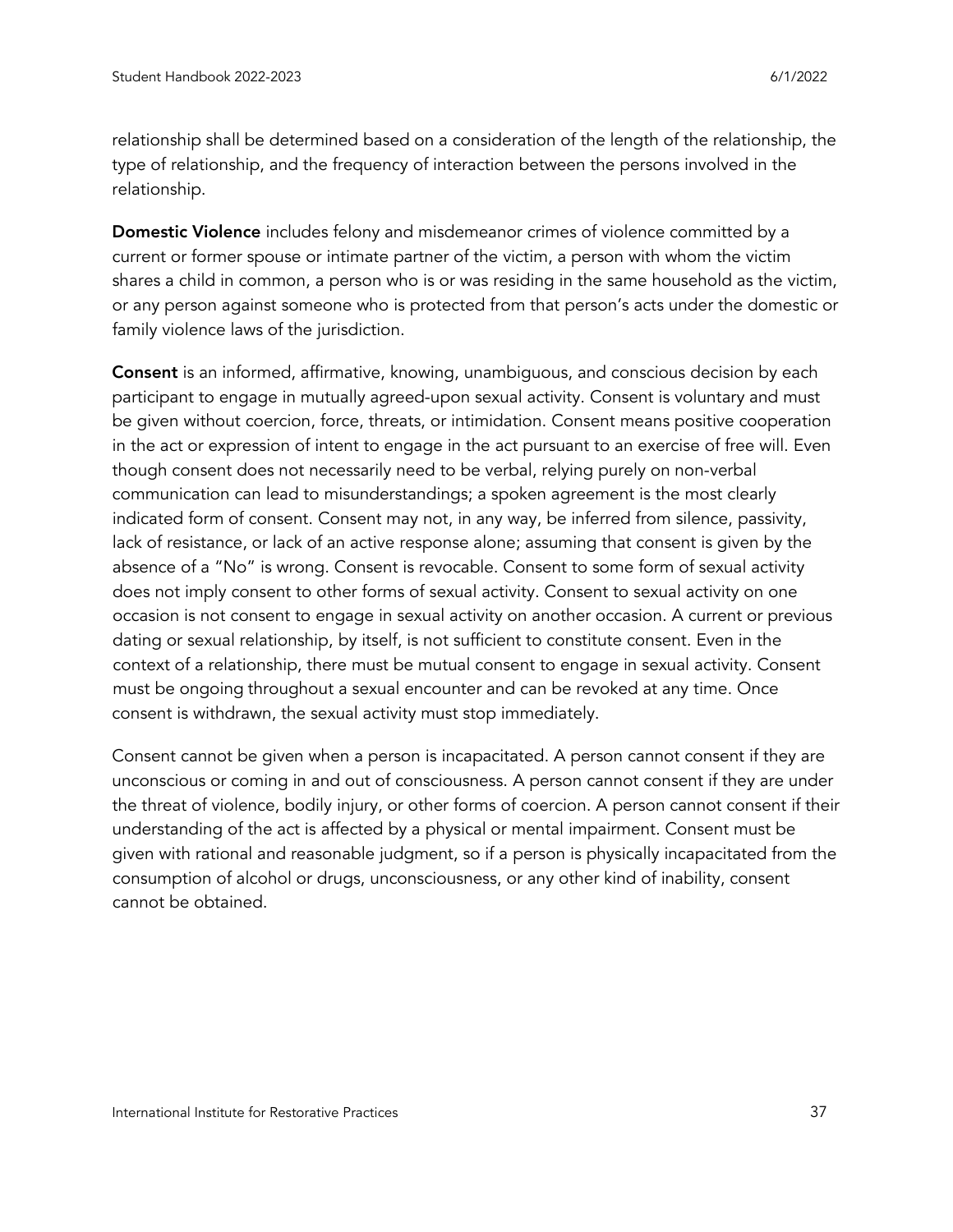#### Reporting Offenses

Students at the IIRP are encouraged to report any instance of a sexual offense to faculty or administration; employees should report offenses directly to the Vice President for Administration. If the complaint is against the Vice President for Administration, the report should be made to the President. Offenses to be reported include those perpetrated by students, faculty, staff, other members of the IIRP community, or non-members. Both men and women may be complainants of sexual offenses. Any person may file a complaint of sexual misconduct at any time. Early reporting is encouraged to preserve evidence and provide the victim with information regarding rights, options, and resources available under this policy and federal and state laws. Resources for assistance are provided in the Student Handbook and Catalog and the Organizational Manual.

If a person decides to make an official report to the IIRP, a detailed (typed, emailed, or handwritten) statement of the alleged incident(s) should be submitted to the Vice President for Administration. This formal statement should be signed and dated.

The statement should be as specific as possible, including dates, times, locations, a description of the alleged misconduct, the name(s) of the accused person(s), and a list of any person(s) who may have information that would be helpful to the investigation. A complainant may request assistance from an IIRP employee in preparing this statement. The Vice President for Administration will promptly investigate all formal reports.

In all cases the IIRP, its staff, faculty, and administration will respond quickly, respectfully, and with appropriate support for victims of rape, sexual assault, and other forms of sexual misconduct. Victims are encouraged to contact their local police department or support agencies for written information about their rights and options, including how to obtain a restraining order and other protective measures.

At the complainant's request, the IIRP will also assist them in notifying the local police department, if a victim elects to report the crime. Victims are not required to report to area law enforcement in order to receive assistance from or pursue options within the IIRP. Reporting sexual misconduct to the police does not commit the victim to further legal action. However, the earlier an incident is reported, the easier it will be for the police to investigate if the victim does decide to proceed with criminal charges.

All IIRP instructors, staff, and administrators are categorized as Responsible Employees. Responsible Employees are required to immediately report any allegations of sexual misconduct to the Vice President for Administration. Any student or staff member who elects to share information about an incident of sexual misconduct to an IIRP staff or faculty member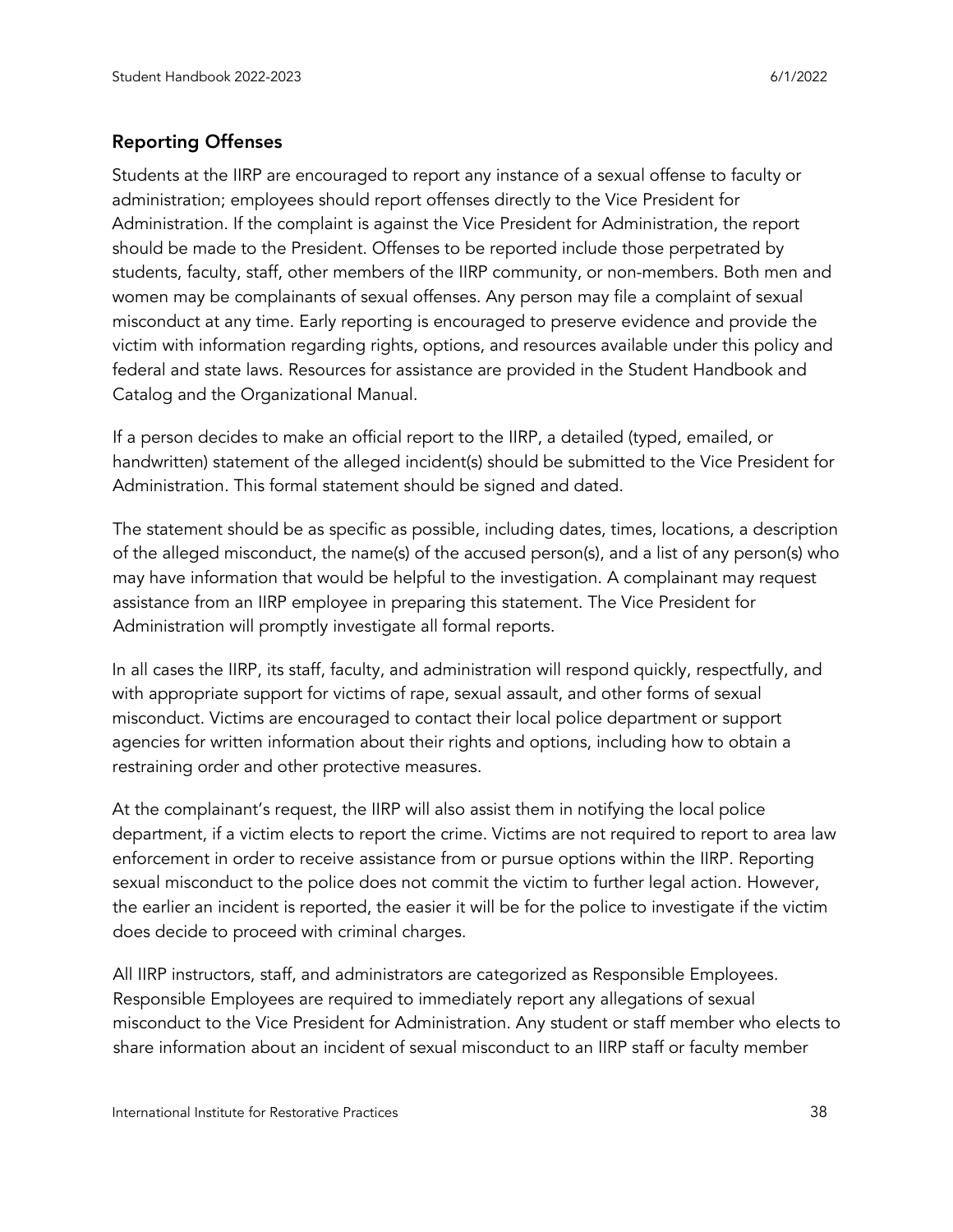must understand that the information will be shared with the Vice President for Administration (or the President, if the complaint is against the Vice President for Administration).

If the complainant wishes to remain anonymous, every effort will be made to honor that request, as long as doing so does not compromise the integrity of the investigation process, as outlined below. The Institute will investigate sexual misconduct even without a formal complaint whenever it knows or has reasonable cause to believe that sexual misconduct in violation of this policy has occurred. All IIRP staff, faculty and administration are expected to maintain confidentiality to the extent possible without compromising the integrity of an investigation.

Victims of sexual offenses always have the option to file a criminal report in addition to a report under this policy. In no case should a victim be dissuaded from reporting sexual misconduct to law enforcement. Regardless of whether a victim elects to file a criminal report, the Institute will conduct an investigation of its own consistent with this policy. Even if the accused is not affiliated with the IIRP, an investigation will be conducted. The Vice President for Administration may issue a No Contact order to an accused unless and until the accused is found not responsible. If the accused is a student or faculty from a visiting institution, the IIRP reserves the right to contact that institution for further investigation.

The Jeanne Clery Disclosure of Campus Security Policy and Campus Crime Statistics Act (Clery Act) requires institutions to report "specified on-campus crimes that were reported to local police agencies or to any official of the institution with significant responsibility for student and campus activities." At the IIRP, these officials are the President, the Vice President for Administration, and their designated staff. When an incident is reported to any of these individuals, they are required to complete a form describing the incident, though they are permitted to preserve the anonymity of the victim. If the victim agrees to have their name released or if they opt to press charges, information about the incident and the name of the victim will be shared with the local police department and the local office of the district attorney. If the victim does not wish to have their name released and chooses not to press charges, information about the incident will be shared with these agencies using the designation of Jane or John Doe. The incident also will be counted for statistical reporting purposes, as required by law.

Completed incident forms are maintained in the administrative offices and used for mandatory compilation of annual crime statistics. The Northampton County District Attorney (or the district attorney from another county, if appropriate) will be notified of any felonies alleged to have occurred involving IIRP students, faculty, or staff.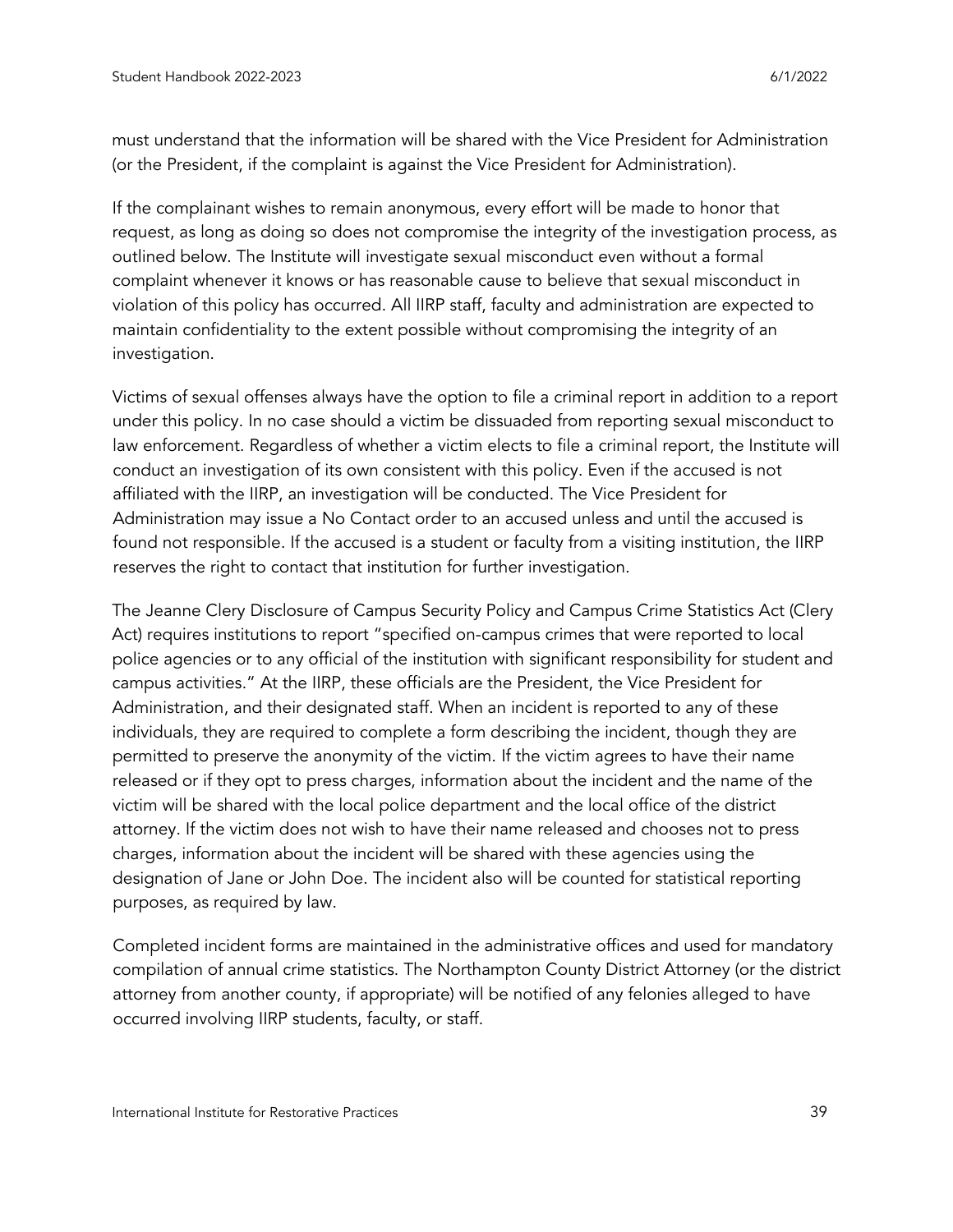#### Process and Penalties

Sexual misconduct offenses are major violations of the Code of Conduct for students attending the IIRP, as well as for employees of the IIRP. Anyone charged with such an offense may be subject to IIRP disciplinary proceedings and possible sanctions. The choice of whether to pursue charges of a sexual offense within the confines of campus discipline parameters always resides with the complainant.

When offenses are adjudicated, complainant and alleged perpetrator are entitled to the same opportunities: to have others present during a campus disciplinary proceeding, to be informed of the outcome, and to appeal the findings.

No action of the IIRP shall be construed to limit a complainant's right to initiate civil or criminal proceedings against the alleged perpetrator.

In keeping with the gravity of sexual misconduct offenses, sanctions considered in those cases brought before the IIRP will probably start at the level of suspension or expulsion.

The victim and the alleged perpetrator, consistent with the philosophy of restorative practices, may be offered the opportunity to participate in a restorative process before any decisions are made, except where this interferes with any criminal proceedings. This is especially appropriate if the offender has admitted the offense. Participation by either party is strictly voluntary. If either party refuses participation before a disciplinary decision, all parties will be informed of the decision when it is made and again offered the opportunity to participate in a restorative conference.

#### Investigation

A complaint of sexual misconduct will be investigated promptly and fairly. To the extent practicable, care will be taken to protect the identity of all parties to the complaint, consistent with a thorough and appropriate investigation.

Investigation will be completed as quickly as is practicable and will include private interviews with the person reporting the incident, any witnesses, and the person alleged to have engaged in sexual misconduct. Should any individual responsible for any task related to the investigation process have a conflict of interest, that person will be replaced by a neutral party. It is vital for all parties to the investigation to refrain from discussing any and all aspects of it, on or off campus. If the investigation determines that sexual misconduct has occurred, the institution will act promptly to eliminate the offending conduct and impose corrective action where appropriate.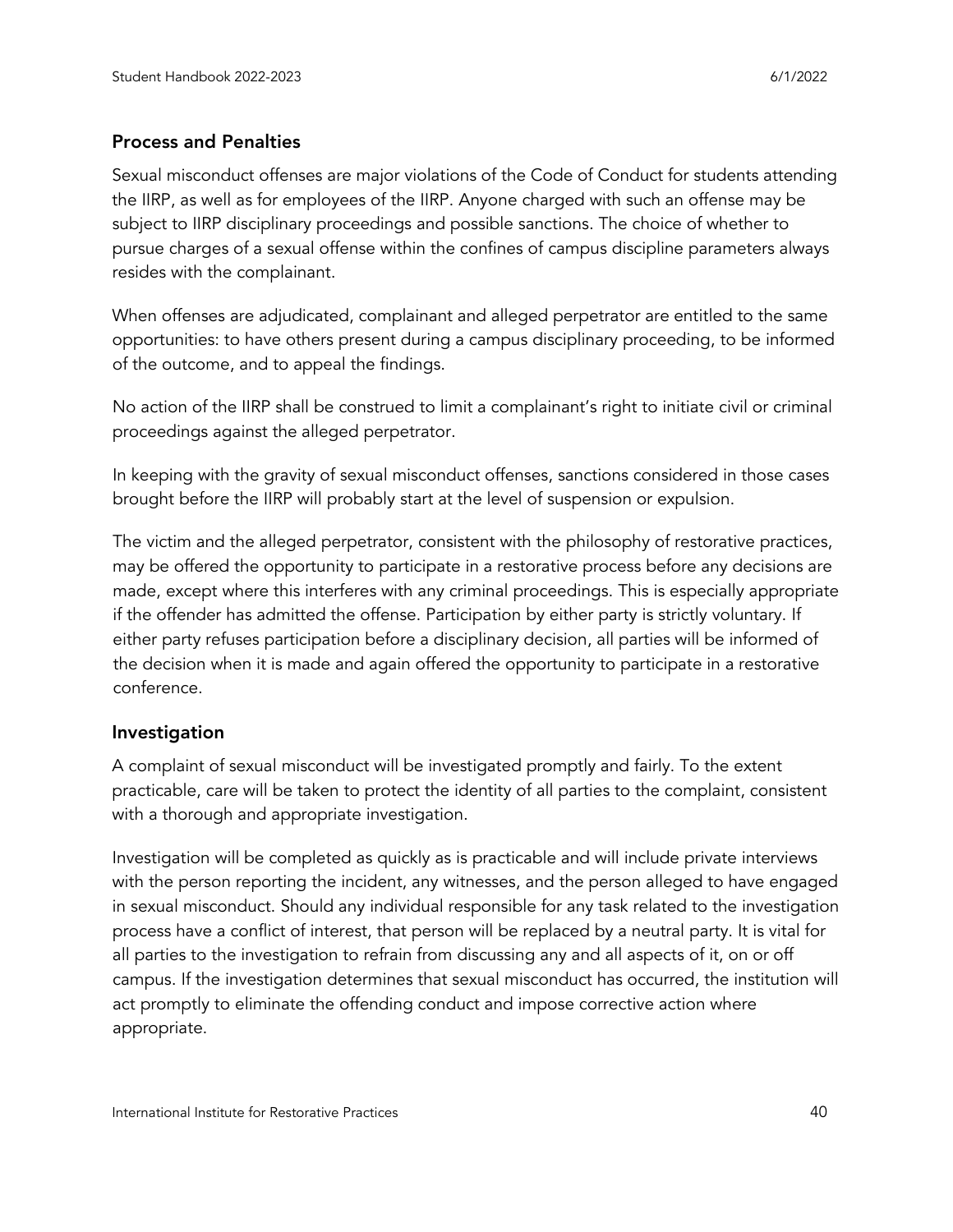The person who filed the complaint and the person alleged to have committed the offense will be informed at the same time of the results of the investigation. However, the complainant may not be informed of the specifics of any disciplinary action imposed upon the perpetrator to the extent that this might invade their privacy.

False statements made by any party in connection with a complaint of sexual misconduct during an investigation will constitute the occasion for appropriate corrective action, up to and including termination of the person's relationship with the institution.

#### Corrective Action

The person who filed the complaint and the person alleged to have committed the offense, consistent with the philosophy of restorative practices, will be offered the opportunity to participate in a restorative process before any decisions are made. This is especially appropriate if the offender has admitted to the offense. Participation by either party is strictly voluntary. If either party refuses participation before a decision, all parties will be informed of the decision when it is made and again offered the opportunity to participate in a restorative conference. Should the complainant or offender refuse, there may still be a restorative process for the benefit of either party and others affected by the offense.

If it is determined that sexual misconduct has been committed, corrective action may include suspension or expulsion and such other forms of corrective action as the institution deems appropriate.

#### Complainant's Rights

Because of the physical and emotional trauma experienced by victims of sexual offenses, and because rape and sexual assault are intolerable acts, the following rights are afforded to the complainant:

- To report the rape or sexual assault to a primary provider of support.
- To have every effort made to provide confidentiality, except as set forth above with regard to anonymous reporting requirements, and as necessary to assure adequate care for the victim.
- To contact support agencies as appropriate.
- To have every effort made to provide freedom from intimidation or further harassment by the alleged perpetrator or others.
- To request a change of academic setting, subject to availability, while proceedings take place.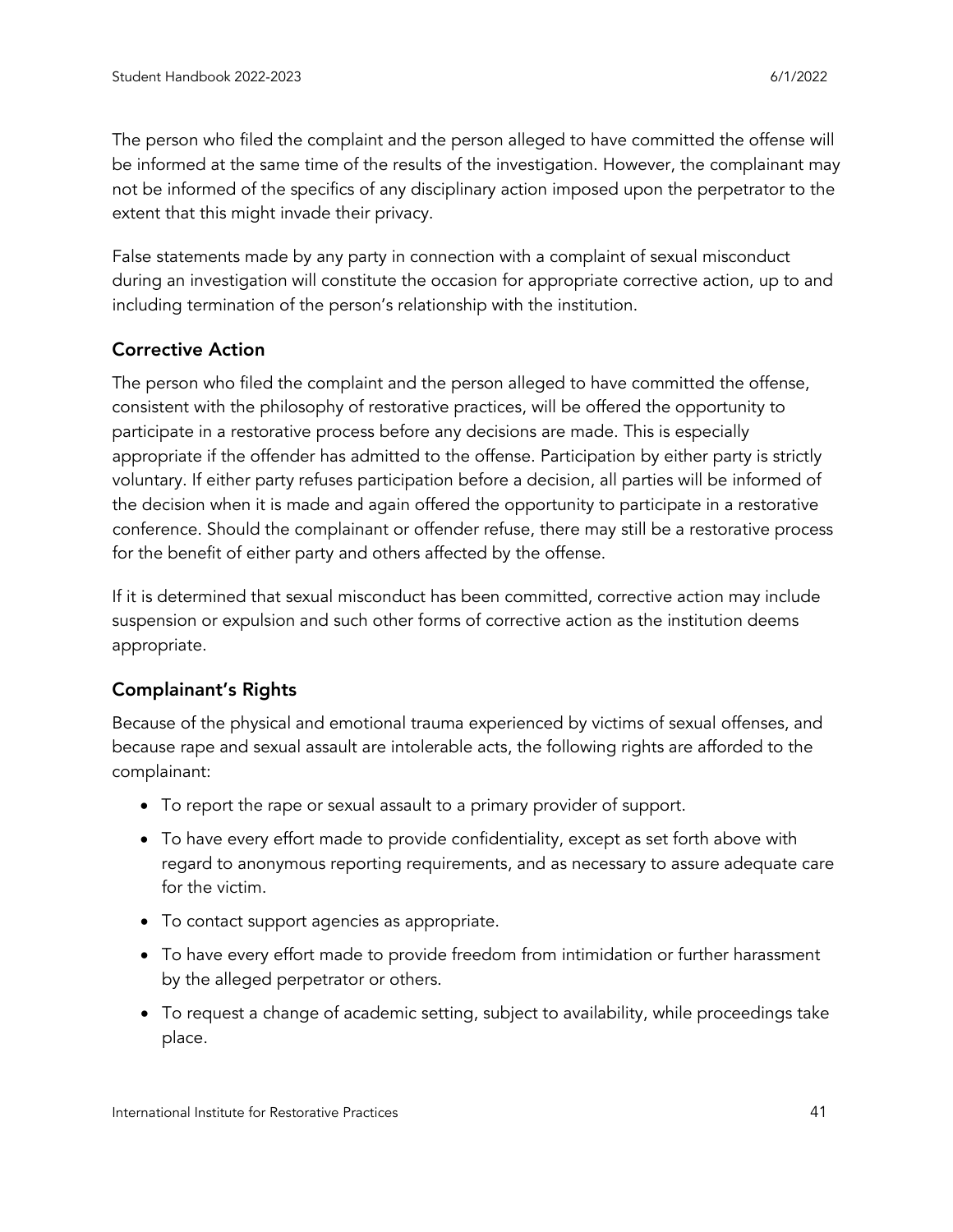- To select a support person to accompany them through IIRP disciplinary processes. (The support person may not directly participate in the processes.)
- To protect against evidence of past sexual history, except as allowed by law.
- To remain present during any disciplinary proceedings.
- To be informed of the outcome of any such proceeding.
- To make up any academic work missed as a consequence of the trauma and the disciplinary or judicial proceedings.

#### Rights of the Alleged Perpetrator

Similarly, the following rights will be afforded to the alleged perpetrator in all IIRP procedures:

- To have every effort made to provide confidentiality, except in areas of the Higher Education Act of 1998, as amended, or any other state or federal regulation that allows or requires disclosure; to take into account concerns about confidentiality in light of Institute, state, or federal regulations that would allow or require disclosure.
- To have every effort made to provide freedom from intimidation or harassment.
- To request a change of academic setting, subject to availability, while proceedings take place.
- To select a support person to accompany them through IIRP disciplinary processes. (The support person may not directly participate in the processes.)
- To protect against evidence of past sexual history, except as allowed by law.
- To remain present during any disciplinary proceedings.
- To be informed of the outcome of any such proceeding.
- To make up any academic work missed as a consequence of the trauma and the disciplinary or judicial proceedings if it is determined that the alleged perpetrator was wrongfully accused.

This is a general statement of policy and no more. While this policy sets forth institutional goals of promoting a community free of sexual misconduct, it is not intended to limit the institution's authority to discipline or take remedial action for conduct it deems unacceptable. It does not constitute a term or provision of any contract of employment or implied contract of employment between the IIRP and an individual employee, nor does it create contractual obligations on behalf of the institution to any person. Likewise, it does not constitute a guarantee of continued student status to any person or otherwise create any obligation on the part of the institution.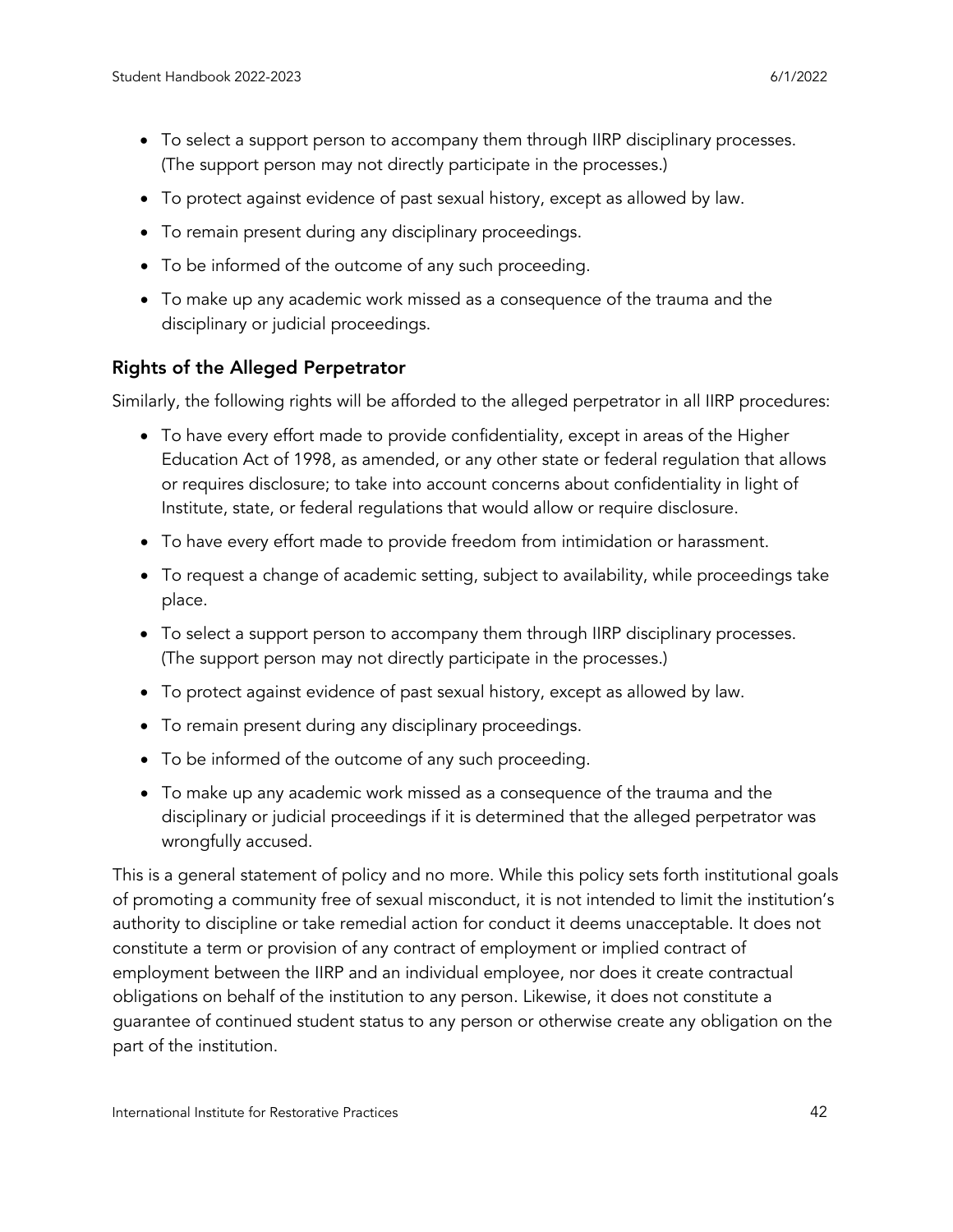# <span id="page-42-0"></span>Smoking Policy

Smoking is prohibited inside all IIRP buildings.

# <span id="page-42-1"></span>Student Right-to-Know and Campus Security Act

The Vice President for Administration is the official assigned responsibility for receiving and resolving complaints relative to Act 73 and the Federal Student Right-to-Know and the Crime Awareness and Campus Security Act of 1990. A complainant also may file a complaint with the Office of the Attorney General of the Commonwealth and shall be given the address of this office upon request to the Vice President for Administration.

The IIRP annual security report includes statistics for the previous three years concerning reported crimes that have occurred on campus; in certain off campus buildings or property owned and controlled by IIRP; and on public property within or immediately adjacent to and accessible from the campus. IIRP policies concerning the reporting of criminal offenses, use of drugs, alcohol, weapons, and access to facilities are published in the Student Handbook and Catalog and the Organizational Manual (for employees).

This report is distributed to all current students and employees through appropriate publications and the **IIRP website**. Applicants for admission or employment may request copies of the report from the office of the Vice President for Administration. Employees and students will be notified in a timely manner regarding crimes occurring at IIRP locations via email and on the IIRP website. Reportable crimes will be maintained in the Daily Crime Log and available for viewing within two business days of the incident. Forms for the reporting of crime can be found on our Safety and Security [webpage.](http://www.iirp.edu/safety.php)

The IIRP will comply with all relevant requirements of the Student Right to Know Act. Enrolled or prospective students may obtain information on graduation rates through the office of the Vice President for Administration, appropriate publications and the IIRP website.

# <span id="page-42-2"></span>Services and Facilities

# <span id="page-42-3"></span>Campus Location

The IIRP's campus is located in the historic district of downtown Bethlehem at 544 Main Street, at the corner of Main and Walnut. The IIRP Graduate School library and offices are located across the street at 531 Main Street, Bethlehem.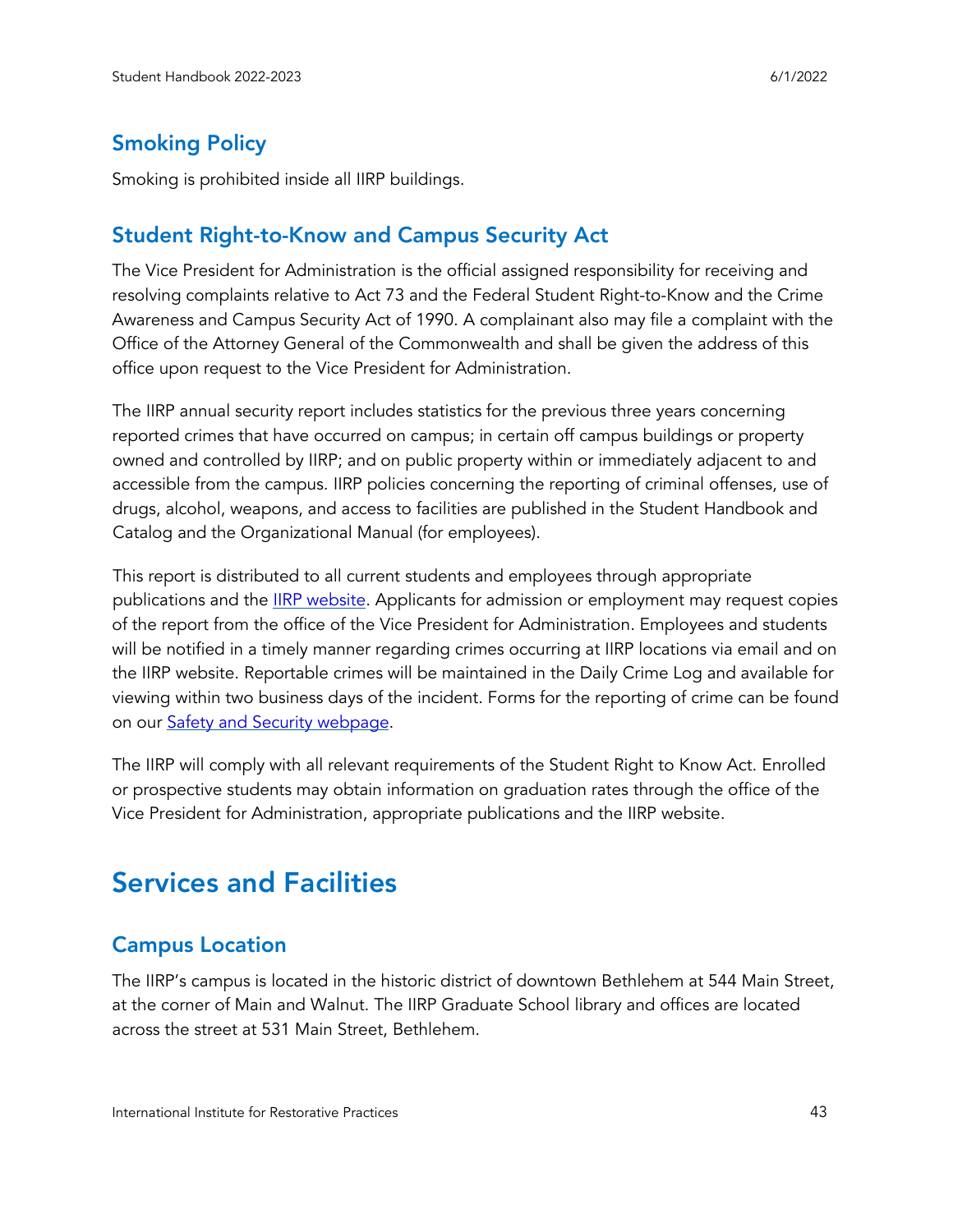# <span id="page-43-0"></span>Food

There are a number of reasonably priced restaurants within walking distance of the IIRP. A small refrigerator and microwave are available for those students who wish to bring food.

# <span id="page-43-1"></span>Library

The **IIRP [Graduate](https://www.iirp.edu/library) School Library** specializes in books, journals, and other resources related to restorative practices, and provides research and writing support services to students, faculty, and staff.

The IIRP provides online access to scholarly research via premium literature [databases](https://www.iirp.edu/library/external-databases-ebscohost) on [EBSCOhost](https://www.iirp.edu/library/external-databases-ebscohost) and ProQuest, as well a variety of [publicly-available](https://www.iirp.edu/library/external-databases-resources) resources; these include SocINDEX, ERIC, ProQuest Dissertations & Theses Global, Google Scholar, NJCRS, Restorative Justice Legislation Database, APA PsychNET, Open Access content, and much more. Any materials not available in the Library may be obtained through its [interlibrary](https://www.iirp.edu/library/interlibrary-loan) loan service.

The Library provides support for American [Psychological](https://www.iirp.edu/library/apa-writing-guidelines-help) Association (APA) writing style with an original APA writing guide illustrated with examples drawn from the literature of restorative practices, as well as links to additional self-teaching tools.

The Library hosts a collection of instructions, forms, and tools for compliance with [Institutional](https://www.iirp.edu/library/institutional-review-board-irb) [Review](https://www.iirp.edu/library/institutional-review-board-irb) Board (IRB) rules for the use of human subjects in research.

The Library supports information literacy with a [collection](https://www.iirp.edu/library/citing-sources-working-with-information) of resources to help students evaluate research information and to use it legally and ethically; in addition, it provides links to free citation [management](https://www.iirp.edu/library/citing-sources-working-with-information#citationmgmt) tools that can help users organize and share research content.

The Library [webpage](https://www.iirp.edu/library) also offers public access to its [catalog](http://i90004.eos-intl.net/I90004/OPAC/Index.aspx) of print and digital holdings and a variety other resources, as well as contact information for the Librarian.

# <span id="page-43-2"></span>Lodging

There are numerous hotels and motels in the Lehigh Valley area. Our website includes [information](http://www.iirp.edu/locations.php) about lodging and the Bethlehem area.

# <span id="page-43-3"></span>Lost and Found

Lost and found items should be submitted or claimed in the IIRP office.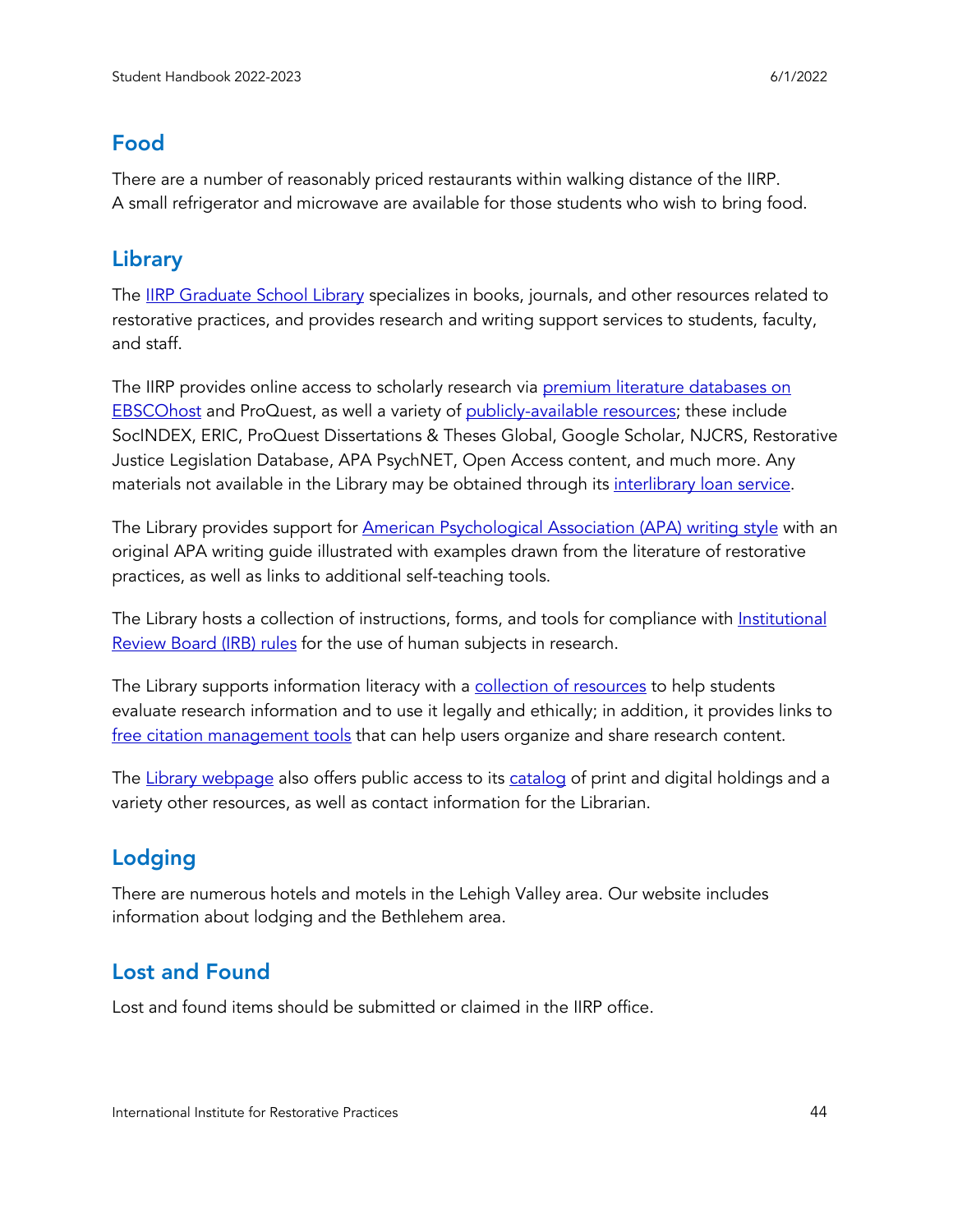# <span id="page-44-0"></span>Parking

Parking is available at nearby municipal parking lots.

### <span id="page-44-1"></span>Phone Number

The phone number for the IIRP office is 610-807-9221.

### <span id="page-44-2"></span>Student Support Services

The IIRP is committed to creating a learning environment that meets the needs of its diverse student body. The office of Student Services has resources to assist you in many areas, including advising, registration, tuition payment, and academic support. If you anticipate or experience any barriers to learning in any of our courses, you are welcome to discuss your concern with your course faculty or the Dean of Student Services at 610-807-9221.

#### Learner Support

The IIRP has contracted with Tutor.com for writing support and quantitative statistics tutoring. In the Moodle page of each course, students can follow a link to Tutor.com where they can choose to:

- 1. Chat online with a live tutor (available 24/7).
- 2. Schedule a virtual meeting to discuss questions.
- 3. Upload a paper for review and feedback.

Each student is allotted a total of three (3) hours of free support per academic year. A student who needs additional time is to contact Student Services at 610-807-9221.

(Note: Tutor.com is a third-party service provided as a convenience for students; it is not affiliated with the IIRP. Tutors can assist with writing style, grammar, and mechanics; they cannot assess subject content.)

Our faculty are involved and interested in the development of each student and are willing to help students who are having difficulty if they can. Students should reach out to their advisor for guidance.

The [Library](https://www.iirp.edu/library/library-home) also has resources available to assist students in a variety of skills.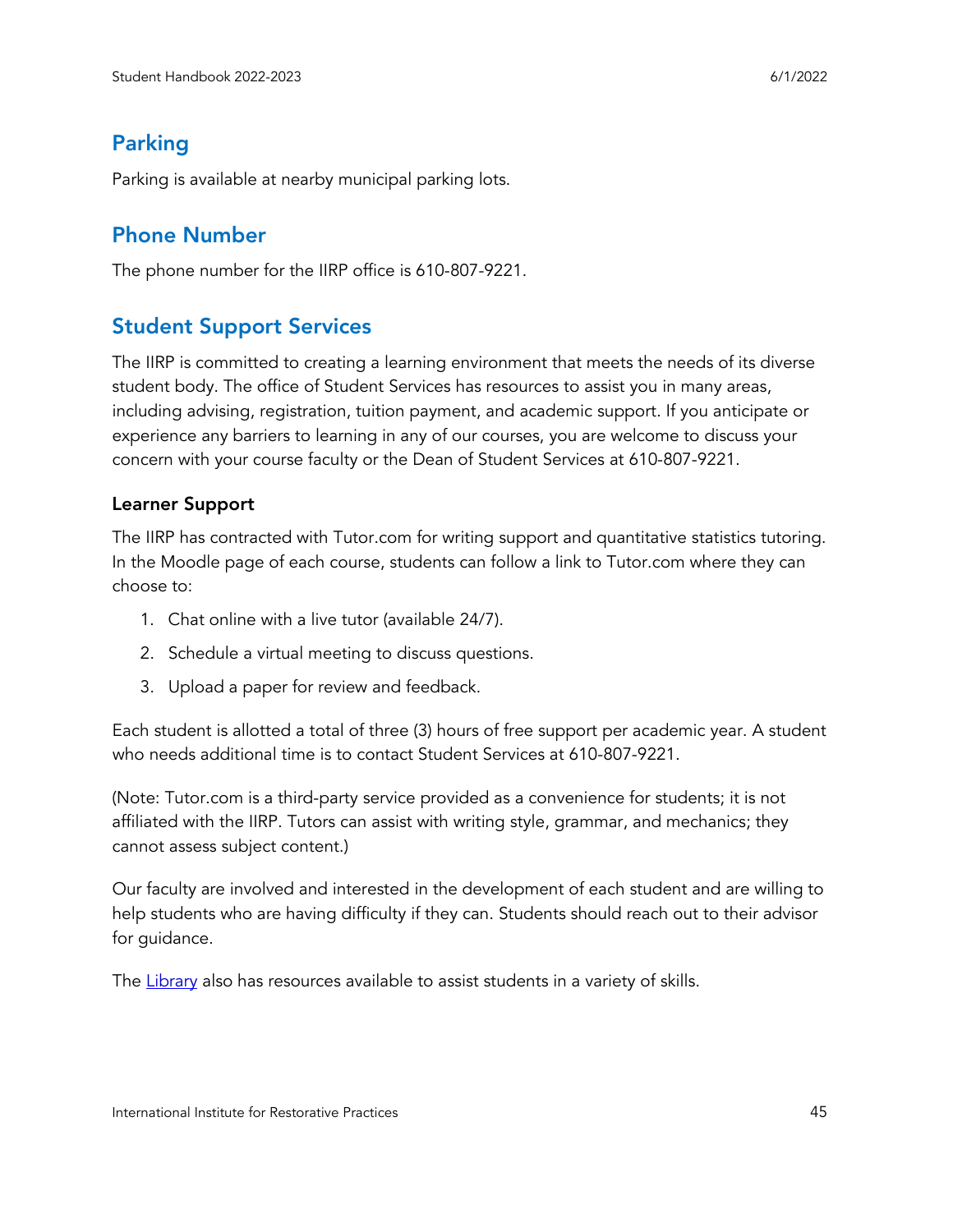# <span id="page-45-0"></span>**Technology**

The primary purpose of the IIRP's computing resources and other information technologies is to enhance and support the educational mission of the IIRP. These resources include workstations and multi-user computer systems, as well as local area networks and connections to other computer networks.

All students, faculty, and staff are responsible for using the IIRP's computing resources in a safe, effective, ethical, and lawful manner.

Note: Logging onto or otherwise connecting to the campus network implies acceptance of this policy.

The intent of this statement is to give an overview of acceptable and unacceptable uses of computing resources without exhaustively enumerating all such uses and misuses. This statement is intended as an addition to existing policies concerning academic honesty and the use of facilities. The predominant goal of this policy is to promote honesty, respect for individuals, and respect for both physical and intellectual property. All expectations regarding academic honesty and professional ethics extend to assignments completed in electronic form. It is never permitted to use another person's computer authorization for any purpose or to provide your own authorization to another.

You may not access someone else's work without explicit permission. You are not permitted to engage in any activity that would harass others or impede their work. All members of the campus community are required to adhere to all copyright laws. As part of the internet community, students connecting their computers to the IIRP's networks must take reasonable precautions against viruses.

While the IIRP makes every effort to maintain the security of its systems, no guarantee of privacy can be made for electronically stored information or email. Users of institutional computing resources also should be aware that the IIRP reserves the right to inspect information stored on its systems when there is reasonable cause to suggest a violation of the institution's policies.

Standards of ethics and behavior while using computing resources should follow such standards as outlined in IIRP handbooks and policy documents. Disciplinary procedures for violations will follow standard institutional procedures and may result in curtailment of network privileges.

The following items constitute examples of acceptable and unacceptable use: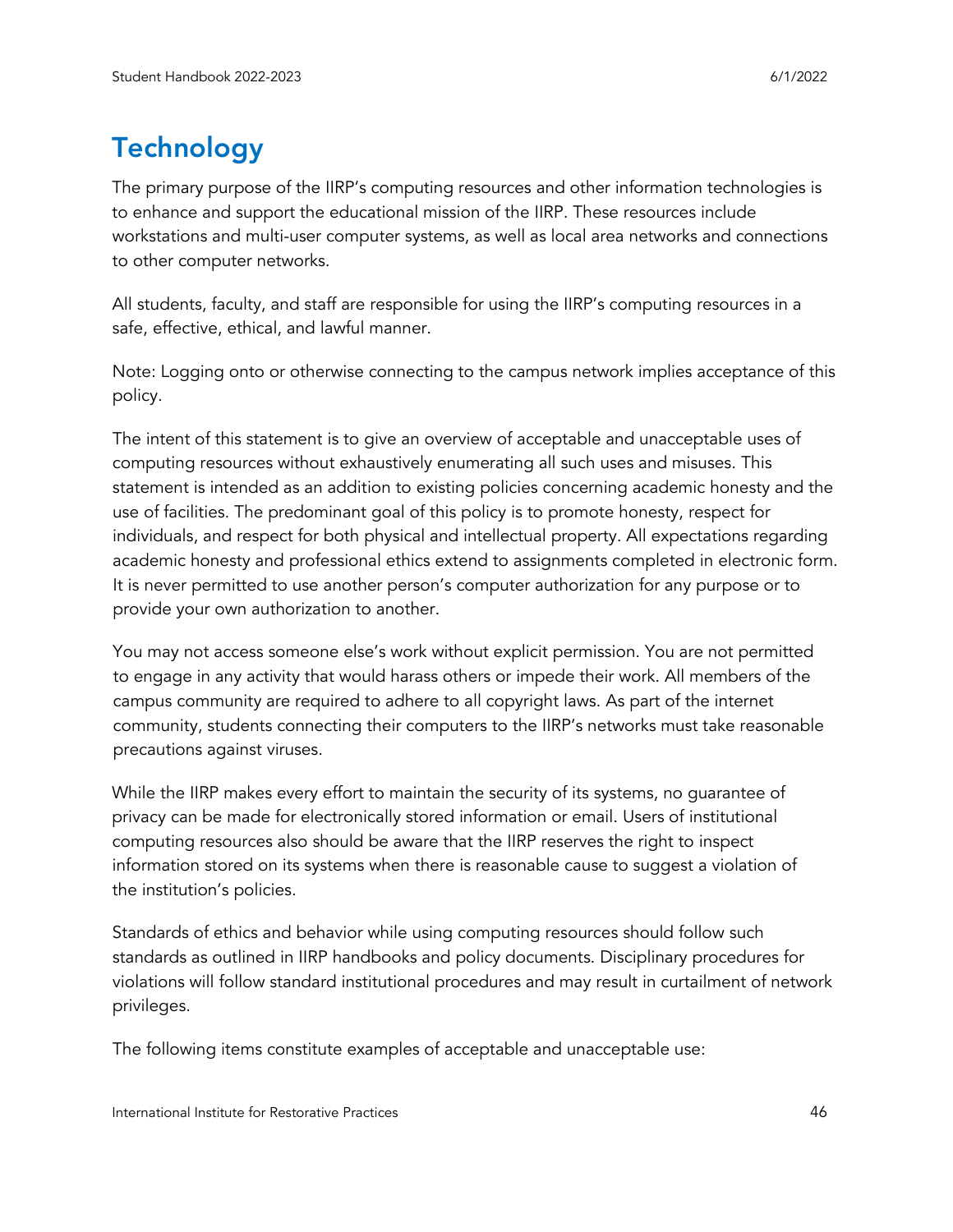# <span id="page-46-0"></span>Acceptable Use

- Use consistent with the mission of the IIRP.
- Use for purposes of, or in support of, education and research.
- Use related to administrative and other support activities.
- Personal communications as long as these do not interfere with the mission of the institution, infringe on the time of staff or students, or overload system or network resources.

# <span id="page-46-1"></span>Unacceptable Use

- Use of computers or networks that violates federal, state, or local laws or statutes.
- Providing, assisting in, or gaining unauthorized or inappropriate access to the IIRP's computing resources.
- Use of the IIRP's computers or networks for unauthorized or inappropriate access to systems, software, or data at other sites.
- Installing on the network unauthorized network devices and network services such as wireless access points, internet address resolution servers, hubs, routers, and switches.
- Use of the IIRP's systems or networks to copy, store, display, or distribute copyrighted material in any medium, or to prepare derivative works of such material, without the express permission of the copyright owner, except as otherwise allowed under copyright law.
- Installation of software on IIRP owned computers that is not either in the public domain or for which legal licensing has not been acquired by the individual user or the institution via the IIRP.
- Activities that interfere with the ability of others to use computing resources or other network-connected services effectively.
- Activities that result in unauthorized access to or the loss of another's work.
- Connecting one's personal computer to the network without taking reasonable precautions against viruses.
- Distribution of obscene, abusive, or threatening messages via electronic media, such as email or instant messaging.
- Distribution of chain letters or broadcasting to lists of individuals in a manner that might cause congestion of the network.
- Use of the IIRP's computers or networks for commercial use or profit-making enterprises except as specifically agreed to with the institution.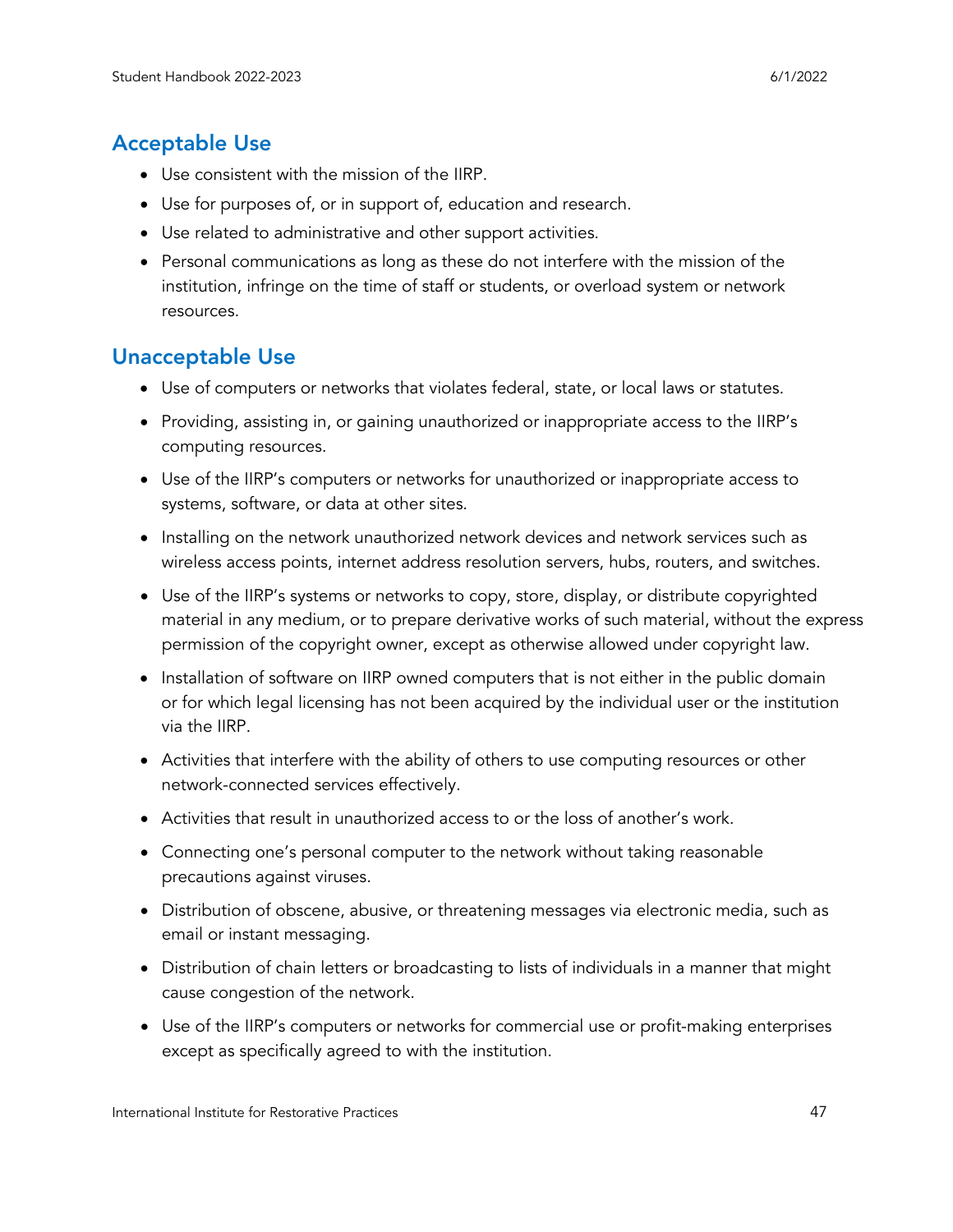# <span id="page-47-0"></span>Internet Peer-to-Peer File-Sharing Policy

Internet peer-to-peer file-sharing programs have made it easy to download and share music, movies, and software files. This is a problem for the IIRP and other institutions because it encourages behavior that violates copyright law and because it creates internet traffic congestion. In accordance with the Higher Education Opportunity Act, the IIRP will by policy and procedure:

- Ensure for all users adequate and equitable access to the internet for academic purposes and personal communications.
- Respect our community's rights to privacy and confidentiality, freedom of speech, and academic freedom while using the network.
- Educate the network-user community on the technical, legal, and ethical aspects of copyright and intellectual property.
- Uphold copyright law as spelled out in the 1998 Digital Millennium Copyright Act and elsewhere. The Act defines copyright and fair use in the digital age.

The IIRP prohibits the use of its systems or networks to copy, store, display, or distribute copyrighted material in any medium, or to prepare derivative works of such material, without the express permission of the copyright owner, except as otherwise allowed under copyright law. In addition to sanctions by the institution, copyright violators could be subject to felony charges under state and federal law and may be sued by the copyright holder.

Under copyright law, unless you have express permission from the copyright holder to engage in the copying, downloading, and sharing of files, you are in violation of the law.

Peer-to-peer programs have no provision to acquire permission. In practice, therefore, their use for downloading music and movies may put you in violation of the IIRP's policy and the law.

Peer-to-peer file-sharing programs have legitimate uses for sharing information over the internet. In addition, the internet has allowed the democratization of the music industry, allowing musicians to distribute their works and gain audiences not possible before the internet. However compelling these arguments may be, they in no way absolve file-sharing users from the need to follow copyright law and respect intellectual property ownership.

The IIRP does not intend to block peer-to-peer file-sharing programs, nor does it monitor the content of network traffic. However, the IIRP does monitor traffic patterns in order to guarantee acceptable network performance for all users. If the technology department becomes aware of